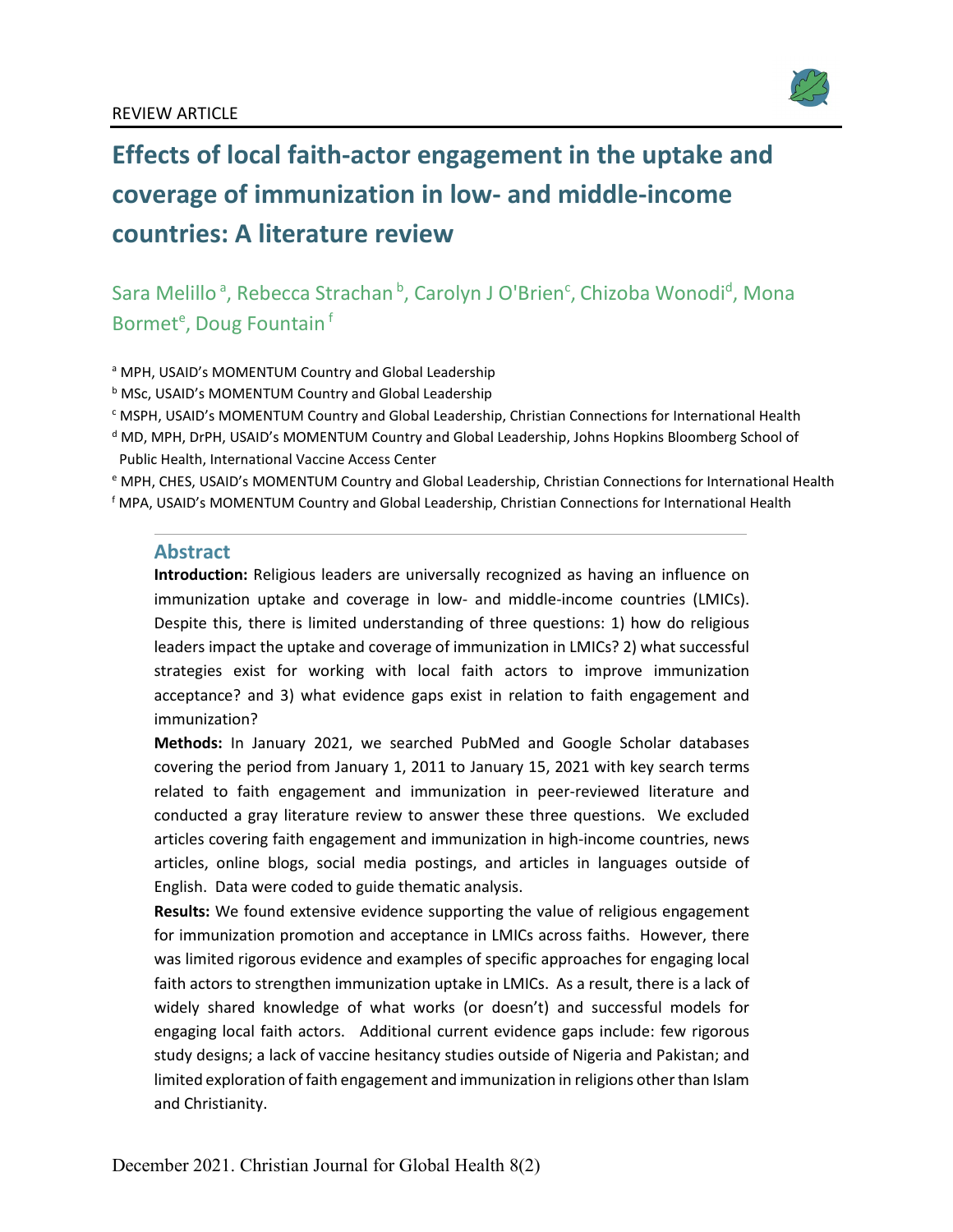**Conclusions:** Our review findings reinforce the powerful role local faith actors play in diverse communities within LMICs in both promoting and inhibiting immunization uptake. The literature review comes at a critical time, given the urgent need to expand access to COVID-19 vaccination in LMICs. Findings from this review will advance understanding on how to more effectively engage local faith actors in promoting immunization campaigns and addressing vaccine hesitancy, which is more complex than expected. Further study is needed to understand how to most effectively counter vaccine hesitancy in different geographic, linguistic, and socio-cultural context.

**Key Words:** vaccine hesitancy, systematic review, immunization, low- and middleincome countries, faith-based organizations, religious leaders, local faith actors

# **Introduction**

Religious leaders and local faith actors are universally recognized as having an influence on immunization uptake and coverage in low- and middle-income countries  $(LMICs)$ <sup>1,2</sup> This association between religion and vaccination dates back to as early as 1,000 AD, when a Buddhist nun was described as grinding scabs from a smallpoxinfected person into a powder, blowing it into a nonimmune person's nostrils to induce immunity.<sup>3-5</sup>

Today, many major religions commonly believe that vaccination—the act of administering a substance that stimulates the body's immune response against diseases—supports their shared objectives of preserving and protecting life, health, well-being, equity, and prevention of suffering, especially among children and other innocents.<sup>5</sup> Some religions even call for vaccination as a moral imperative to preserve the lives of children or within a community.3,6

Yet, despite the powerful positive potential to reduce and eliminate diseases such as smallpox and polio, religious factors remain the third most frequently cited reason for vaccine hesitancy in global surveys.7-13 Vaccine hesitancy in this case is defined as delay in acceptance or refusal of vaccines despite the availability of vaccination services. Religiously-linked, vaccine hesitancy concerns are especially pronounced and rising in LMICs, though often these concerns are inter-mixed with others related to political, economic, or social issues.13-15

Prominent media coverage and academic study of widespread polio vaccine hesitancy among Muslim communities in Northern Nigeria and Pakistan in the 2000s and 2010s has further heightened awareness and interest in vaccine hesitancy and faith communities.

# **Specific aims of the literature review**

There is still limited information on and understanding of how faith actors impact the uptake and coverage of immunizations in LMICs, as well as what interventions work to counter vaccine hesitancy among local faith actors. To date, the bulk of research on vaccine hesitancy and faith communities has been conducted in high-income countries. We are unaware of efforts to validate vaccine hesitancy measurement tools in sub-Saharan Africa.<sup>16</sup>

This is a critical evidence gap, as vaccine hesitancy among faith communities has been demonstrated to negatively impact immunization coverage in certain LMICs.17 The rollout of COVID-19 vaccinations in LMICs also represents an acute challenge and opportunity to engage faith leaders in what will be the largest public health vaccination campaign in the past 100 years.

The Faith Engagement Team of the US Agency for International Development's (USAID's) MOMENTUM Country and Global Leadership program undertook a study of the role of faith communities in vaccine hesitancy. In January 2021,

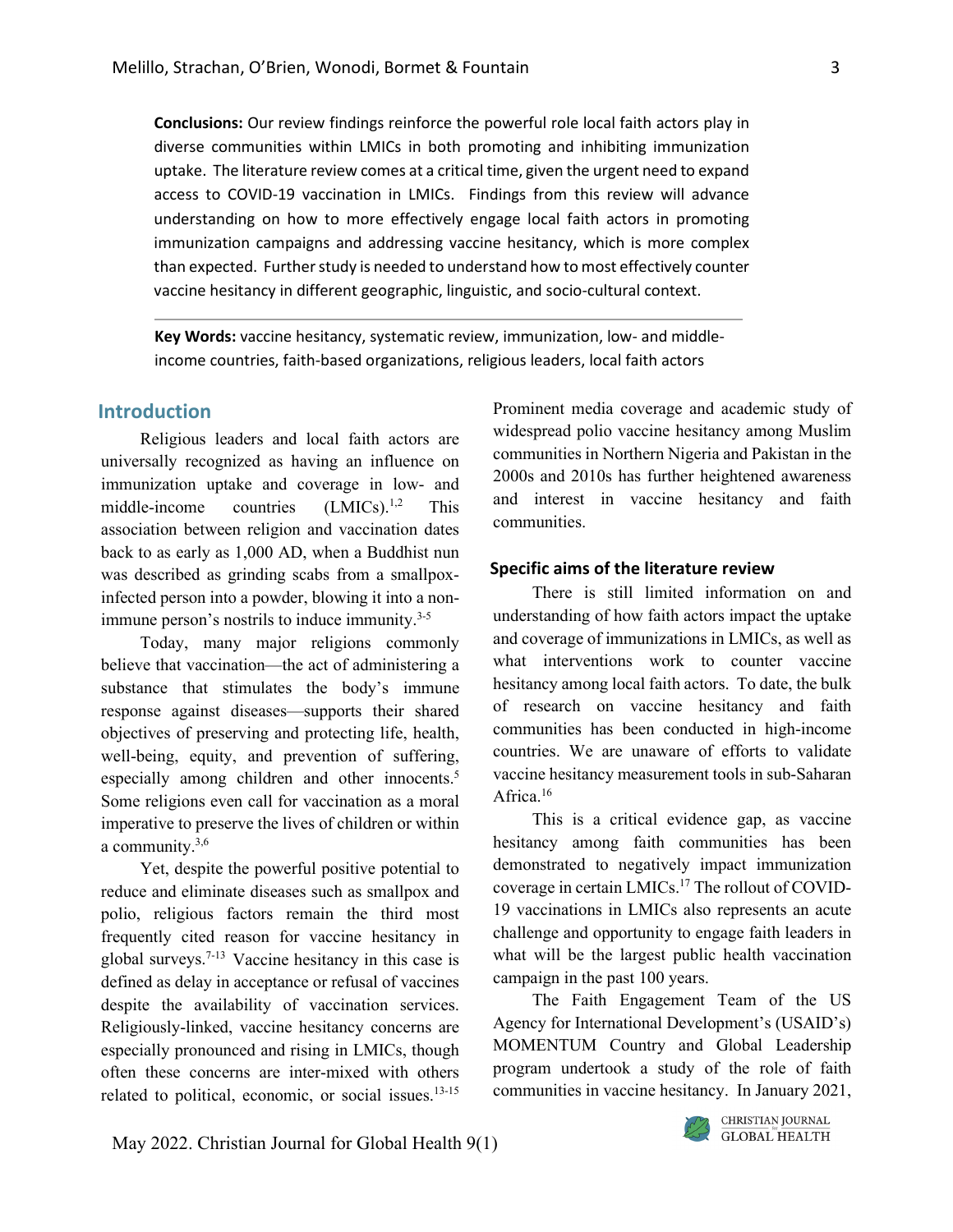we conducted a literature review to answer three key questions: 1) How do religious leaders and faithbased organizations impact the uptake and coverage of immunization in LMICs? 2) What successful strategies exist for working with local faith actors and communities to improve immunization acceptance and reduce vaccine hesitancy? and 3) What evidence gaps exist in relation to faith engagement and immunization? Findings will advance understanding on how to more effectively engage local faith actors in promoting routine and supplementary immunization campaigns and reducing vaccine hesitancy.

# **Methods**

### **Search strategy**

The research team searched PubMed and Google Scholar databases for peer-reviewed literature for the period from January 1, 2011 to January 15, 2021 with key search terms related to faith engagement and immunization (Figure 1).

*Figure 1.* Literature review search terms

We combined the following terms: vaccin<sup>\*</sup>, immuniz<sup>\*</sup>, immunis\*, vaccine hesitancy AND faith, faith-based, faith actors, relig\*, church, mosque, temple, Christian, Muslim, Islam, Hindu, Buddhis\* AND Low- and Middle-Income Countries, LMICs, Africa, Asia, Latin America.

*Note.* The asterisk\* indicates a wildcard symbol enabling a broader search by finding words that start with the same letters/word stems*.*

We supplemented the peer-reviewed database searches with a gray literature search, recognizing that many interventions related to religious leaders are not published in peer-reviewed journals. The review included a keyword search across several online databases and organizational websites for the same period: Google, the Vaccine Confidence Project Literature Archive, and USAID's Maternal and Child Survival Program website. References in papers meeting inclusion criteria were searched for further relevant studies for potential review. The authors also solicited submissions from a cohort of key informants who included experts from the USAID MOMENTUM Country and Global Leadership program and from a cohort of 18 global faith engagement and immunization experts drawn from Christian Connections for International Health's (CCIH) networks.

# **Inclusion/exclusion criteria**

We included peer-reviewed studies and gray resources meeting the following criteria: 1) the study context was an LMIC; 2) it included any of the search keywords in the title or abstract; 3) the main focus of the study or resource was related to faithactor engagement and immunization and/or vaccine hesitancy; 4) it was published between January 1, 2011 and January 15, 2021; and 5) it was published in English. Resources were excluded if they were about faith engagement and immunization in highincome countries, news articles, online blogs, or references to social media postings.

As depicted in Figure 2, the literature review found an initial 434 articles through initial search terms and an assessment of relevance using the preidentified inclusion criteria. All articles that met the inclusion criteria (137) were included for quality assessment and data extraction. Of these, 27 duplicate references were manually removed, leaving 110 resources. These are presented in Appendix 1.

*Figure 2.* Literature Review Search Strategy

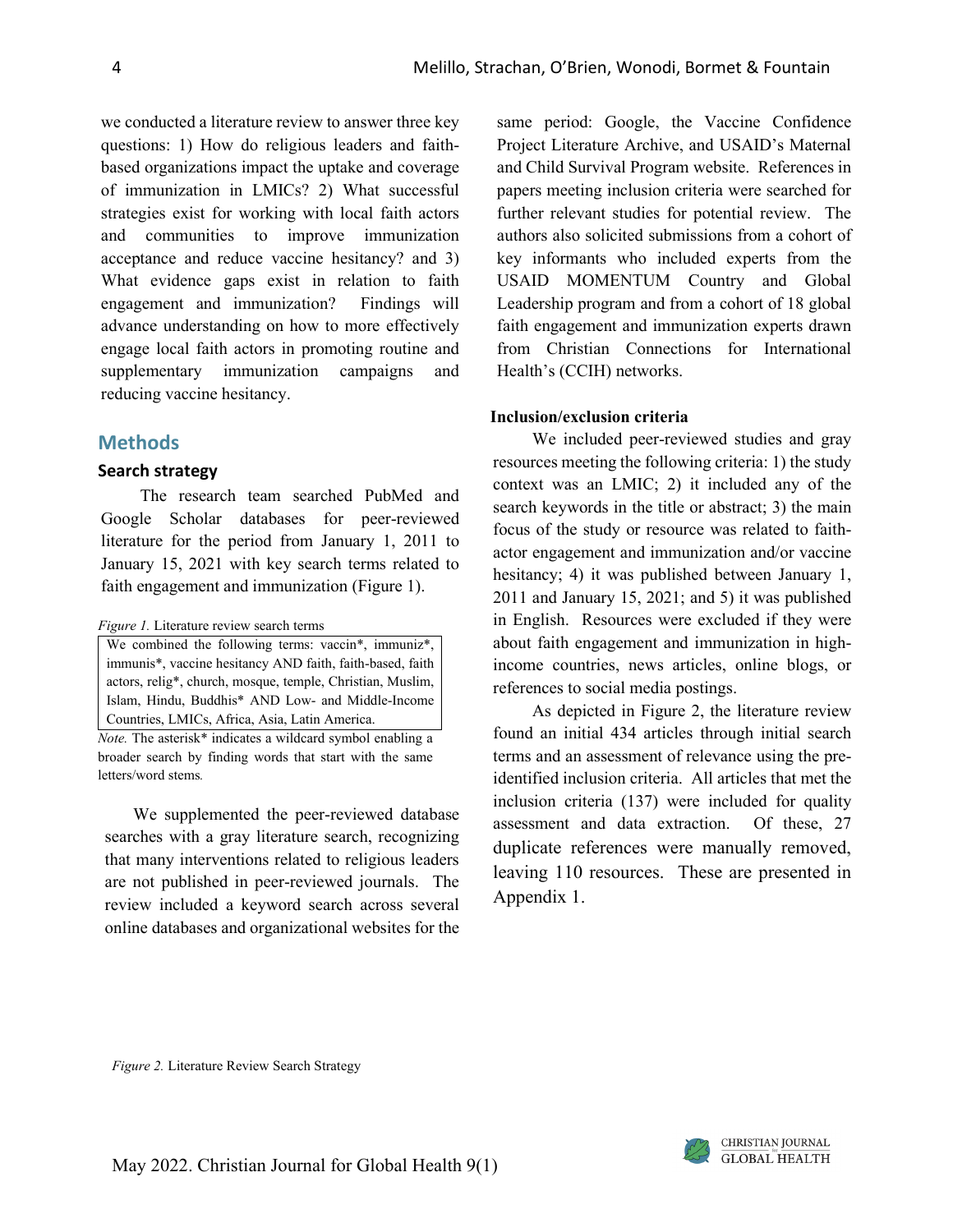

*Note.* \*Using literature review search terms in Figure 1

#### **Data extraction and analysis**

We reviewed the 110 relevant papers and entered qualitative and quantitative descriptive information into an Excel data extraction matrix template that included the following categories: author, year, publication; country(ies), and/or region covered; type of study/article/resource; focal religion(s); and topical area of focus (including vaccine hesitancy, specific types of vaccine). The matrix also captured key observations and findings, vaccine hesitancy findings, evidence-based interventions related to engaging local faith actors and immunization, promising practices for faith engagement and immunization, and reported evidence gaps. Data were coded using a predefined

set of themes and sub-themes from the matrix categories to answer the three literature review questions.

# **Results**

#### **Description of the resources reviewed**

Despite results, there is still scant published evidence of the role of religion and local faith actors on immunization.<sup>1</sup> Most studies treat religion as a confounding variable without a detailed examination of the nuanced impact or inter-related factors (social/political/economic) that impact immunization uptake.<sup>1,2</sup> The review did find a number of key thematic foci, as depicted in Table 1.

*Table 1.* Key Themes Found in Literature Review (see Appendix 1 for full listing of resources)

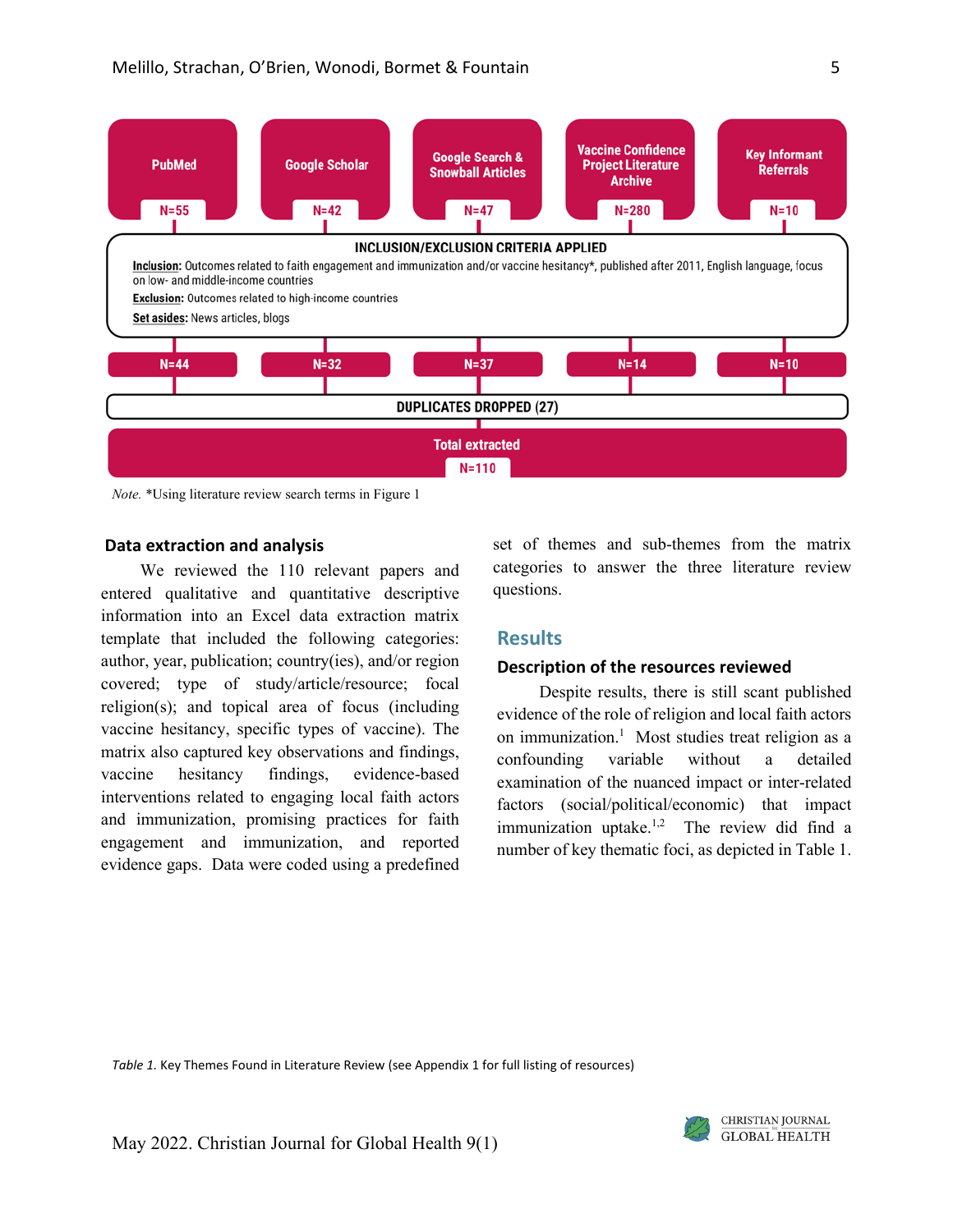| Theme                                                   | <b>Relevant Materials</b>                                                                                                                                                                                                                                                                                                                                                                                                                                                                                                                                                                                                                                                                                                                                                                                                                                                                                                                                                                                                                                                                                                                                                                                                                                                                                                                                                                                                                                                                                                                                                                                                                                                         |  |  |  |  |  |  |  |
|---------------------------------------------------------|-----------------------------------------------------------------------------------------------------------------------------------------------------------------------------------------------------------------------------------------------------------------------------------------------------------------------------------------------------------------------------------------------------------------------------------------------------------------------------------------------------------------------------------------------------------------------------------------------------------------------------------------------------------------------------------------------------------------------------------------------------------------------------------------------------------------------------------------------------------------------------------------------------------------------------------------------------------------------------------------------------------------------------------------------------------------------------------------------------------------------------------------------------------------------------------------------------------------------------------------------------------------------------------------------------------------------------------------------------------------------------------------------------------------------------------------------------------------------------------------------------------------------------------------------------------------------------------------------------------------------------------------------------------------------------------|--|--|--|--|--|--|--|
|                                                         | Main Topical Focus of Article                                                                                                                                                                                                                                                                                                                                                                                                                                                                                                                                                                                                                                                                                                                                                                                                                                                                                                                                                                                                                                                                                                                                                                                                                                                                                                                                                                                                                                                                                                                                                                                                                                                     |  |  |  |  |  |  |  |
| Religion/local faith<br>actors and<br>immunization      | Akseer, N (2018); Alemu M (2016); Ames H (2017); Asress A and Bezabih L (2018); Bangura JB (2020);<br>Berkley Center (2020); Berkley Center (2012); Boulton ML and Wagner AL (2021); Catholic Relief Services<br>(2019); Christian Connections for International Health (2017); Costa JC (2020); Gavi (2015); Glatman-<br>Freedman A and Nichols K (2012); Grabenstein JD (2013); International Interfaith Peace Corps (2016);<br>Jalloh MF (2020); Makoka M (2020); Malande OO (2019); Marshall K (2013); Morry C (2019); Mukungwa<br>T (2015); Mupere E (2020); Nnadi C (2017); Olivier, J (2016); Oyo-Ita A (2020); Soura A (2013); UNICEF<br>(2012); UNICEF (2015); Vatican Commission for COVID-19 (2021); Vermandere H (2016); Wesevich A<br>(2016); Wilkinson O and Marshall K (2021); Wonodi CB (2012); Woo, YL (2012); World Council of<br>Churches and World Jewish Congress (2020); World Faiths Development Dialogue (2012); World Health<br>Organization (WHO) (2017); (WHO) (2018); WHO/Sage Working Group on Vaccine Hesitancy, systematic<br>review (2014); World Vision, barrier analysis (2021)                                                                                                                                                                                                                                                                                                                                                                                                                                                                                                                                                                 |  |  |  |  |  |  |  |
| Religion/local faith<br>actors and vaccine<br>hesitancy | Abakar MF (2018); Abubakar A (2019); Agrawal A (2020); Ahmed A (2018); Ahmed S (2014); Ansari, MT<br>(2020); Anyene, B (2014); Balbir Singh HK (2019); Barmania S and Reiss MJ (2020); Berkley Center (2021);<br>Cobos Muñoz D (2015); Cooper S (2018); de Figueiredo A (2020); Dubé E (2014); Ebrahim, AF (2013);<br>Evans D (2019); Falade BA (2014); Gallup and Wellcome Global Monitor (2018); Gerede R (2017); Ghinai I<br>(2013); Grandahl M (2018); Greenberger C (2017); Guzman-Holst A (2020); Ha W (2014); Habib MA,<br>community engagement (2017); Habib MA, knowledge and perceptions (2017); Hamdi S. (2018);<br>Harapan H (2021); Hussain SF (2016); International Vaccine Access Center (2020); Jalloh MF (2019);<br>Jamal D (2020); Jarrett C (2015); Kalok A (2020); Khan MU, Muslim scholars' knowledge (2017); Khan<br>MU, knowledge, attitudes (2017); Khowaja AR (2012); Kriss JL (2016); Kucheba F (2021); Lane S (2018);<br>Larson, HJ (2016); Machekanyanga Z (2017); Marti M (2017); McArthur-Lloyd A (2016); Muslim religious<br>scholars (2014)  Nasir JA (2017); Nasir SG (2014); Ndiaye K (2013); Njeru I (2016); Olivier J. (2014);<br>Olorunsaiye CZ (2017); Olufowote JO (2016); Owoaje E (2020); Padela AI (2014); Padmawati RS (2019);<br>Peckham R (2018); Pelčić G (2016); Pugliese-Garcia M (2018); Remes P (2012); Renne E (2010);<br>Sabahelzain MM (2019); Syiroj ATR (2019); Taylor S (2017); Tefera YA (2018); Turiho AK (2017); Wagner<br>AL (2019); Wong LP and Wong PF (2020); Wong LP (2020); WHO/Sage Working Group on Vaccine<br>Hesitancy, systematic review (2014); WHO/Sage Working Group on Vaccine Hesitancy, report (2014) |  |  |  |  |  |  |  |
| New vaccine<br>acceptance                               | Padmawati RS (2019); Wonodi CB (2012)                                                                                                                                                                                                                                                                                                                                                                                                                                                                                                                                                                                                                                                                                                                                                                                                                                                                                                                                                                                                                                                                                                                                                                                                                                                                                                                                                                                                                                                                                                                                                                                                                                             |  |  |  |  |  |  |  |
|                                                         | Faith-Based Concerns or Interest with Specific Vaccines                                                                                                                                                                                                                                                                                                                                                                                                                                                                                                                                                                                                                                                                                                                                                                                                                                                                                                                                                                                                                                                                                                                                                                                                                                                                                                                                                                                                                                                                                                                                                                                                                           |  |  |  |  |  |  |  |
| Polio                                                   | Agrawal A (2020); Ahmed S (2014); Falade BA (2014); Ghinai I (2013); Habib MA, community<br>engagement (2017); Habib MA, knowledge and perceptions (2017); Hussain SF (2016); Khan MU, Muslim<br>scholars' knowledge (2017); Khan MU, knowledge, attitudes (2017); Khowaja AR (2012); McArthur-Lloyd<br>A (2016); Nasir JA (2017); Nasir SG (2014); Ndiaye K (2013); Njeru I (2016); Olufowote JO (2016); Owoaje<br>E (2020); Peckham R (2018); Renne E (2010); Taylor S (2017)                                                                                                                                                                                                                                                                                                                                                                                                                                                                                                                                                                                                                                                                                                                                                                                                                                                                                                                                                                                                                                                                                                                                                                                                   |  |  |  |  |  |  |  |
| COVID-19                                                | Barmania S and Reiss MJ (2020); Berkley Center (2021); Berkley Center (2020); Vatican Commission<br>(2021); Wilkinson O and Marshall K (2021); World Council of Churches and World Jewish Congress<br>(2020); World Vision, PowerPoint (2021); World Vision, website (2021)                                                                                                                                                                                                                                                                                                                                                                                                                                                                                                                                                                                                                                                                                                                                                                                                                                                                                                                                                                                                                                                                                                                                                                                                                                                                                                                                                                                                       |  |  |  |  |  |  |  |
| Rotavirus                                               | Padmawati RS (2019); Wesevich A (2016)                                                                                                                                                                                                                                                                                                                                                                                                                                                                                                                                                                                                                                                                                                                                                                                                                                                                                                                                                                                                                                                                                                                                                                                                                                                                                                                                                                                                                                                                                                                                                                                                                                            |  |  |  |  |  |  |  |

*Table 1.* Key Themes Found in Literature Review [continued]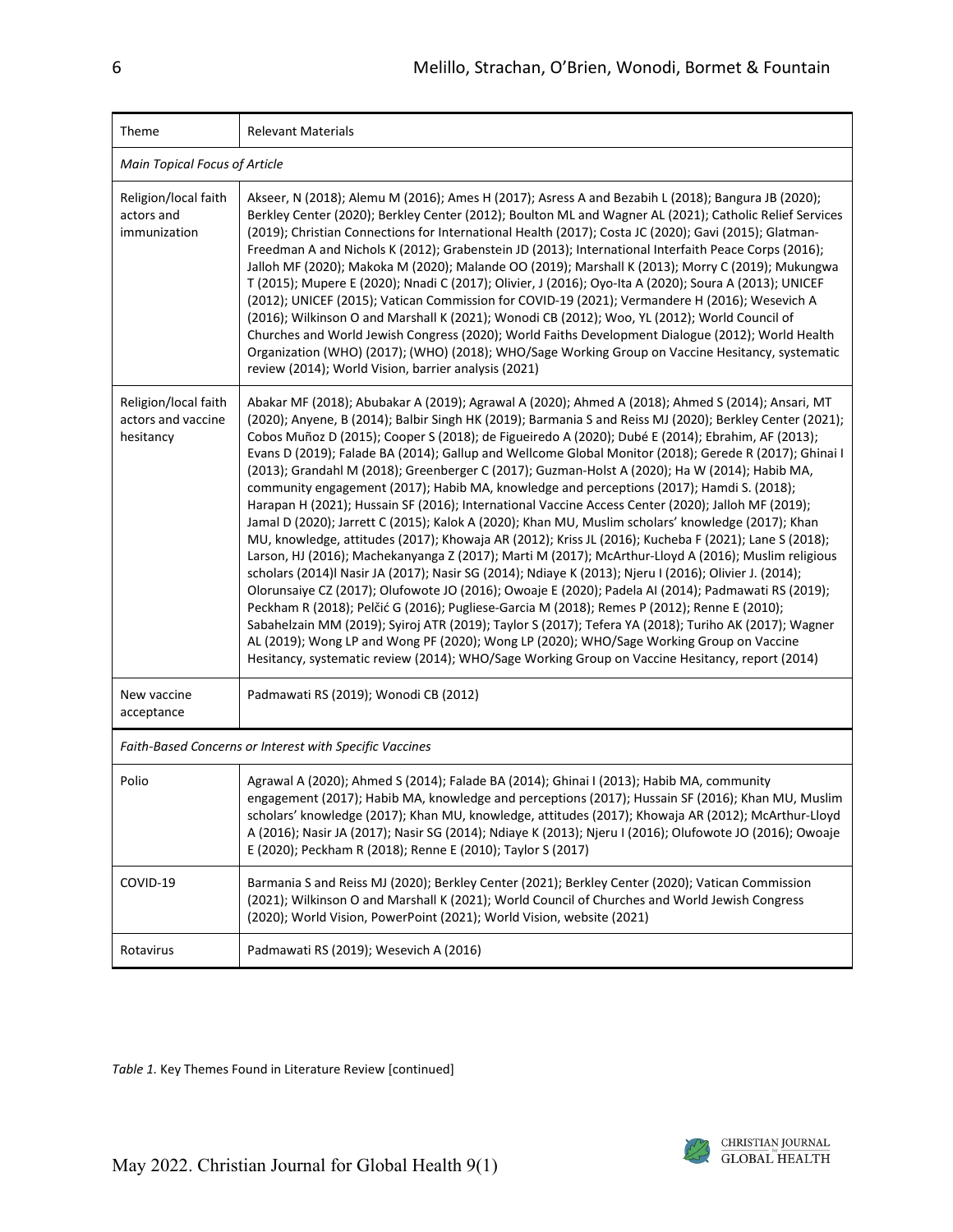|                                                  | Religion of Focus in Relation to Immunization Exploration                                                                                                                                                                                                                                                                                                                                                                                                                                                                                                                                                                                                                                                                                                                                                                                                                                                                                                                                                                                                                                                                                                                         |  |  |  |  |  |  |
|--------------------------------------------------|-----------------------------------------------------------------------------------------------------------------------------------------------------------------------------------------------------------------------------------------------------------------------------------------------------------------------------------------------------------------------------------------------------------------------------------------------------------------------------------------------------------------------------------------------------------------------------------------------------------------------------------------------------------------------------------------------------------------------------------------------------------------------------------------------------------------------------------------------------------------------------------------------------------------------------------------------------------------------------------------------------------------------------------------------------------------------------------------------------------------------------------------------------------------------------------|--|--|--|--|--|--|
| Multiple religions<br>or no specific<br>religion | Akseer, N (2018); Bangura JB (2020); Barmania S and Reiss MJ (2020); Berkley Center (2021); Berkley<br>Center (2020); Berkley Center (2012); Boulton ML and Wagner AL (2021); Catholic Relief Services (2019);<br>Christian Connections for International Health (2017); Cobos Muñoz D (2015); Cooper S (2018); Costa JC<br>(2020); Dubé E (2014); Gavi (2015); Glatman-Freedman A and Nichols K (2012); Grabenstein JD (2013);<br>Guzman-Holst A (2020); International Interfaith Peace Corps (2016); Jalloh MF (2020); Jarrett C (2015);<br>Lane S (2018); Larson, HJ (2016); Marshall K (2013); Marti M (2017); Morry C (2019); Mupere E (2020);<br>Nnadi C (2017); Olivier J (2014); Olivier J (2016); Olorunsaiye CZ (2017); Remes P (2012); Soura A (2013);<br>Tefera YA (2018); Turiho AK (2017); UNICEF (2012); UNICEF (2015); Wagner AL (2019); Wilkinson O and<br>Marshall K (2021); Wonodi CB (2012); Wong LP (2020); World Council of Churches and World Jewish<br>Congress (2020); World Faiths Development Dialogue (2012); WHO (2018); WHO (2017); WHO/Sage<br>Working Group on Vaccine Hesitancy, systematic review (2014); World Vision, barrier analysis (2021) |  |  |  |  |  |  |
| Muslim                                           | Abakar MF (2018); Abubakar A (2019); Agrawal A (2020); Ahmed A (2018); Ahmed S (2014); Ansari, MT<br>(2020); Anyene, B (2014); Balbir Singh HK (2019); de Figueiredo A (2020); Ebrahim AF (2013); Falade BA<br>(2014); Ghinai I (2013); Habib MA, community engagement (2017); Habib MA, knowledge and<br>perceptions (2017); Hamdi S (2018); Harapan H (2021); Hussain SF (2016); Jalloh MF (2019); Jamal D<br>(2020); Kalok A (2020); Khan MU, Muslim scholars' knowledge (2017); Khan MU, knowledge, attitudes<br>(2017); Khowaja AR (2012); McArthur-Lloyd A (2016); Muslim religious scholars (2014); Nasir JA (2017);<br>Nasir SG (2014); Ndiaye K (2013); Olufowote JO (2016); Owoaje E (2020); Oyo-Ita A (2020); Padela AI<br>(2014); Padmawati RS (2019); Peckham R (2018); Remes P (2012); Renne E (2010); Sabahelzain MM<br>(2019); Syiroj ATR (2019); Taylor S (2017); Vermandere H (2016); Wong LP and Wong PF (2020); Woo, YL<br>(2012)                                                                                                                                                                                                                             |  |  |  |  |  |  |
| Christian                                        | Alemu M (2016); Ames H (2017); Asress A and Bezabih L (2018); Evans D (2019); Gerede R (2017); Ha, W<br>(2014); Kriss JL (2016); Kucheba F (2021); Machekanyanga Z (2017); Makoka, M (2020); Malande OO<br>(2019); Mukungwa T (2015); Njeru I (2016); Pugliese-Garcia M (2018); Remes P (2012); Vatican<br>Commission for COVID-19 (2021); Wesevich A (2016)                                                                                                                                                                                                                                                                                                                                                                                                                                                                                                                                                                                                                                                                                                                                                                                                                      |  |  |  |  |  |  |
| Non-Muslim or<br>Non-Christian                   | Grandahl M (2018); Greenberger C (2017); Malande OO (2019)                                                                                                                                                                                                                                                                                                                                                                                                                                                                                                                                                                                                                                                                                                                                                                                                                                                                                                                                                                                                                                                                                                                        |  |  |  |  |  |  |

# **Study/resource type and quality**

The review found a total of 110 relevant articles, 69% of which were peer reviewed, and the other 31% were from gray literature. While the literature review did not explicitly assess and score study quality, the quality of literature reviewed appears mixed based upon the study designs found. Most peer-reviewed literature cited was observational in nature; gray literature or discussion papers represented 44.5% of resources reviewed. The review found only three intervention studies (2.7%) examining approaches for engaging faith leaders. As the dominant resource type, the descriptive literature consisted of cross-sectional studies, qualitative studies, mixed methods, and data analysis. Additionally, there were several commentaries and discussion papers along with both literature and systematic reviews. The gray literature consisted of tools, guidelines, various resources, and reports. There were a variety of additional gray resources found including books, evaluations, poster/oral presentations, and unpublished theses.

# **Topical focus**

The relevant literature was predominantly focused on vaccine hesitancy (60%) among different faith groups, versus a general exploration of religious engagement and vaccines (36%). The remaining 4% of resources focused on new vaccine acceptance among local faith actors and vaccines delivered by local faith actors in humanitarian environments. Of the articles that examined a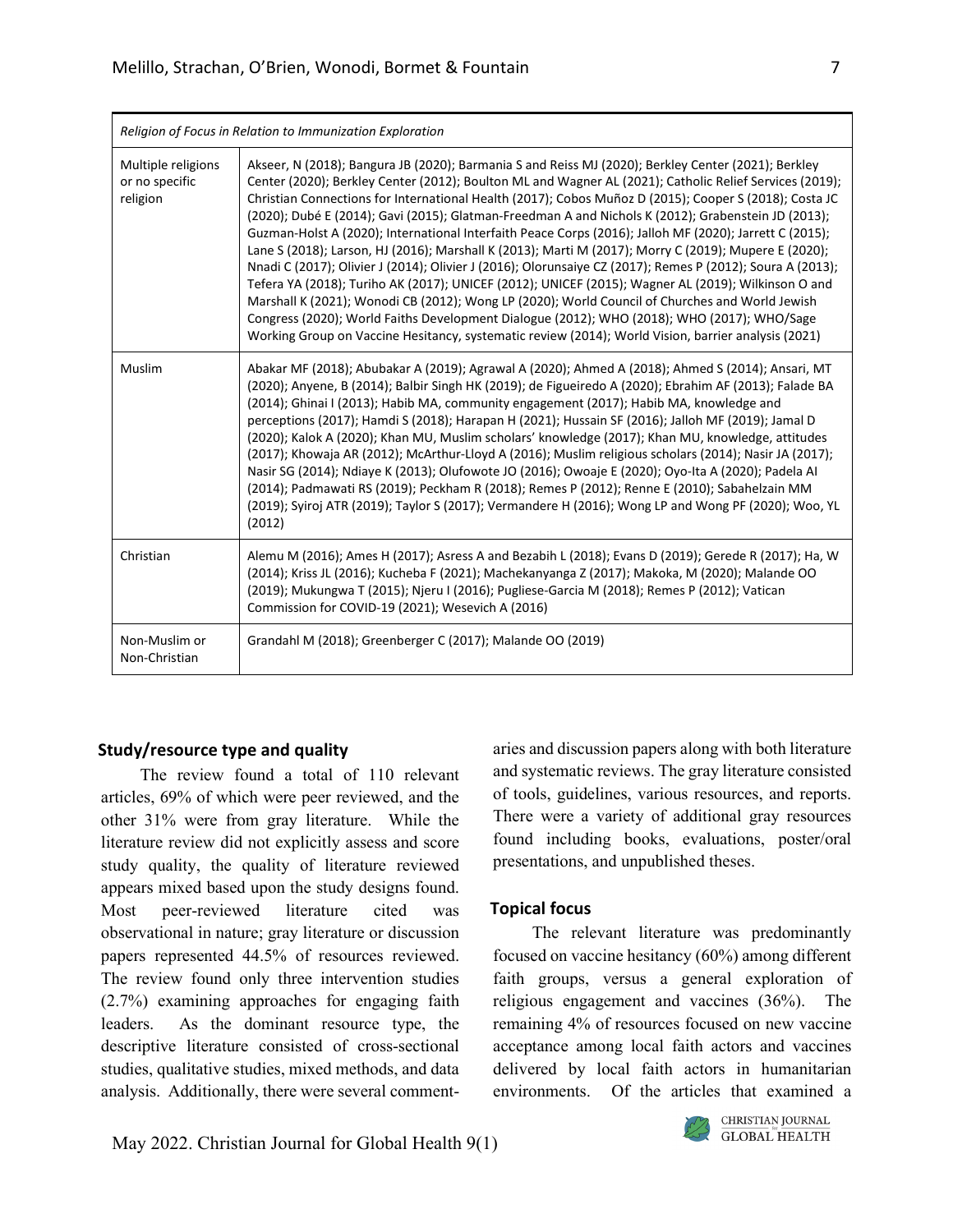specific vaccine type, there was a focus on campaign-based vaccinations and so-called "controversial" vaccines (those causing hesitancy), rather than routine immunizations. The resource breakdown included:

- Polio  $(20)$
- Human papillomavirus (HPV) (9)
- COVID-19 vaccination (8)
- Childhood immunization generally (5)
- Rotavirus (2)

# **Time period**

At least five articles have been published every year since 2012 on the topic of local faith actors and immunization in LMICs. Interest in the topic appear to be rising as 70% of the resources identified were published within the last five years of the review (2016–2020). Last year (2020) was the peak, with 20 articles published.

# **Religions of focus**

Just under half the resources found (42%) focused on multiple religions or general local faithactor engagement and immunization rather than specific religions. The majority of studies with an explicit religious focus examined large-scale organized, monotheistic faiths (Islam, Christianity), and mainline religions—those linked to established

denominations in the global North. Only eight studies explored immunization and faith engagement in traditional, folk, or growing non-networked religions such as Pentecostal or Charismatic denominations (12.5%), a growing proportion of religions in LMICs. We found few studies exploring immunization in the context of Buddhist or Hindu faiths in Asia.

The literature also reflects a heavy focus on polio vaccine hesitancy among Muslim populations, with 19% of all resources focused on that topic. The hesitancy literature in general focuses primarily on countries with large or predominantly Muslim populations, with the exception of Apostolic Christian denominations within Zimbabwe.

# **Geographic focus**

Nearly half of the studies that met the inclusion criteria (44%) offered a global or multi-country focus in LMICs, rather than zeroing in on a specific geographic area. The other resources were localized to specific regions, predominantly sub-Saharan Africa (34%), followed by Southeast and South Asia (19%). Within sub-Saharan Africa, the majority of resources focused on Nigeria (16 articles), with fewer resources from Ethiopia, Kenya, Uganda, Tanzania, Zambia, and Zimbabwe (Figure 3).

*Figure 3.* Literature review findings: Top focal countries (as of January 15, 2021)

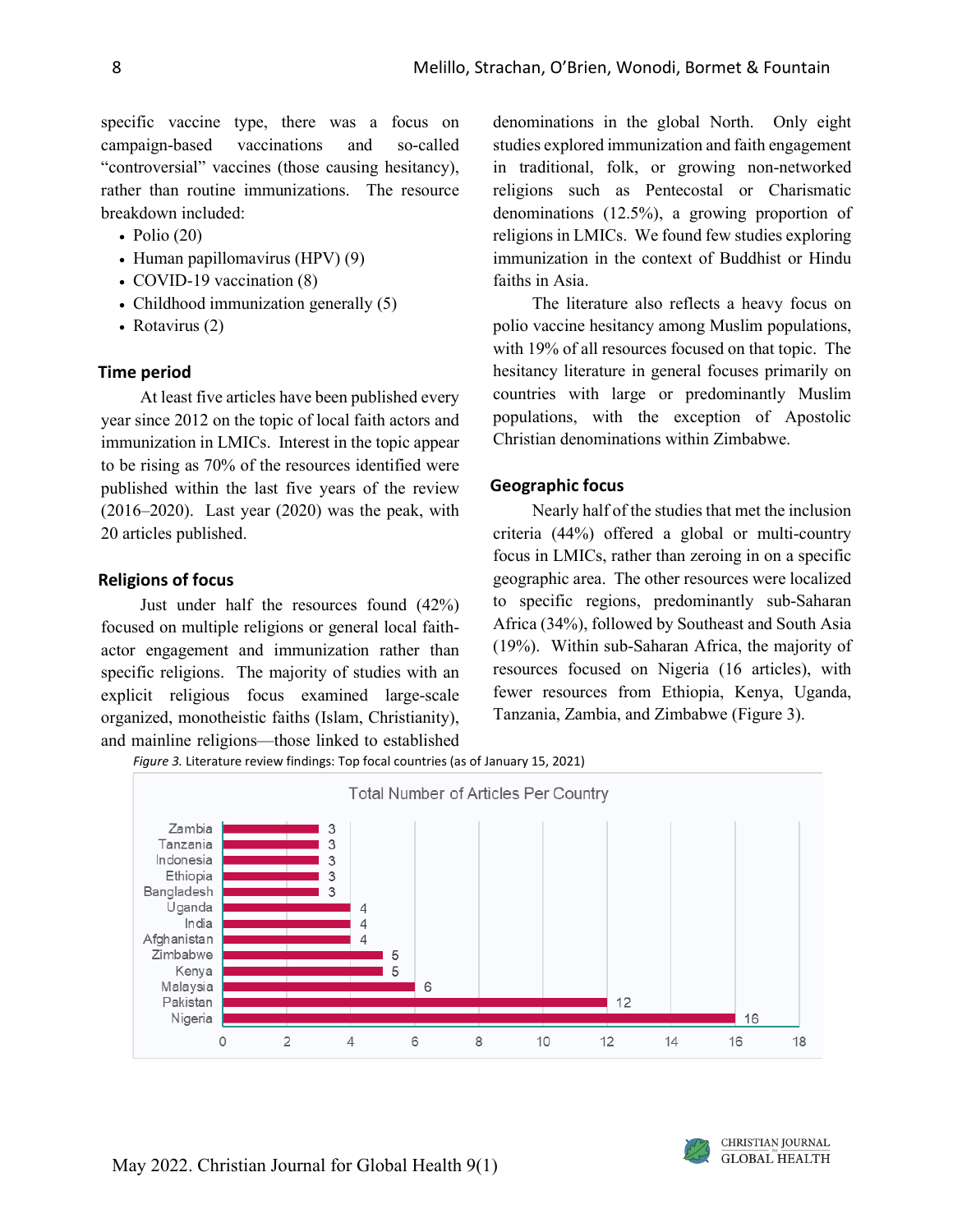Within the Southeast and South Asian region, the majority of resources were specific to Pakistan (12 articles), while Afghanistan, Bangladesh, India, Indonesia, and Malaysia had fewer published research resources. The literature review uncovered major research gaps for the Latin American and Caribbean region, and only three resources were found for the Middle East and North Africa. There were no articles published for Eastern Europe nor the Asia Pacific region.

# **Discussion**

# **Question 1: How do religious leaders and faith-based organizations impact the uptake and coverage of immunization in LMICs?**

Measuring the precise impact and causality of local faith actors on immunization rates is challenging. Most studies generally treat religion as a confounding variable without a detailed examination of the nuanced impact or inter-related factors (social/political/economic) that effect immunization uptake. $1,2$  This remains an important area for future research and exploration.

The reviewed literature did demonstrate four main mechanisms through which religious leaders

and faith actors impact immunization uptake in LMICs: 1) influencing caretaker beliefs and values, $1,2,17,18$  2) impacting access to resources that facilitate immunization uptake, $\frac{1}{3}$ ) communicating immunization messages and conducting mobilization,2 and 4) providing routine immunizations in hard-to-reach areas or humanitarian settings. These findings suggest that continued investment in and engagement with faith leaders can be a valuable strategy for immunization programming.2,19 At the same time, the review did not find detailed explorations and analysis of the dynamics and mechanisms of how faith actors specifically influenced immunization uptake and coverage within local communities. This may warrant additional research in this area to unpack the influence and interplay of local faith actors within communities to better understand these mechanisms and design evidence-based interventions.

# **Religiously-linked vaccine hesitancy**

Vaccine hesitancy is a complex phenomenon. Few religious groups or their sacred texts explicitly reject immunization (Figure 4).<sup>3,5,11,12,20,21</sup>

*Figure 4.* What major religions say about vaccines

| <b>ISLAM</b>          | Theology generally supports immunization 4,5,26,67,82, KII<br>Islamic law (hukm), however, prohibits use of haram (forbidden) materials such as porcine-derived products in<br>vaccines/medicines 4,79,82<br>Exceptions made for "law of necessity" when no alternatives available                    |
|-----------------------|-------------------------------------------------------------------------------------------------------------------------------------------------------------------------------------------------------------------------------------------------------------------------------------------------------|
| <b>CHRISTIANITY**</b> | Most denominations have no scriptural or canonical objection to the use of vaccines (exception: Roman Catholic fetal cell<br>objections) <sup>34</sup><br>Biblical support for immunization include Christian service to humanity (being one's brother's keeper, loving your neighbor<br>as yourself) |
| <b>HINDUISM</b>       | Hindus advocate non-violence (ahimsa) and respect for life<br>Despite veneration of cows, no notable contemporary Hindu concerns with trace bovine components of some vaccines <sup>34</sup>                                                                                                          |
| <b>BUDDHISM</b>       | Buddhism prohibits killing of humans and animals <sup>34,82</sup><br>Modern Buddhists will generally use vaccines to protect their health <sup>34,82</sup>                                                                                                                                            |

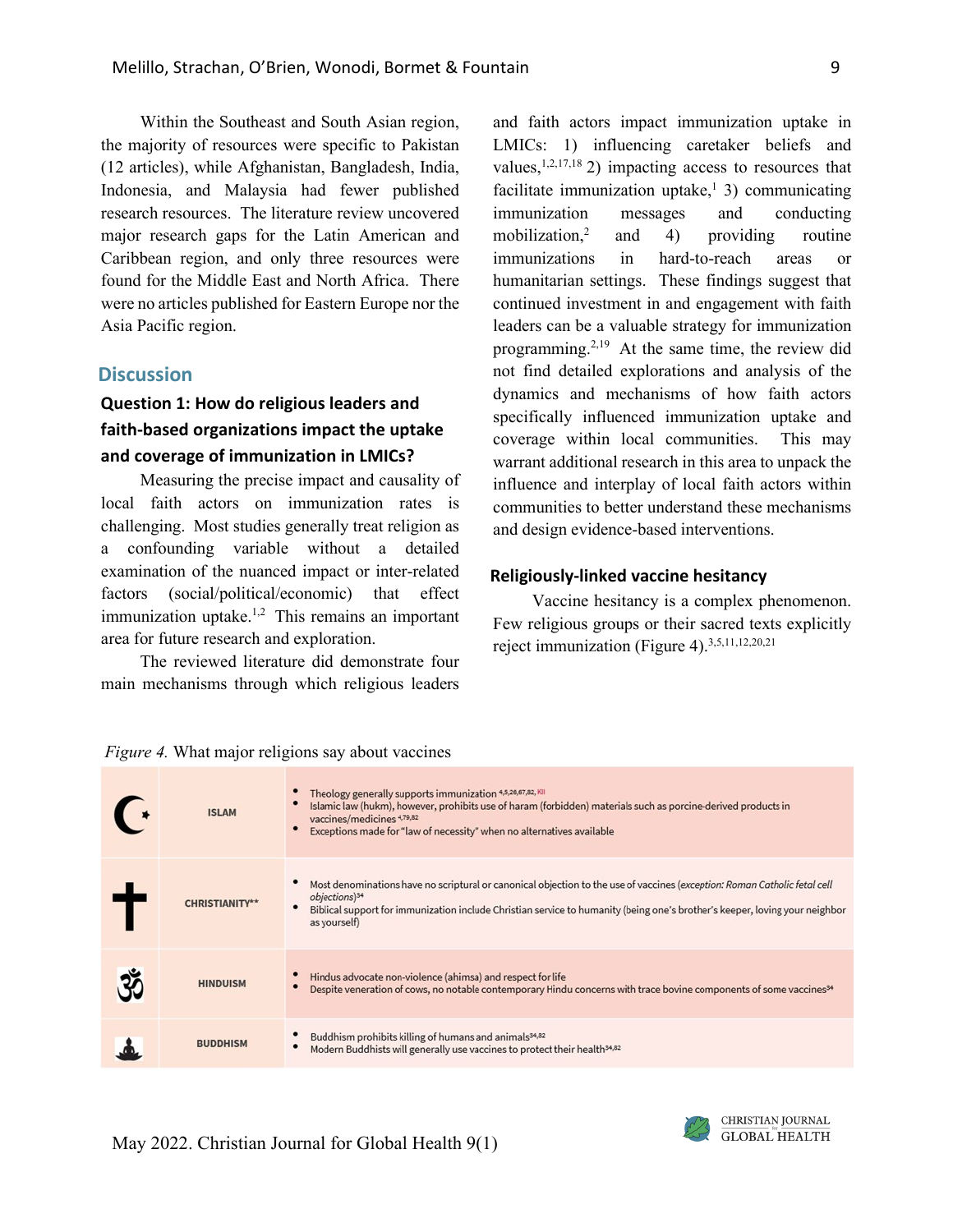Multiple resources reviewed suggested that vaccination hesitancy is often cloaked under the guise of "religion," without a theologicallygrounded objection.3,12 Instead, religious objections to vaccination serve as a cover or proxy for concerns about safety, social norms, socio-cultural issues, political, and economic factors.2,3,5,26,27

Common faith-linked vaccine hesitancy views across religions included the belief(s) that:

- Humans should not attempt to override God's will with man-made solutions.<sup>3,4,28</sup>
- God created a perfect world, including a perfect immune system: humanity should not attempt to improve on it.4
- The human body is a temple of God immunizations introduce potentially harmful viruses, bacteria, and/or derivatives of forbidden substances.4
- Violations against taking life, including the use of fetal tissue from abortions, which are used in the development of cell lines used to make certain vaccines.4,21
- Violation of dietary laws (such as using vaccine development materials with porcine or bovine origins).3

The review found additional vaccine hesitancy themes, including: promotion of faith healers and/or the power of prayer over the use of vaccines or medicine,<sup>11,29,30</sup> distrust of Western medicine/fear that vaccines are being tested on their community,29,30 worry that vaccines will sterilize recipients/impact fertility, and the promotion of traditional remedies rather than biomedical solutions.<sup>8,30,31</sup>

While these vaccine hesitancy themes were explored in numerous resources in the review, we did not find systematic analysis or study of the specific actions that local faith actors took to translate these beliefs into action and influence social norms, outside of specific references to case studies of vaccine hesitancy in certain countries among local faith actors. In these specific country examples, actions taken by local faith actors included sharing anti-vaccine messaging within houses of worship; disseminating anti-vaccination messaging informally within the community outside religious structures; broadcasting anti-vaccine messaging on mass media channels; and establishing formal or informal boycotts and encouraging adherents to avoid immunizing their children.

# **Heavy emphasis on Islam and vaccine hesitancy**

The literature review found extensive documentation and exploration of Islam and vaccine hesitancy in LMICs, amounting to 69% of all studies with a specific single religion focus. This is likely due, in part, to very visible cases of vaccine hesitancy and boycotts in the early 2000s in northern Nigeria, Pakistan, and Afghanistan as well as the finding that Muslim religious leaders are especially influential in impacting vaccine uptake and hesitancy.32,33

Several references underscore the principle that Islamic theology generally supports immunization, $14,22,23$  and there are predominantly Muslim countries with low rates of reported vaccine hesitancy, including Bangladesh, Malaysia, Niger, and Saudi Arabia. The review did find multiple studies that suggested lower coverage of immunizations among Muslim populations in LMICs (across countries and within countries of heterogenous religions).<sup>1,14-16,34</sup> Major drivers of vaccine hesitancy among Muslim faith communities identified in the studies included concerns that vaccines may contain *haram* materials (those prohibited under Islamic law),  $14,33,35$  fears that immunization would impact the fertility of recipients,32,36 and beliefs that vaccinations were part of a Western conspiracy to harm their population.<sup>29,30</sup>

# **Other religions of interest**

Christian denominations accounted for 23% of all resources with a single religious focus in the literature review, with a strong focus on Apostolic

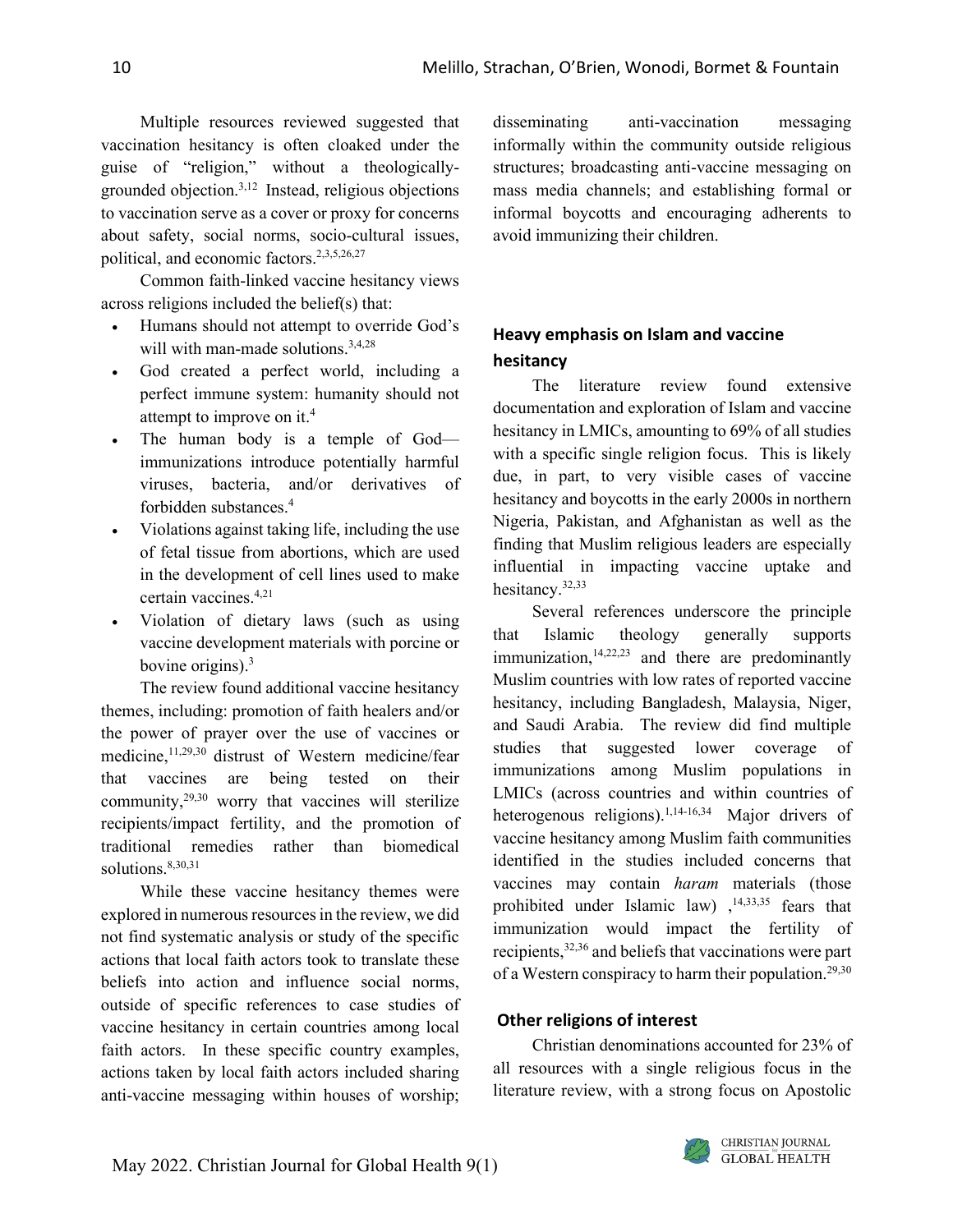denominations in Zimbabwe and Southern Africa. Originating from the Protestant Pentecostal church, Apostolic churches reflect a desire to emulate firstcentury Christianity in its faith, practices, and government and have historically objected to most medical interventions in lieu of prayer for healing.<sup>9,11</sup> Multiple studies showed lower basic immunization uptake and completion in Zimbabwe among Apostolic communities, with varying attitudes and degrees of refusal toward immunization among subsects, indicating a need for further study and interventions to address this growing population in Southern Africa. 8,9,11,20,37

Despite much coverage in news media and popular culture focused on the use of cells from aborted fetuses to develop vaccines, the review only found two resources meeting inclusion criteria focused on vaccine hesitancy among Catholic populations where Catholic bishops in Kenya led a call for the boycott of the maternal tetanus toxoid (fertility concerns) and childhood polio vaccines (safety concerns). $29,38$ 

#### **Vaccines of concern to faith actors**

Religiously-linked polio vaccine hesitancy featured most prominently within the literature (representing 20 articles/41.7% of all articles with a specific vaccine focus), with examples from Pakistan,  $32,35,39,40$  Nigeria,  $41-43$  and Kenya.<sup>38</sup> This hesitancy contributed to increased reported caretaker vaccine refusal in Kenya due to safety concerns.<sup>38</sup> Polio vaccine rejection by religious and community leaders was linked with overall reduced polio vaccine coverage in Nigeria.<sup>41,43</sup> In Pakistan, multiple barriers were found, including concerns that vaccines include non-*halal* ingredients<sup>35</sup> and fears of a Western plot to sterilize Muslims or reduce the Muslim population.<sup>32,39</sup>

HPV immunization was found to be the second most frequently cited vaccine with religious objections. The HPV vaccine creates faith-linked challenges in both higher- and lower-income countries due to its perceived links to sexual activity. The review found broader religious objections to HPV vaccination among Catholic<sup>7</sup> and Muslim<sup>44</sup> communities globally and specific concerns in Brazil,  $8,45$  Indonesia,  $8,45$  Kenya,  $46$  Malaysia,  $47$ Tanzania, $8,45$  and Zambia.<sup>28</sup> The literature review also found instances of religiously-linked vaccine hesitancy among the following specific immunizations (as opposed to general immunization hesitancy): measles, mumps, and rubella (Indonesia<sup>18,34</sup>, Sudan <sup>48</sup>); rotavirus (Indonesia<sup>33</sup>, Zambia<sup>49</sup>); cholera (Zambia<sup>30</sup>); and pertussis  $(Nigeria<sup>14,36</sup>).$ 

# **Question 2. What successful strategies exist for working with local faith actors and communities to improve immunization acceptance and reduce vaccine hesitancy?**

The literature review found limited highquality evidence and examples of specific approaches for engaging local faith actors to strengthen routine immunization and campaignbased immunization uptake. Most interventions involved engaging religious leaders and the local community in dialogue-based interventions $50$  and engaging religious leaders and church structures in social mobilization and advocacy.<sup>1,2,44,49,51-53</sup>

# **Improving immunization uptake and coverage**

One study found that working with religious leaders on a multi-pronged immunization promotion and delivery strategy, including targeting priority populations and increasing service delivery availability, was more effective for increasing vaccine uptake than messaging with religious leaders alone.50 Using church infrastructure, faith-based health facilities, and religious rituals as vaccination messaging or delivery points, including in humanitarian settings, was also found to be effective for increasing vaccine coverage.19,28,54

#### **Reducing religiously-linked vaccine hesitancy**

The review found limited examples of evidence-based approaches for tackling faith-linked

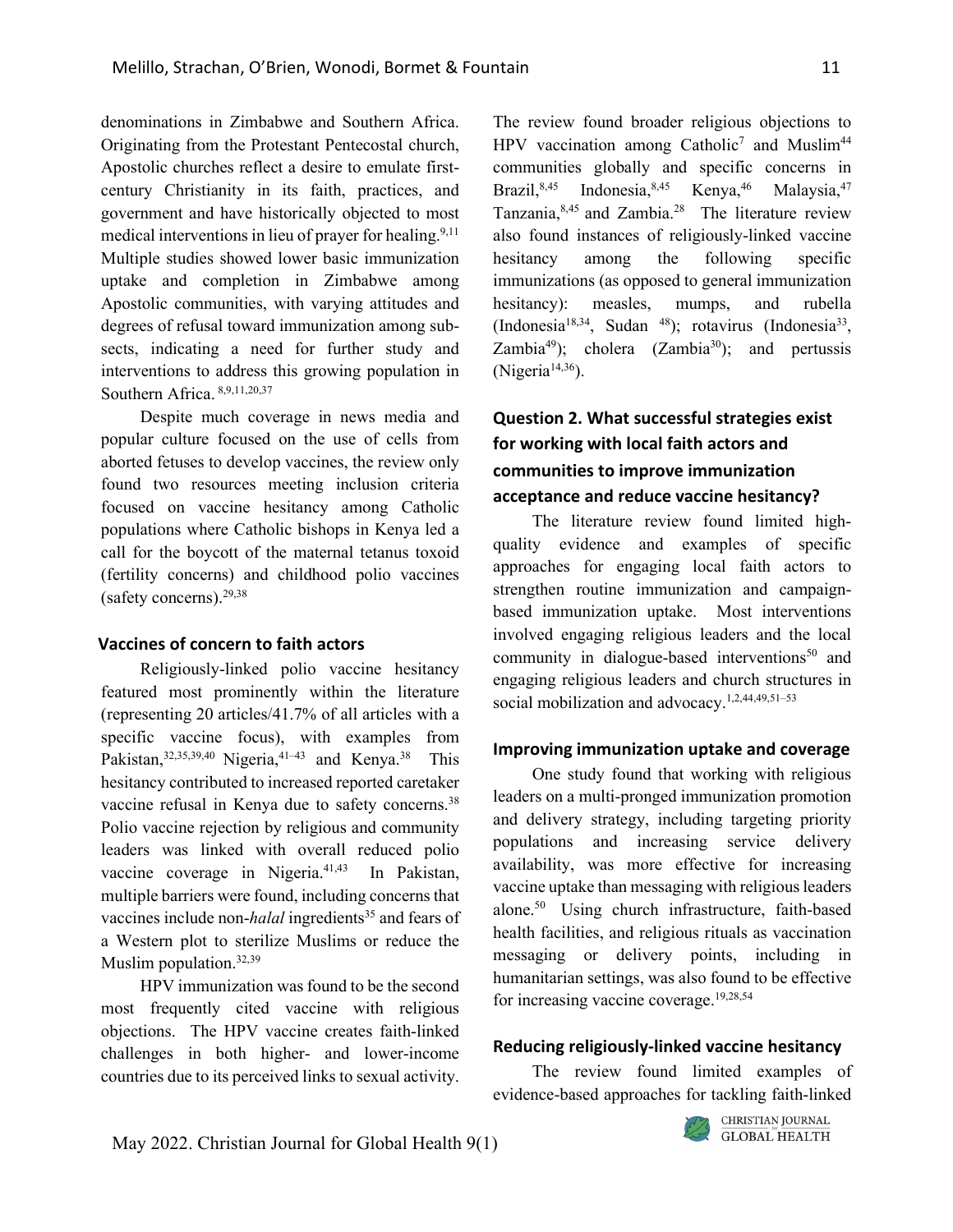vaccine hesitancy. Engaging faith-based organizations and faith leaders in the rollout of new vaccines was found in multiple studies to be important for increasing community acceptability and uptake and preventing potential vaccine hesitancy.55–57 Several studies found that religious concerns focused on the bioethics of vaccine production may be effectively addressed through theological analyses of sacred text and dialogue with faith leaders, including understanding the alternatives among available vaccines.<sup>25,55,58</sup> In Muslim countries, where there is concern that vaccines were manufactured with *haram* (forbidden) materials, acknowledging these concerns and communicating effectively about them with Muslim faith leaders and structures is critical.14,59

# **Question 3. What evidence gaps exist in relation to faith engagement and immunization?**

The literature review found promising evidence of the value of religious engagement for immunization promotion and acceptance in LMICs across faiths. In particular, we found multiple articles demonstrating the value of religious engagement for immunization promotion and acceptance,  $2,16,60$  studies of vaccine hesitancy among Muslim leaders, 32, 33, 35, 36, 40, 41 comparisons of immunization among different faiths within the same countries,14,15,34 and reviews and discussion papers on the correlation between faith engagement and vaccine acceptance.<sup>1,2,17,18</sup>

Despite these findings, this literature review found significant evidence gaps—described below—that limit the generalizability of some findings, such as:

- A dearth of peer-reviewed research and gray literature on the influence of local faith actors on vaccine hesitancy in LMICs as compared to high-income countries.<sup>16</sup>
- Low-quality evidence of impact of religious leaders' engagement on uptake of vaccines and the relative contribution of faith actors in vaccine uptake.<sup>2,16, 60</sup> The review found few

rigorous study designs. Most literature found was observational in nature and gray literature or discussion papers represented 44.5% of resources reviewed; the review found only three intervention studies (2.7%) examining approaches for engaging faith leaders.

- Nearly 25% of all 110 reviewed resources focused on Nigeria (16 total resources) and Pakistan (12 total resources%), raising questions if such findings are applicable to other countries or regions.
- Similarly, the majority of studies with an explicit religious focus examined large-scale organized, monotheistic faiths (Islam, Christianity), limiting their potential applicability to differently organized religions.
- Few studies or resources examined or evaluated the effectiveness of specific interventions with local faith actors and immunization and/or vaccine hesitancy. As a result, there is a lack of widely shared knowledge of what works (or doesn't) and successful models for engaging local faith actors. We found few published articles or gray literature that included the voices of local faith actors as primary authors or significant contributors discussing their role within immunization programs, indicating a need for further dialogue and research in this area.

# **Limitations**

It is well-known that many local faith-based organizations and actors maintain practice-based knowledge and are less likely to publish their findings in journals. This literature review and its conclusions may therefore be subject to publication bias, in that unsuccessful interventions may be less likely to be documented in either the peer-reviewed or gray literature. In addition, the review excluded non-English language resources, potentially missing observations and promising practices.

Several other factors also warrant caution on extrapolating findings more broadly. While the literature did not explicitly assess and score study

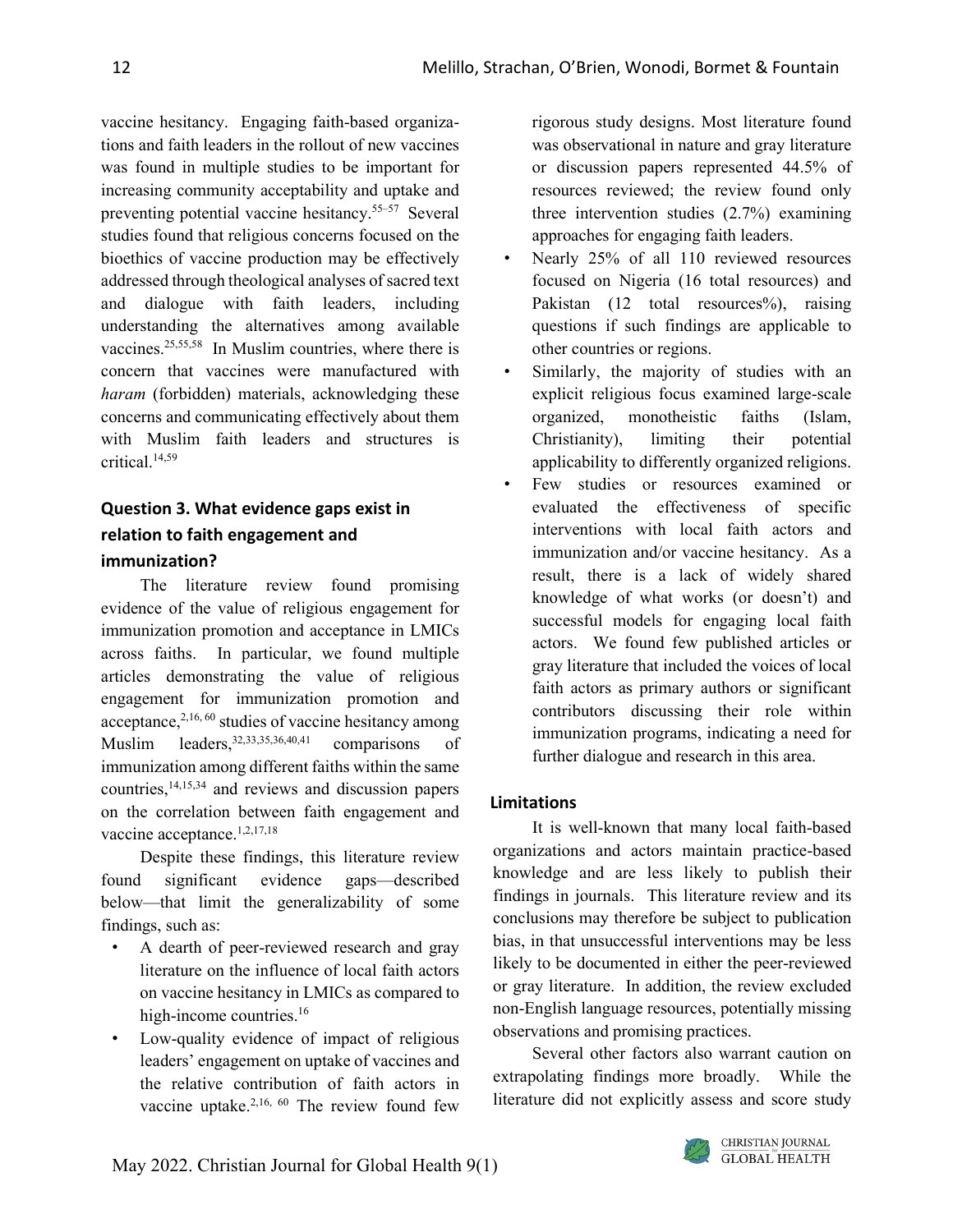quality, the quality of literature remains mixed, based upon review of study/resource type, limiting generalizability and rigor of conclusions. As noted above, the review found evidence gaps among certain geographies, religion types, and different vaccines.

Finally, this literature was conducted amid the early launch and rollout of COVID-19 vaccination (January 2021). As such, the review found very limited and explicit gray or peer-reviewed literature on the topic of faith engagement and COVID-19 immunization. While many of the findings and interventions may be applicable and effective if applied to COVID-19 immunizations, further study and investigation is warranted for this urgent public health crisis.

# **Conclusions**

Our literature review findings suggest that continued investment in and engagement with local faith actors can be a valuable strategy for immunization programming in LMICs. The review found that engaged religious leaders have long contributed to achieving full immunization coverage within their communities and today offer the potential to help counter growing vaccine hesitancy in some LMICs. At the same time, the review found numerous troubling examples of religiously-linked vaccine hesitancy, some well-known, such as Indonesia, Nigeria, and Pakistan, and some lesserknown examples in Burkina Faso, Chad, and Sudan.

More investigations and evidence are needed regarding what interventions that involve local faith actors are most effective, and in which contexts, in promoting vaccine uptake. Vaccine hesitancy is a highly complex phenomenon. The current peerreviewed and gray literature does not provide an adaptable, concise roadmap for tackling these issues in different geographic, cultural, linguistic, and other contexts. In particular, further study is needed on the role of faith leaders in the promotion of *routine immunization* (rather than campaign-based immunization), the impact of local faith actors on vaccine uptake among growing Pentecostal, Charismatic, and so-called "un-networked" faiths, and vaccine hesitancy among Buddhist and Hindu faiths in Asia.

Multiple studies and resources within the review did identify the importance of listening, understanding, and diagnosing some of the complex and inter-related socio-cultural factors that contribute to religiously-linked vaccine hesitancy. These review findings should reinforce an important caution for public health planners, policymakers, and implementers to avoid the temptation to oversimplify or blame faith actors for vaccine hesitancy. Evidence repeatedly demonstrates that apparent faith-based objections are sometimes a convenient proxy for more complex, inter-related socio-cultural, and political issues related to immunization. In cases where vaccine hesitancy is identified among local faith actors, the review suggests that listening and dialoguing with faith leaders is critical to finding theologically-acceptable solutions to vaccine hesitancy.

In addition, this review suggests that more work is needed to foster global and national-level discussions to engage faith leaders in vaccine hesitancy reduction efforts. Country-level strategies to stimulate research and dialogue with religious structures, interfaith networks, and theological institutions may help identify some of these underlying socio-cultural and political issues. To increase understanding and scale-up of successful strategies, we also encourage local faith actors and implementers to more widely share their experiences engaging religious leaders in immunization programs, which are largely absent from peerreviewed and gray literature.

This review comes at a critical time, given the rollout of COVID-19 vaccination in LMICs. At the time of the literature review, most COVID-19 vaccine hesitancy research in LMICs was just getting underway. However, emerging research in six countries shows that endorsement of the COVID-19 vaccine by faith leaders will be critical to vaccine acceptance. $61,62$  On a positive note, many religious

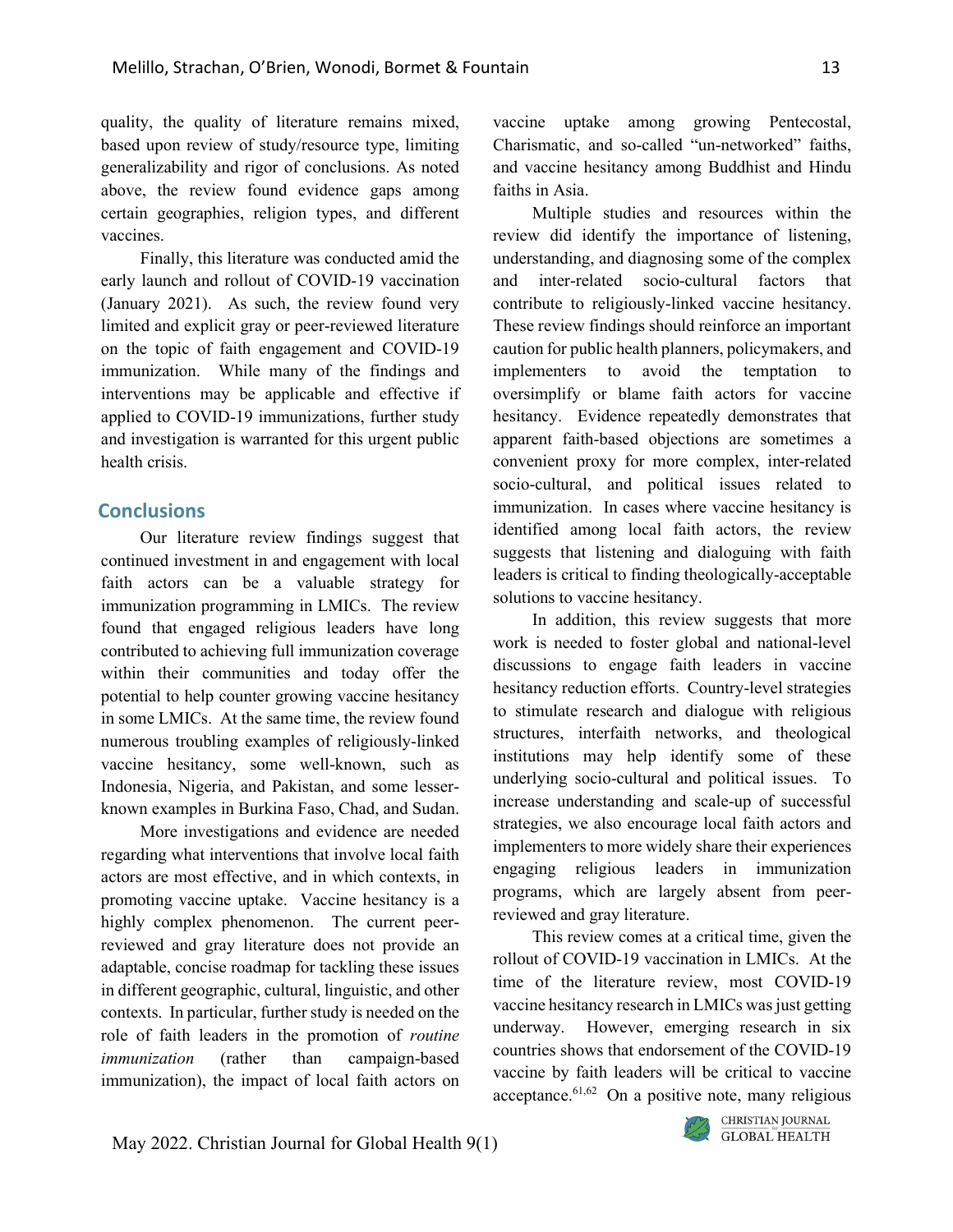leaders and groups have taken a lead role on calls for vaccine equity in LMICs and are leading the charge to promote COVID-19 immunization in their countries. It will be critical to adapt and scale successful strategies from previous immunization efforts with faith leaders to successfully respond to this urgent public health crisis.

# **References**

[next](https://berkleycenter.georgetown.edu/publications/engaging-faith-communities-on-immunization-what-next)

- 1. Costa JC, Weber AM, Darmstadt GL, Abdalla S, Victora CG. Religious affiliation and immunization coverage in 15 countries in Sub-Saharan Africa. Vaccine. 2020;38(5):1160-9. <https://doi.org/10.1016/j.vaccine.2019.11.024>
- 2. Olivier J. Local faith communities and immunization for community and health systems strengthening. Scoping review report. Joint Learning Initiative on Faith and Local Communities; 2014. Available from: [https://jliflc.com/wp](https://jliflc.com/wp-content/uploads/2014/09/LOCAL-FAITH-COMMUNITIES-AND-IMMUNIZATION-FOR-COMMUNITY-AND-HEALTH-SYSTEMS.pdf)[content/uploads/2014/09/LOCAL-FAITH-](https://jliflc.com/wp-content/uploads/2014/09/LOCAL-FAITH-COMMUNITIES-AND-IMMUNIZATION-FOR-COMMUNITY-AND-HEALTH-SYSTEMS.pdf)[COMMUNITIES-AND-IMMUNIZATION-FOR-](https://jliflc.com/wp-content/uploads/2014/09/LOCAL-FAITH-COMMUNITIES-AND-IMMUNIZATION-FOR-COMMUNITY-AND-HEALTH-SYSTEMS.pdf)[COMMUNITY-AND-HEALTH-SYSTEMS.pdf](https://jliflc.com/wp-content/uploads/2014/09/LOCAL-FAITH-COMMUNITIES-AND-IMMUNIZATION-FOR-COMMUNITY-AND-HEALTH-SYSTEMS.pdf)
- 3. Grabenstein JD. What the world's religions teach, applied to vaccines and immune globulins. Vaccine. 2013;31(16):2011-23. <https://doi.org/10.1016/j.vaccine.2013.02.026>
- 4. Greenberger C. Religion, Judaism, and the challenge of maintaining an adequately immunized population. Nurs Ethics. 2017;24(6):653-62. <https://doi.org/10.1177/0969733015623096>
- 5. Marshall K. Engaging faith communities on immunization: what's next? The Berkley Center for Religion, Peace, and World Affairs; 2013. Available from: [https://berkleycenter.georgetown.edu/publications/e](https://berkleycenter.georgetown.edu/publications/engaging-faith-communities-on-immunization-what-next) [ngaging-faith-communities-on-immunization-what-](https://berkleycenter.georgetown.edu/publications/engaging-faith-communities-on-immunization-what-next)
- 6. World Council of Churches/World Jewish Congress. Invitation to reflection and engagement on ethical issues related to COVID-19 vaccine distribution; 2020. Available from: [https://www.oikoumene.org/sites/default/files/2020-](https://www.oikoumene.org/sites/default/files/2020-12/20_12%20COVID-19%20vaccination%20rollout%20ethical%20issues_WCC%20and%20WJC%20%20joint%20statement_FINAL.pdf.) [12/20\\_12%20COVID-](https://www.oikoumene.org/sites/default/files/2020-12/20_12%20COVID-19%20vaccination%20rollout%20ethical%20issues_WCC%20and%20WJC%20%20joint%20statement_FINAL.pdf.)[19%20vaccination%20rollout%20ethical%20issues](https://www.oikoumene.org/sites/default/files/2020-12/20_12%20COVID-19%20vaccination%20rollout%20ethical%20issues_WCC%20and%20WJC%20%20joint%20statement_FINAL.pdf.) [\\_WCC%20and%20WJC%20%20joint%20statemen](https://www.oikoumene.org/sites/default/files/2020-12/20_12%20COVID-19%20vaccination%20rollout%20ethical%20issues_WCC%20and%20WJC%20%20joint%20statement_FINAL.pdf.) [t\\_FINAL.pdf.](https://www.oikoumene.org/sites/default/files/2020-12/20_12%20COVID-19%20vaccination%20rollout%20ethical%20issues_WCC%20and%20WJC%20%20joint%20statement_FINAL.pdf.)
- 7. Dubé E, Gagnon D, Nickels E, Jeram S, Schuster M. Mapping vaccine hesitancy–country-specific characteristics of a global phenomenon. Vaccine. 2014;32(49):6649-54. <https://doi.org/10.1016/j.vaccine.2014.09.039>
- 8. Guzman-Holst A, DeAntonio R, Prado-Cohrs D, Juliao P. Barriers to vaccination in Latin America: a systematic literature review. Vaccine. 2020;38(3):470-81. <https://doi.org/10.1016/j.vaccine.2019.10.088>
- 9. Kriss JL, Goodson J, Machekanyanga Z, Shibeshi ME, Daniel F, Masresha B, Kaiser R. Vaccine receipt and vaccine card availability among children of the apostolic faith: analysis from the 2010-2011 Zimbabwe demographic and health survey. Pan Afr Med J. 2016;24:47.

<https://doi.org/10.11604/pamj.2016.24.47.8663>

- 10. Lane S, MacDonald NE, Marti M, Dumolard L. Vaccine hesitancy around the globe: analysis of three years of WHO/UNICEF Joint Reporting Form data-2015-2017. Vaccine. 2018;36(26):3861-7. <https://doi.org/10.1016/j.vaccine.2018.03.063>
- 11. Machekanyanga Z, Ndiaye S, Gerede R, Chindedza K, Chigodo C, Shibeshi ME, et al. Qualitative assessment of vaccination hesitancy among members of the Apostolic Church of Zimbabwe: a case study. J Relig Health. 2017;56(5):1683-91. <https://doi.org/10.1007/s10943-017-0428-7>
- 12. Marti M, de Cola M, MacDonald NE, Dumolard L, Duclos P. Assessments of global drivers of vaccine hesitancy in 2014–Looking beyond safety concerns. PLoS One. 2017;12(3):e0172310. <https://doi.org/10.1371/journal.pone.0172310>
- 13. World Health Organization. Global vaccine action plan monitoring, evaluation and accountability: Secretariat Annual Report 2017; 2017. Available from:

[https://www.who.int/immunization/global\\_vaccine\\_](https://www.who.int/immunization/global_vaccine_action_plan/web_gvap_secretariat_report_2017.pdf?ua=1) [action\\_plan/web\\_gvap\\_secretariat\\_report\\_2017.pdf](https://www.who.int/immunization/global_vaccine_action_plan/web_gvap_secretariat_report_2017.pdf?ua=1) [?ua=1](https://www.who.int/immunization/global_vaccine_action_plan/web_gvap_secretariat_report_2017.pdf?ua=1)

- 14. Ahmed A, Lee KS, Bukhsh A, Al-Worafi YM, Sarker MMR, Ming LC, et al. Outbreak of vaccinepreventable diseases in Muslim majority countries. J Infect Public Heal. 2018;11(2):153-5. <https://doi.org/10.1016/j.jiph.2017.09.007>
- 15. Ansari MT, Jamaluddin NN, Ramlan TA, Zamri N, Majeed S, Badgujar, et al. Knowledge, attitude, perception of Muslim parents towards vaccination in Malaysia. Hum Vacc Immunother. 2020 1–6.

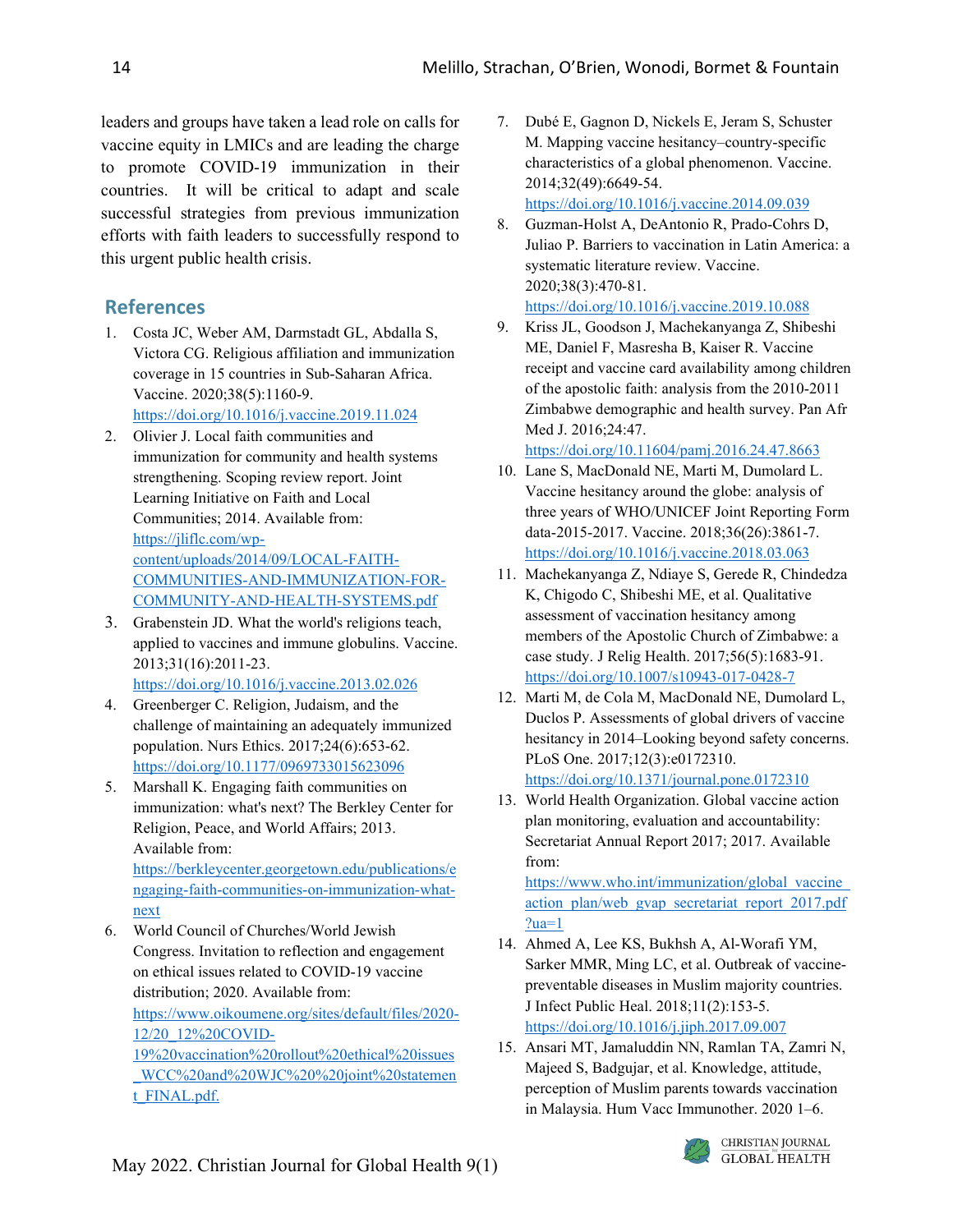Advance online publication. <https://doi.org/10.1080/21645515.2020.1800325>

- 16. Cooper S, Betsch C, Sambala E, Mchiza N, Wiysonge C. Vaccine hesitancy—a potential threat to the achievements of vaccination programmes in Africa. Hum Vacc Immunother. 2018;14(10):2355- 7[. https://doi.org/10.1080/21645515.2018.1460987](https://doi.org/10.1080/21645515.2018.1460987)
- 17. Bangura JB, Xiao S, Qiu D, Ouyang F, Chen L. Barriers to childhood immunization in sub-saharan Africa: a systematic review. BMC Public Health. 2020;20:1108. [https://doi.org/10.1186/s12889-020-](https://doi.org/10.1186/s12889-020-09169-4) [09169-4](https://doi.org/10.1186/s12889-020-09169-4)
- 18. de Figueiredo A, Simas C, Karafillakis E, Paterson P, Larson HJ. Mapping global trends in vaccine confidence and investigating barriers to vaccine uptake: a large-scale retrospective temporal modelling study. Lancet. 2020;396:898–908. <https://doi.org/10.1016>
- 19. Nnadi C, Etsano A, Uba B, Ohuabunwo C, Melton M, wa Nganda G, et al. Approaches to vaccination among populations in areas of conflict. J Infect Dis. 2017;216(suppl\_1):S368-S372. <https://doi.org/10.1093/infdis/jix175>
- 20. Gerede R, Machekanyanga Z, Ndiaye S, Chindedza K, Chigodo C, Messeret S, et al. How to increase vaccination acceptance among Apostolic communities: quantitative results from an assessment in three provinces in Zimbabwe. J Relig Health. 2017;56(5):1692-1700. <https://doi.org/10.1007/s10943-017-0435-8>
- 21. Pelčić G, Karačić S, Mikirtichan GL, Kubar O, Leavitt F, Cheng-tek T, et al. Religious exception for vaccination or religious excuses for avoiding vaccination. Croat Med J. 2016;57(5):516-21. <https://doi.org/10.3325/cmj.2016.57.516>
- 22. Ahmed S, Othman N, Sulaiman SA, Us M, Simbak N, Baig A. Resistance to polio vaccination in some Muslim communities and the actual Islamic perspectives—a critical Review. J Pharm Tech [official publication of the Association of Pharmacy Technicians]. 2014;7(4):494-5. <https://doi.org/10.5958/0974-360X>
- 23. Ebrahim AF. Islam and vaccination [Internet]. Islamic Medical Association of South Africa. 2013. Available from[: \(PDF\) Islam and Vaccination](https://www.researchgate.net/publication/273760647_Islam_and_Vaccination)  [\(researchgate.net\)](https://www.researchgate.net/publication/273760647_Islam_and_Vaccination)
- 24. Muslim religious scholars. Dakar declaration on vaccination [Internet]. International Conference on

Vaccination and Religion. Dakar, Senegal; 2014. Available from:

[https://www.afro.who.int/sites/default/files/2017-](https://www.afro.who.int/sites/default/files/2017-09/Religious%20Leaders%20Declaration.pdf) [09/Religious%20Leaders%20Declaration.pdf](https://www.afro.who.int/sites/default/files/2017-09/Religious%20Leaders%20Declaration.pdf)

- 25. Padela AI, Furber SW, Kholwadia MA, Moosa E. Dire necessity and transformation: entry-points for modern science in Islamic bioethical assessment of porcine products in vaccines. Bioethics. 2014;28(2):59-66. <https://doi.org/10.1111/bioe.12016>
- 26. Larson HJ, de Figueiredo A, Xiahong Z, Schulz WS, Verger P, Johnston IG, et al. The state of vaccine confidence 2016: Global insights through a 67-country survey. EBioMedicine. 2016;12,295– 301[. https://doi.org/10.1016/j.ebiom.2016.08.042](https://doi.org/10.1016/j.ebiom.2016.08.042)
- 27. Ndiaye K. The influence of religious and traditional rulers in polio vaccination efforts in Northern Nigeria [unpublished research paper] [Internet]. 2013. Available from: <https://ssrn.com/abstract=2250207>
- 28. Kucheba F, Mweemba O, Matenga T, Zulu JM. Acceptability of the human papillomavirus vaccine in schools in Lusaka in Zambia: role of community and formal health system factors. Global public health. 2021;16(3):378-89. <https://doi.org/10.1080/17441692.2020.1810734>
- 29. Cobos Muñoz D, Monzón Llamas L, Bosch-Capblanch X. Exposing concerns about vaccination in low- and middle-income countries: a systematic review. Int J Public Health. 2015;60:767-80. <https://doi.org/10.1007/s00038-015-0715-6>
- 30. Pugliese-Garcia M, Heyerdahl LW, Mwamba C, Nkwemu S, Chilengi R, Demolis R, et al. Factors influencing vaccine acceptance and hesitancy in three informal settlements in Lusaka, Zambia. Vaccine. 2018;36(37):5617-24. <https://doi.org/10.1016/j.vaccine.2018.07.042>
- 31. Syiroj ATR, Pardosi JF, Heywood AE. Exploring parents' reasons for incomplete childhood immunisation in Indonesia. Vaccine. 2019;37(43):6486-93. <https://doi.org/10.1016/j.vaccine.2019.08.081>
- 32. Nasir JA, Imran M, Zaidi SAA, Rehman NU. Knowledge and perception about polio vaccination approval among religious leaders. J Postgrad Med Inst. 2017;31(1):61-6. Available from: [https://jpmi.org.pk/index.php/jpmi/article/view/179](https://jpmi.org.pk/index.php/jpmi/article/view/1798) [8](https://jpmi.org.pk/index.php/jpmi/article/view/1798)

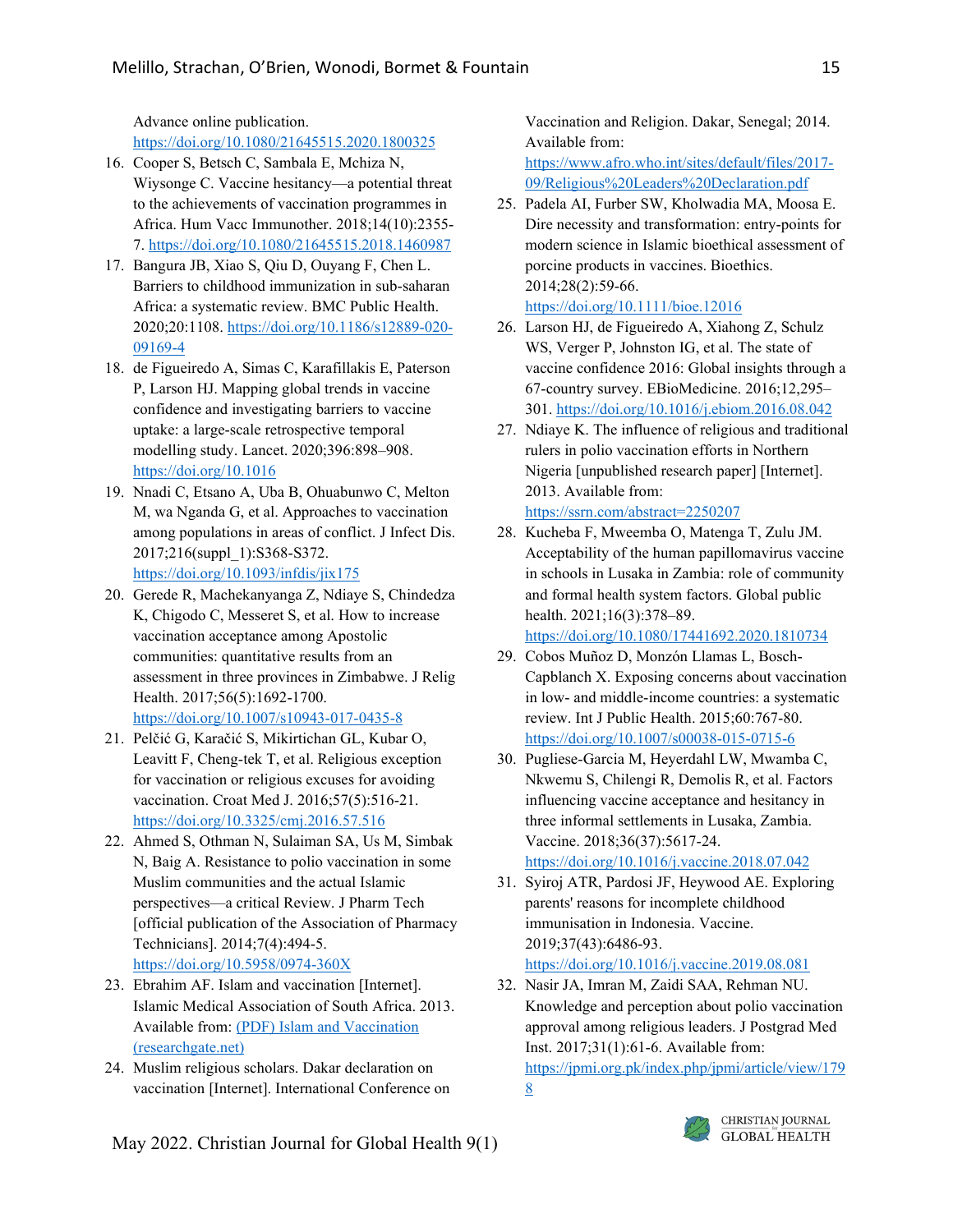- 33. Padmawati RS, Heywood A, Sitaresmi MN, Atthobari J, MacIntyre CR, Soenarto Y, et al. Religious and community leaders' acceptance of rotavirus vaccine introduction in Yogyakarta, Indonesia: a qualitative study. BMC Public Health. 2019;19(1):368[. https://doi.org/10.1186/s12889-](https://doi.org/10.1186/s12889-019-6706-4) [019-6706-4](https://doi.org/10.1186/s12889-019-6706-4)
- 34. Harapan H, Shields N, Kachoria AG, Shotwell A, Wagner AL. Religion and measles vaccination in Indonesia, 1991-2017. Am J Prev Med. 2021;60(1S1):S44-S52. <https://doi.org/10.1016/j.amepre.2020.07.029>
- 35. Khowaja AR, Khan SA, Nizam N, Omer SB, Zaidi A. Parental perceptions surrounding polio and selfreported non-participation in polio supplementary immunization activities in Karachi, Pakistan: a mixed methods study. Bull World Health Organ. 2012;90(11):822-30.

<https://doi.org/10.2471/BLT.12.106260>

- 36. Abubakar A, Dalhat M, Mohammed A, Ilesanmi SO, Anebonam U, Barau N, et al. Outbreak of suspected pertussis in Kaltungo, Gombe State, Northern Nigeria, 2015: the role of sub-optimum routine immunization coverage. Pan Afr Med J. 2019; 32(Suppl 1):9. [https://doi.org/10.11604/pamj.supp.2019.32.1.1335](https://doi.org/10.11604/pamj.supp.2019.32.1.13352) [2](https://doi.org/10.11604/pamj.supp.2019.32.1.13352)
- 37. Ha W, Salama P, Gwavuya S, Kanjala C. Is religion the forgotten variable in maternal and child health? Evidence from Zimbabwe. Soc Sci Med (1982). 2014;118,80-8.

<https://doi.org/10.1016/j.socscimed.2014.07.066>

- 38. Njeru I, Ajack Y, Muitherero C, Onyango D, Musyoka J, Onuekusi I, et al. Did the call for boycott by the Catholic bishops affect the polio vaccination coverage in Kenya in 2015? A crosssectional study. Pan Afr Med J. 2016;24:120. <https://doi.org/10.11604/pamj.2016.24.120.8986>
- 39. Hussain SF, Boyle P, Patel P, Sullivan R. Eradicating polio in Pakistan: an analysis of the challenges and solutions to this security and health issue. Global Health. 2016;12(1):63. <https://doi.org/10.1186/s12992-016-0195-3>
- 40. Khan MU, Ahmad A, Salman S, Ayub M, Aqeel T, Haq NU, et al. Muslim scholars' knowledge, attitudes and perceived barriers towards polio immunization in Pakistan. J Relig Health. 2017;56(2):635-48. [https://doi.org/10.1007/s10943-](https://doi.org/10.1007/s10943-016-0308-6) [016-0308-6](https://doi.org/10.1007/s10943-016-0308-6)
- 41. Falade BA. Vaccination resistance, religion, and attitudes to science in Nigeria [Unpublished doctoral dissertation thesis]. LSEPS, 2014. Available from: [http://etheses.lse.ac.uk/911/1/Falade\\_Vaccination](http://etheses.lse.ac.uk/911/1/Falade_Vaccination-resistance-religion-and-attitudes-to-science-in-Nigeria.pdf)[resistance-religion-and-attitudes-to-science-in-](http://etheses.lse.ac.uk/911/1/Falade_Vaccination-resistance-religion-and-attitudes-to-science-in-Nigeria.pdf)[Nigeria.pdf](http://etheses.lse.ac.uk/911/1/Falade_Vaccination-resistance-religion-and-attitudes-to-science-in-Nigeria.pdf)
- 42. Ghinai I, Willott C, Dadari I, Larson HJ. Listening to the rumours: what the northern Nigeria polio vaccine boycott can tell us ten years on. Glob Public Health. 2013;8(10):1138-50. <https://doi.org/10.1080/17441692.2013.859720>
- 43. Owoaje E, Rahimi AO, Kalbarczyk A, Akinyemi O, Peters MA, Alonge OO. Conflict, community, and collaboration: shared implementation barriers and strategies in two polio endemic countries. BMC Public Health. 2020;20(Suppl 4):1178. <https://doi.org/10.1186/s12889-020-09235-x>
- 44. Hamdi S. The impact of teachings on sexuality in Islam on HPV vaccine acceptability in the Middle East and North Africa region. J Epidemiol Glob Health. 2018;7(Suppl 1):S17-S22. <https://doi.org/10.1016/j.jegh.2018.02.003>
- 45. Grandahl M, Paek SC, Grisurapong S, Sherer P, Tydén T, Lundberg P. Correction: parents' knowledge, beliefs, and acceptance of the HPV vaccination in relation to their socio-demographics and religious beliefs: a cross-sectional study in Thailand. PloS One. 2018;13(4):e0196437. <https://doi.org/10.1371/journal.pone.0196437>
- 46. Vermandere H, van Stam MA, Naanyu V, Michielsen K, Degomme O, Oort F. Uptake of the human papillomavirus vaccine in Kenya: testing the health belief model through pathway modeling on cohort data. Global Health. 2016;12:72. <https://doi.org/10.1186/s12992-016-0211-7>
- 47. Woo YL, Razali SM, Chong KR, Omar SZ. Does the success of a school-based HPV vaccine programme depend on teachers' knowledge and religion?—a survey in a multicultural society. Asian Pac J Cancer P. 2012;13(9):4651-4. <https://doi.org/10.7314/apjcp.2012.13.9.4651>
- 48. Sabahelzain MM, Moukhyer M, Dubé E, Hardan A, van den Borne B, Bosma H. Towards a further understanding of measles vaccine hesitancy in Khartoum state, Sudan: a qualitative study. PLoS One. 2019;14(6):e0213882.

<https://doi.org/10.1371/journal.pone.0213882>

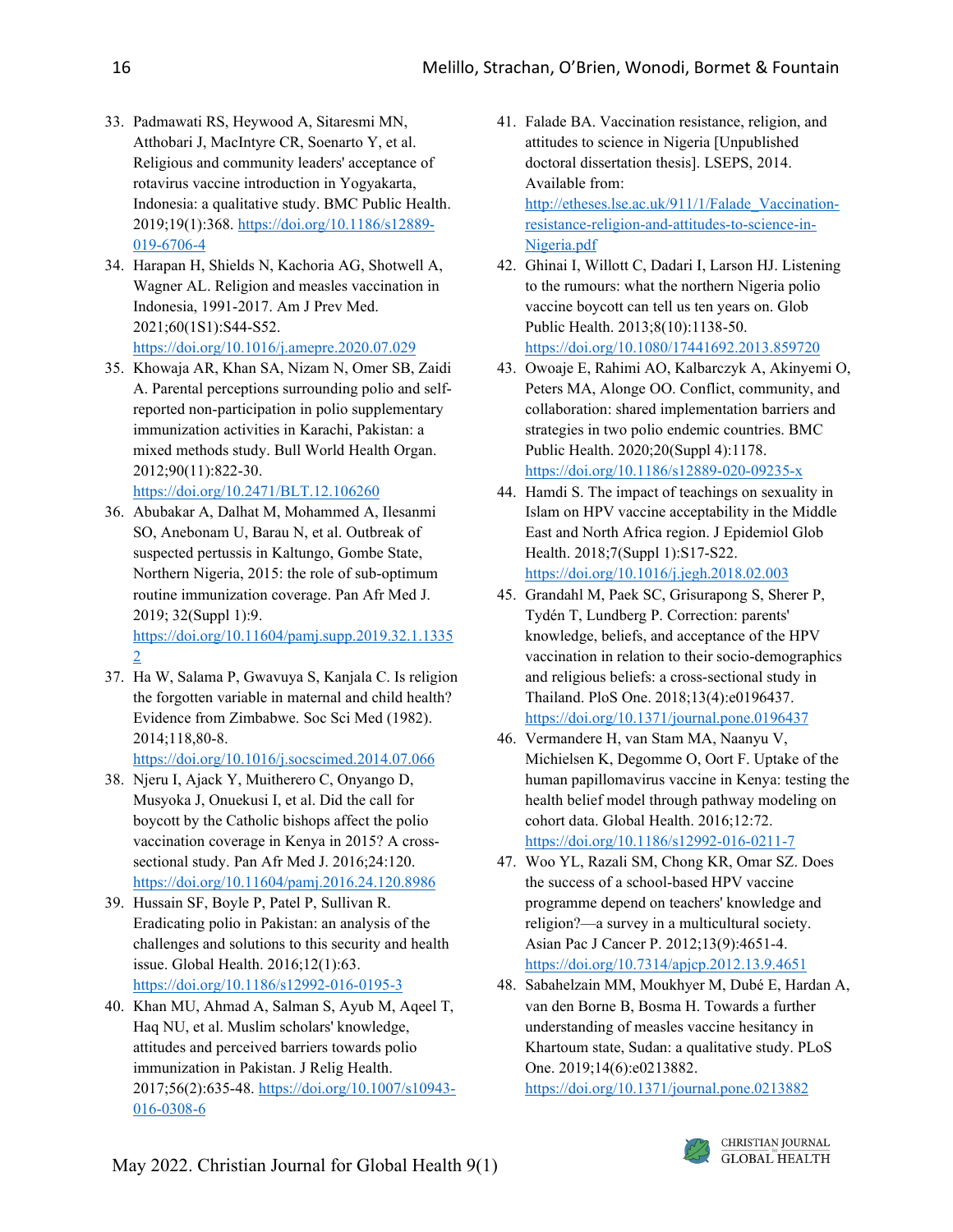- 49. Wesevich A, Chipungu J, Mwale M, Bosomprah S, Chilengi R. Health promotion through existing community structures: a case of churches' roles in promoting rotavirus vaccination in rural Zambia. J Prim Care Community Health. 2016;7(2):81-7. <https://doi.org/10.1177/2150131915622379>
- 50. Jarrett C, Wilson R, O'Leary M, Eckersberger E, Larson H. Strategies for addressing vaccine hesitancy—a systematic review. Vaccine. 2015;33(34):4180-90. <https://doi.org/10.1016/j.vaccine.2015.04.040>
- 51. Asress A, Bezabih L. Assess role of religious leaders and caretakers' knowledge to child immunization [Conference presentation abstract]. Annual meeting and expo of the American Public Health Association, 2018 Nov 10-14; San Diego, CA, United States. Available from: [https://apha.confex.com/apha/2018/meetingapp.cgi/](https://apha.confex.com/apha/2018/meetingapp.cgi/Paper/412223) [Paper/412223](https://apha.confex.com/apha/2018/meetingapp.cgi/Paper/412223)
- 52. Catholic Relief Services. Civil society organization platforms contribute to national immunization programs. Promising practices 2012-2018 [Internet]; 2019. Available from: [https://www.crs.org/sites/default/files/tools](https://www.crs.org/sites/default/files/tools-research/promising_practices_a4_final_rev071119_online.pdf)research/promising\_practices\_a4\_final\_rev071119 [online.pdf](https://www.crs.org/sites/default/files/tools-research/promising_practices_a4_final_rev071119_online.pdf)
- 53. Oyo-Ita A, Bosch-Capblanch X, Ross R, Hanlon P, Oku A, Esu E, et al. Impacts of engaging communities through traditional and religious leaders on vaccination coverage in Cross River State, Nigeria. 3ie Grantee Final Report. New Delhi: International Initiative for Impact Evaluation (3ie); 2020.
- 54. Morry C. Reflections on polio lessons from conflicted affected environments [Internet]. USAID/MCSP project; 2019. Available from: [https://www.mcsprogram.org/resource/reflections](https://www.mcsprogram.org/resource/reflections-on-polio-lessons-from-conflict-affected-environments/)[on-polio-lessons-from-conflict-affected](https://www.mcsprogram.org/resource/reflections-on-polio-lessons-from-conflict-affected-environments/)[environments/](https://www.mcsprogram.org/resource/reflections-on-polio-lessons-from-conflict-affected-environments/)
- 55. Berkeley Center for Religion, Peace and World Affairs/Joint Learning Initiative on Faith and Local Communities/World Faiths Development Dialogue. Religious responses and engagement on COVID-19

vaccines; 2020. Available from: [https://berkleycenter.georgetown.edu/events/end-of](https://berkleycenter.georgetown.edu/events/end-of-year-consultation-religious-responses-and-engagement-on-covid-19-vaccines)[year-consultation-religious-responses-and](https://berkleycenter.georgetown.edu/events/end-of-year-consultation-religious-responses-and-engagement-on-covid-19-vaccines)[engagement-on-covid-19-vaccines](https://berkleycenter.georgetown.edu/events/end-of-year-consultation-religious-responses-and-engagement-on-covid-19-vaccines)

- 56. Gavi. Approach to engagement with the faith-based community; 2015. Available from: [https://jliflc.com/wp](https://jliflc.com/wp-content/uploads/2015/06/Gavi_Faith-Based-Engagement-28-01-15-short.docx)[content/uploads/2015/06/Gavi\\_Faith-Based-](https://jliflc.com/wp-content/uploads/2015/06/Gavi_Faith-Based-Engagement-28-01-15-short.docx)[Engagement-28-01-15-short.docx](https://jliflc.com/wp-content/uploads/2015/06/Gavi_Faith-Based-Engagement-28-01-15-short.docx)
- 57. World Faiths Development Dialogue. Faith and immunization: Past, present, and potential roles of faith-inspired organizations; 2012. Available from: [https://berkleycenter.georgetown.edu/publications/f](https://berkleycenter.georgetown.edu/publications/faith-immunization-past-present-and-potential-roles-of-faith-inspired-organizations) [aith-immunization-past-present-and-potential-roles](https://berkleycenter.georgetown.edu/publications/faith-immunization-past-present-and-potential-roles-of-faith-inspired-organizations)[of-faith-inspired-organizations](https://berkleycenter.georgetown.edu/publications/faith-immunization-past-present-and-potential-roles-of-faith-inspired-organizations)
- 58. Barmania S, Reiss MJ. Health promotion perspectives on the COVID-19 pandemic: the importance of religion. Global health promotion, 1757975920972992. Advance online publication. 2020[. https://doi.org/10.1177/1757975920972992](https://doi.org/10.1177/1757975920972992)
- 59. Khan MU, Ahmad A, Aqeel T, Salman S, Ibrahim Q, Idrees J, et al. Knowledge, attitudes and perceptions towards polio immunization among residents of two highly affected regions of Pakistan. BMC Public Health. 2015;15:1100. <https://doi.org/10.1186/s12889-015-2471-1>
- 60. World Health Organization/Sage Working Group on Vaccine Hesitancy. Strategies for addressing vaccine hesitancy—systematic review [Internet]. 2014. Available from: [https://www.who.int/immunization/sage/meetings/2](https://www.who.int/immunization/sage/meetings/2014/october/3_SAGE_WG_Strategies_addressing_vaccine_hesitancy_2014.pdf) 014/october/3\_SAGE\_WG\_Strategies\_addressing vaccine hesitancy 2014.pdf
- 61. World Vision. Barrier analysis studies on Covid-19 vaccines. PowerPoint presentation. 2021.
- 62. World Vision. Faith leaders must play key role in COVID-19 vaccine roll-out [Internet]. 2021. Available from:

[https://www.worldvision.org/about-us/media](https://www.worldvision.org/about-us/media-center/faith-leaders-must-play-key-role-in-covid-19-vaccine-roll-out)[center/faith-leaders-must-play-key-role-in-covid-](https://www.worldvision.org/about-us/media-center/faith-leaders-must-play-key-role-in-covid-19-vaccine-roll-out)[19-vaccine-roll-out](https://www.worldvision.org/about-us/media-center/faith-leaders-must-play-key-role-in-covid-19-vaccine-roll-out)

Peer Reviewed: Submitted 5 Oct 2021, accepted 1 Feb 2022, published \_\_ June 2022

Competing Interests: None declared.

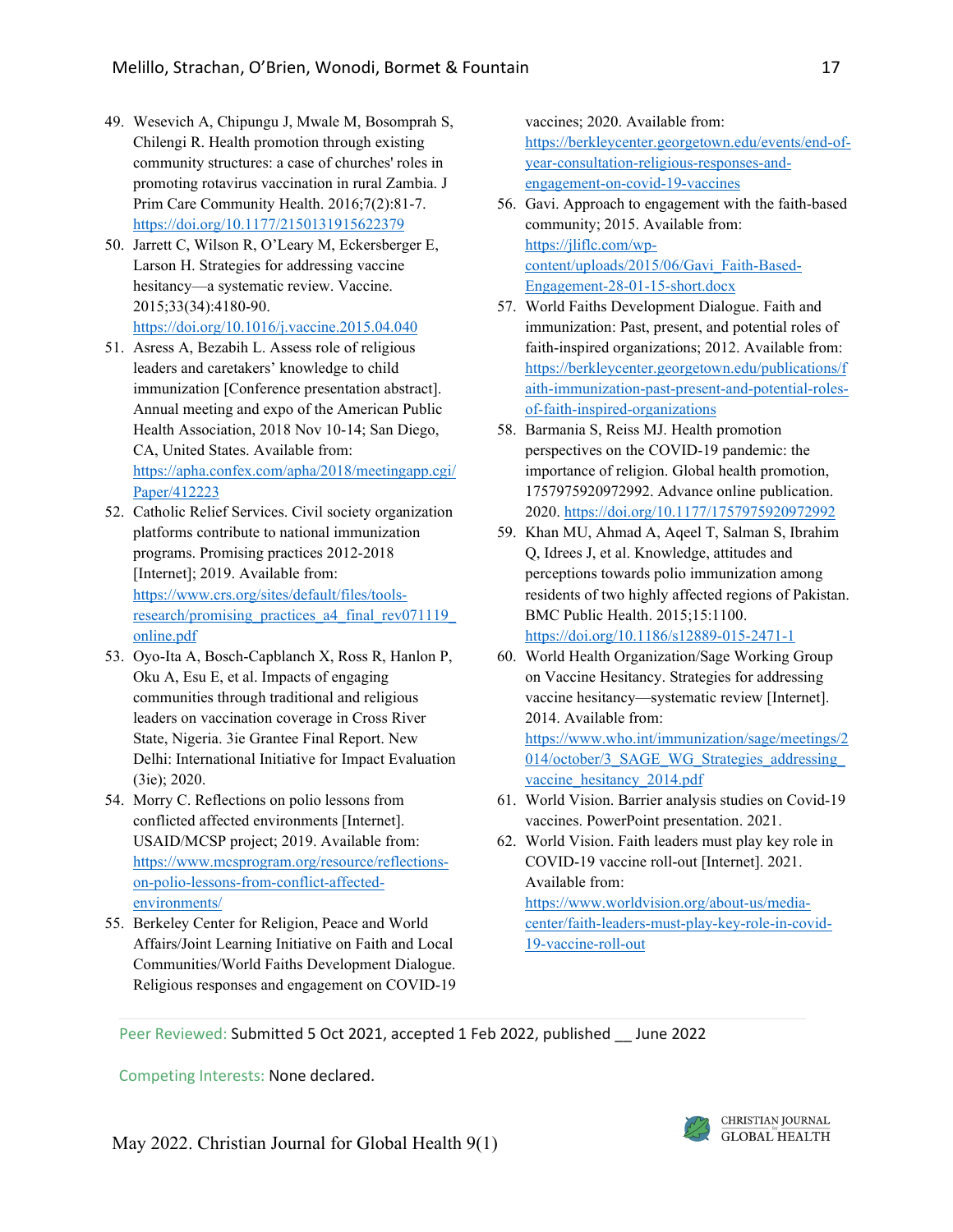Funding: Christian Connections for International Health (CCIH) received primary research funding from the United States Agency for International Development (USAID) MOMENTUM Country Global Leadership Project (Grant/Award Number: Cooperative Agreement #7200AA20CA00002), led by Jhpiego and partners

Correspondence: Carolyn J. O'Brien, CCIH, Virginia, USA. [carolyn.obrien@ccih.org](mailto:carolyn.obrien@ccih.org)

Cite this article as: Melillo S, Strachan R, O'Brien CJ, Wonodi C, Bormet M & Fountain D. Effects of local faith-actor engagement in the uptake and coverage of immunization in low- and middleincome countries: A literature review. Christ J Global Health. May 2022;9(1):2-32. <https://doi.org/10.15566/cjgh.v9i1.587>

© Authors. This is an open-access article distributed under the terms of the Creative Commons Attribution License, which permits unrestricted use, distribution, and reproduction in any medium, provided the original author and source are properly cited. To view a copy of the license, visit <http://creativecommons.org/licenses/by/4.0/>

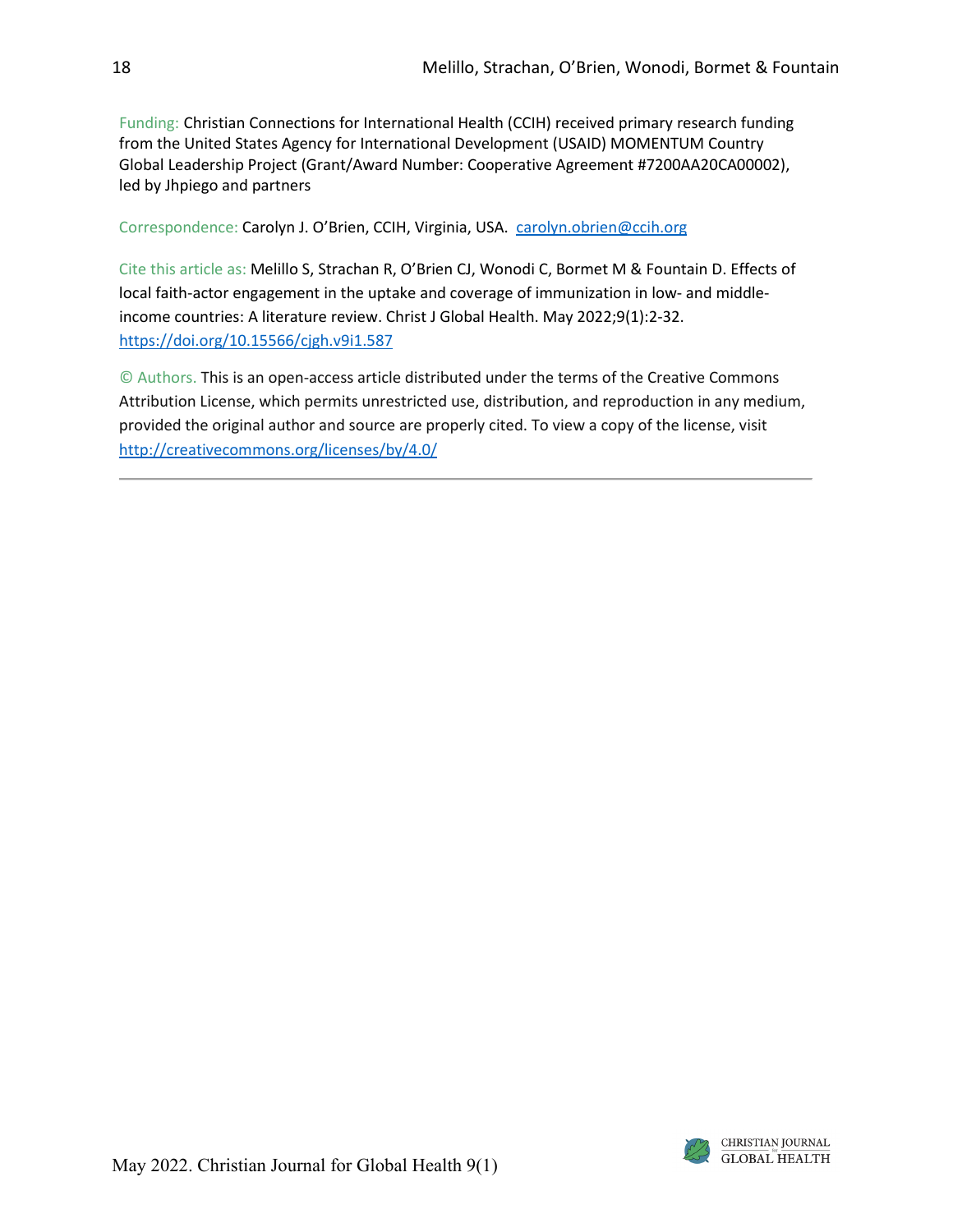### *Appendix 1.* Articles Reviewed

| <b>Reference and year</b>                                                                                                                                                                                                        | Country(s)<br>and/or<br><b>Region</b>        | <b>Religions</b>    | <b>Resource Type/ Study Type</b>                                                                                                      | Areas of Focus/ Key<br><b>Themes</b> | Link to reference                                                                                                         |
|----------------------------------------------------------------------------------------------------------------------------------------------------------------------------------------------------------------------------------|----------------------------------------------|---------------------|---------------------------------------------------------------------------------------------------------------------------------------|--------------------------------------|---------------------------------------------------------------------------------------------------------------------------|
|                                                                                                                                                                                                                                  |                                              |                     | 2010                                                                                                                                  |                                      |                                                                                                                           |
| Renne, E. Islam and immunization in Northern Nigeria.                                                                                                                                                                            | Nigeria                                      | Islam               | Draft book chapter                                                                                                                    | Vaccine Hesitancy; Polio             | https://www.ascleiden.nl/Pdf/paperrenn<br>e.pdf                                                                           |
|                                                                                                                                                                                                                                  |                                              |                     | 2012                                                                                                                                  |                                      |                                                                                                                           |
| Berkeley Center for Religion, Peace & World Affairs/World Global<br>Faiths Development Dialogue. Faith and immunizations<br>meeting report.                                                                                      |                                              | Multiple            | Meeting report                                                                                                                        | Religion & immunization              | https://berkleycenter.georgetown.edu/n<br>ews/new-meeting-report-faith-and-<br>immunizations.                             |
| Glatman-Freedman A, Nichols K. The effect of social<br>determinants on immunization programs.                                                                                                                                    | Global - Low Multiple<br>income<br>countries |                     | Review                                                                                                                                | Religion & immunization              | Hum Vaccin Immunother. 8;3:293-301.<br>https://doi.org/10.4161/hv.19003                                                   |
| Khowaja AR, Khan SA, Nizam N, Omer SB, Zaidi A. Parental<br>perceptions surrounding polio and self-reported non-<br>participation in polio supplementary immunization<br>activities in Karachi, Pakistan: a mixed methods study. | Pakistan                                     | Islam               | Mixed methods study                                                                                                                   | Vaccine Hesitancy; Polio             | Bull World Health Organ. 90(11):822-30.<br>https://doi.org/10.2471/BLT.12.106260                                          |
| Remes P, et al. A qualitative study of HPV vaccine<br>acceptability among health workers, teachers, parents,<br>female pupils, and religious leaders in northwest Tanzania.                                                      | Tanzania                                     | Christian;<br>Islam | Qualitative semi-structured<br>interviews                                                                                             | Vaccine Hesitancy; HPV               | Vaccine. 30(36):5363-7.<br>https://doi.org/10.1016/j.vaccine.2012.0<br>6.025                                              |
| UNICEF. Partnering with religious communities for<br>children.                                                                                                                                                                   | Global                                       | Multiple            | Report                                                                                                                                | Religion & immunization              | https://sites.unicef.org/about/partnershi<br>ps/files/Partnering with Religious Com<br>munities for Children (UNICEF).pdf |
| Wonodi CB, et al. Using social network analysis to examine Nigeria<br>the decision-making process on new vaccine introduction<br>in Nigeria.                                                                                     |                                              | None                | Mixed methods study using<br>qualitative [key informant<br>interviews (KIIs)] and<br>quantitative (survey) data<br>collection methods | Religion & immunization              | Health Policy Plan. 27(suppl 2): ii27-ii38.<br>https://doi.org/10.1093/heapol/czs037                                      |

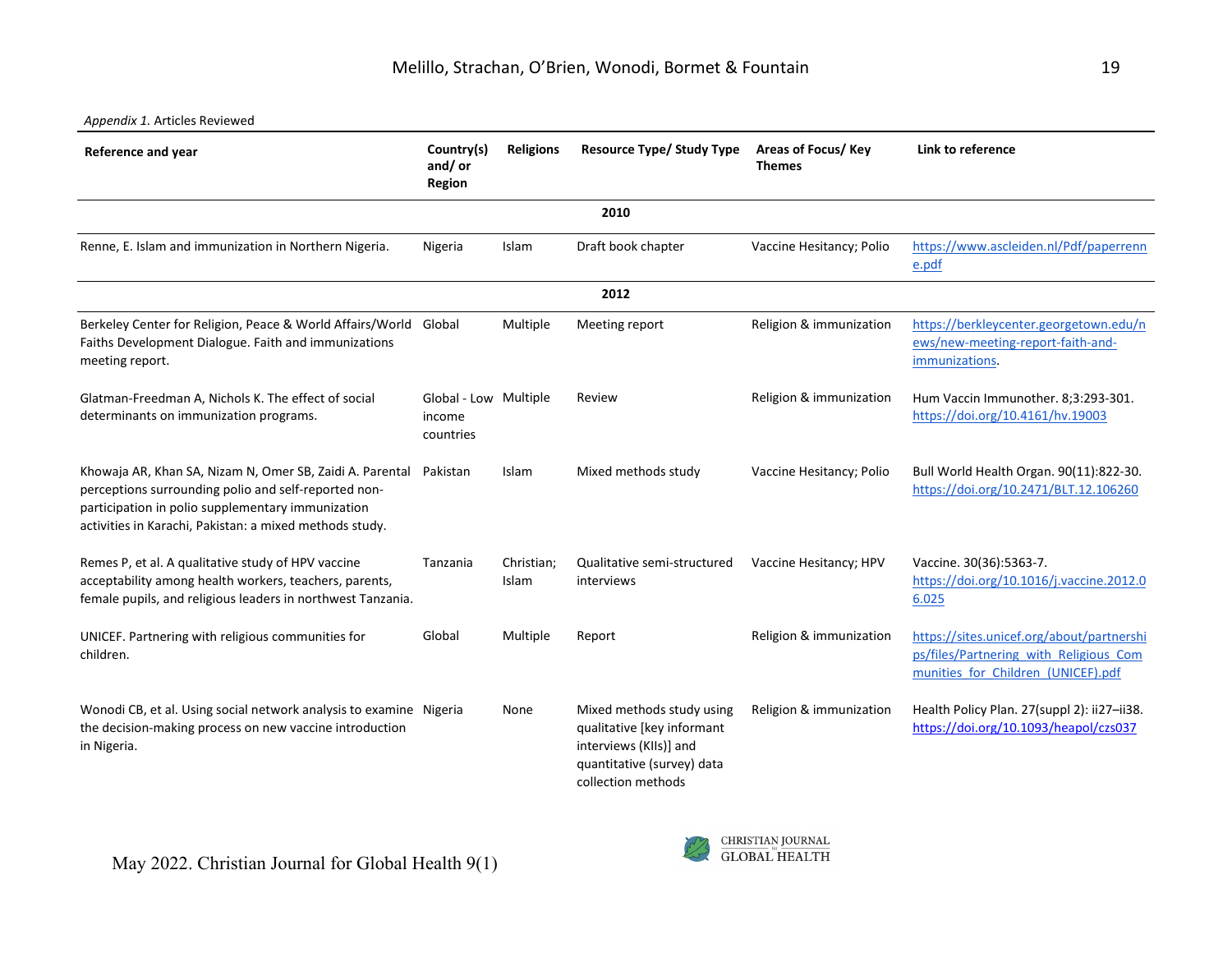| Woo YL, Razali SM, Chong KR, Omar SZ. Does the success<br>of a school-based HPV vaccine programme depend on<br>teachers' knowledge and religion?-a survey in a<br>multicultural society. | Malaysia            | Islam;<br>multiple<br>faiths                                       | Survey                                                                           |                                                  | Multi-cultural society; HPV Asian Pac J Cancer Preve. 13(9): 4651-4.<br>https://doi.org/10.7314/apjcp.2012.13.9.<br>4651                                                     |
|------------------------------------------------------------------------------------------------------------------------------------------------------------------------------------------|---------------------|--------------------------------------------------------------------|----------------------------------------------------------------------------------|--------------------------------------------------|------------------------------------------------------------------------------------------------------------------------------------------------------------------------------|
| World Faiths Development Dialogue. Faith &<br>immunization: past, present, and potential roles of faith-<br>inspired organizations.                                                      | Global              | Multiple<br>religions                                              | White paper                                                                      | Religion & immunization;<br>New Immunizations    | https://berkleycenter.georgetown.edu/p<br>ublications/faith-immunization-past-<br>present-and-potential-roles-of-faith-<br>inspired-organizations                            |
|                                                                                                                                                                                          |                     |                                                                    | 2013                                                                             |                                                  |                                                                                                                                                                              |
| Ebrahim AF. Islam & vaccination.                                                                                                                                                         | Global              | Islam                                                              | <b>Book</b>                                                                      | Vaccine hesitancy                                | <b>Islamic Medical Association of South</b><br>Africa.                                                                                                                       |
| Ghinai I, Willott C, Dadari I, Larson HJ. Listening to the<br>rumours: what the northern Nigeria polio vaccine boycott<br>can tell us ten years on.                                      | Nigeria             | Islam                                                              | Mixed methods data analysis Vaccine Hesitancy; Polio<br>and qualitative analysis |                                                  | Glob Public Health. 8(10):1138-50.<br>https://doi.org/10.1080/17441692.2013.<br>859720                                                                                       |
| Grabenstein JD. What the world's religions teach, applied<br>to vaccines and immune globulins.                                                                                           | Global              | Hindu,<br>Buddhism,<br>Judaism,<br>Jainism,<br>Christian,<br>Islam | Review                                                                           | Immunization and faith                           | Vaccine. 31(16):2011-23.<br>https://doi.org/10.1016/j.vaccine.2013.0<br>2.026                                                                                                |
| Ndiaye K. The Influence of religious and traditional rulers<br>in polio vaccination efforts in Northern Nigeria.                                                                         | Nigeria             | Islam                                                              | Discussion paper<br>[Unpublished research<br>paper]                              | Vaccine Hesitancy; Polio                         | https://ssrn.com/abstract=2250207                                                                                                                                            |
| Marshall K. Engaging faith communities on immunization: Global<br>what's next?                                                                                                           |                     | Multiple<br>faiths                                                 | <b>Technical Brief</b>                                                           | Vaccine Hesitancy;<br>Religion & immunization    | The Berkley Center for Religion, Peace &<br>World Affairs.<br>https://berkleycenter.georgetown.edu/p<br>ublications/engaging-faith-communities-<br>on-immunization-what-next |
| Soura A, Pison G, Senderowicz L, Rossier C. Religious<br>differences in child vaccination rates in urban Africa:                                                                         | Burkina Faso Islam, | Catholic                                                           | Statistical analysis                                                             | Religion & immunization;<br>Routine Immunization | Etude Popul Afr. 27(2):174-187.<br>https://aps.journals.ac.za/pub/article/vie                                                                                                |

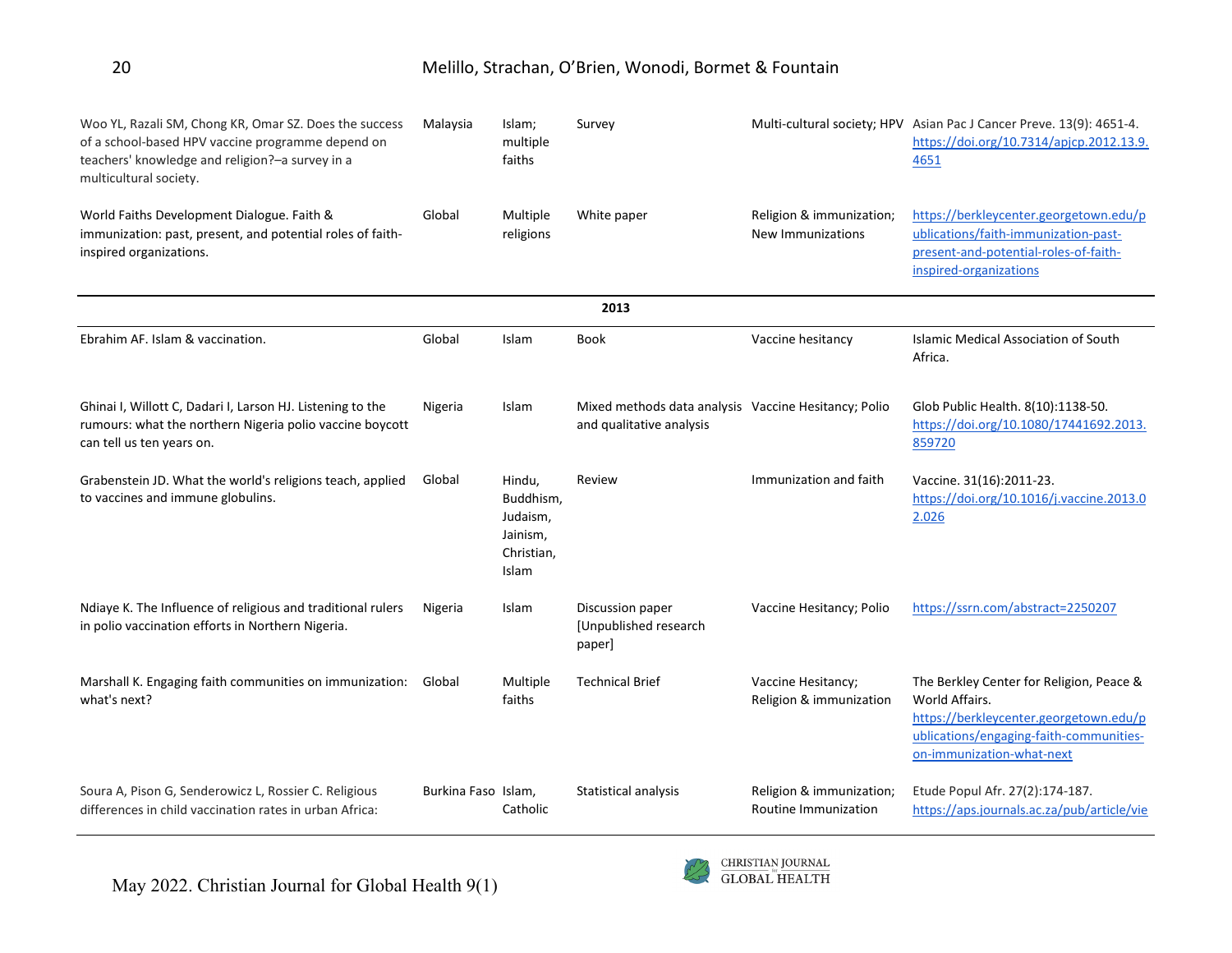## Comparison of population surveillance data from Ouagadougou, Burkina Faso

[w/439/393](https://aps.journals.ac.za/pub/article/view/439/393)

|                                                                                                                                                   |                                                |                     | 2014                                                      |                                                         |                                                                                                                                                                                    |
|---------------------------------------------------------------------------------------------------------------------------------------------------|------------------------------------------------|---------------------|-----------------------------------------------------------|---------------------------------------------------------|------------------------------------------------------------------------------------------------------------------------------------------------------------------------------------|
| Ahmed S, et al. Resistance to polio vaccination in some<br>Muslim communities and the actual Islamic perspectives-<br>a critical Review.          | Pakistan;<br>Nigeria;<br>Afghanistan;<br>India | Islam               | Review article                                            | Vaccine Hesitancy; Polio                                | J Pharm Technol. 7(4):494-5.<br>https://doi.org/10.52711/0974-<br>360X.2022.00001                                                                                                  |
| Anyene B. Routine immunization in Nigeria: the role of<br>politics, religion and cultural practices                                               | Nigeria                                        | Islam;<br>Christian | Discussion paper                                          | Vaccine Hesitancy                                       | Afr J Health Econ. 3.<br>https://www.ajhe.org.in/uploads/55/307<br>5 pdf.pdf                                                                                                       |
| Dubé E, Gagnon D, Nickels E, Jeram S, Schuster M.<br>Mapping vaccine hesitancy-country-specific<br>characteristics of a global phenomenon.        | Global                                         | None                | Mixed methods study                                       | Vaccine Hesitancy                                       | Vaccine. 32(49):6649-54.<br>https://doi.org/10.1016/j.vaccine.2014.0<br>9.039                                                                                                      |
| Falade BA. Vaccination resistance, religion, and attitudes<br>to science in Nigeria.                                                              | Nigeria                                        | Islam               | PhD thesis [Unpublished<br>doctoral dissertation thesis]. | Vaccine Hesitancy;<br>Religion & immunization;<br>Polio | http://etheses.lse.ac.uk/911/1/Falade Va<br>ccination-resistance-religion-and-<br>attitudes-to-science-in-Nigeria.pdf                                                              |
| Ha W, Salama P, Gwavuya S, Kanjala C. Is religion the<br>forgotten variable in maternal and child health? Evidence<br>from Zimbabwe.              | Zimbabwe                                       | Apostolic           | <b>Statistics review</b>                                  | Vaccine Hesitancy; BCG<br>Vaccine                       | Soc Sci Med. 1982;118:80-8.<br>https://doi.org/10.1016/j.socscimed.2014<br>.07.066                                                                                                 |
| Muslim religious scholars. Dakar declaration on<br>vaccination.                                                                                   | Africa                                         | <b>Islam</b>        | Declaration                                               | Vaccine Hesitancy                                       | International Conference on Vaccination<br>and Religion. Dakar, Senegal.<br>https://www.afro.who.int/sites/default/fi<br>les/2017-<br>09/Religious%20Leaders%20Declaration.<br>pdf |
| Nasir SG, et al. From intense rejection to advocacy: how<br>Muslim clerics were engaged in a polio eradication<br>initiative in Northern Nigeria. | Nigeria                                        | Islam               | Analysis                                                  | Vaccine Hesitancy; Polio                                | PLoS Med. 11(8):e1001687.<br>https://doi.org/10.1371/journal.pmed.10<br>01687                                                                                                      |

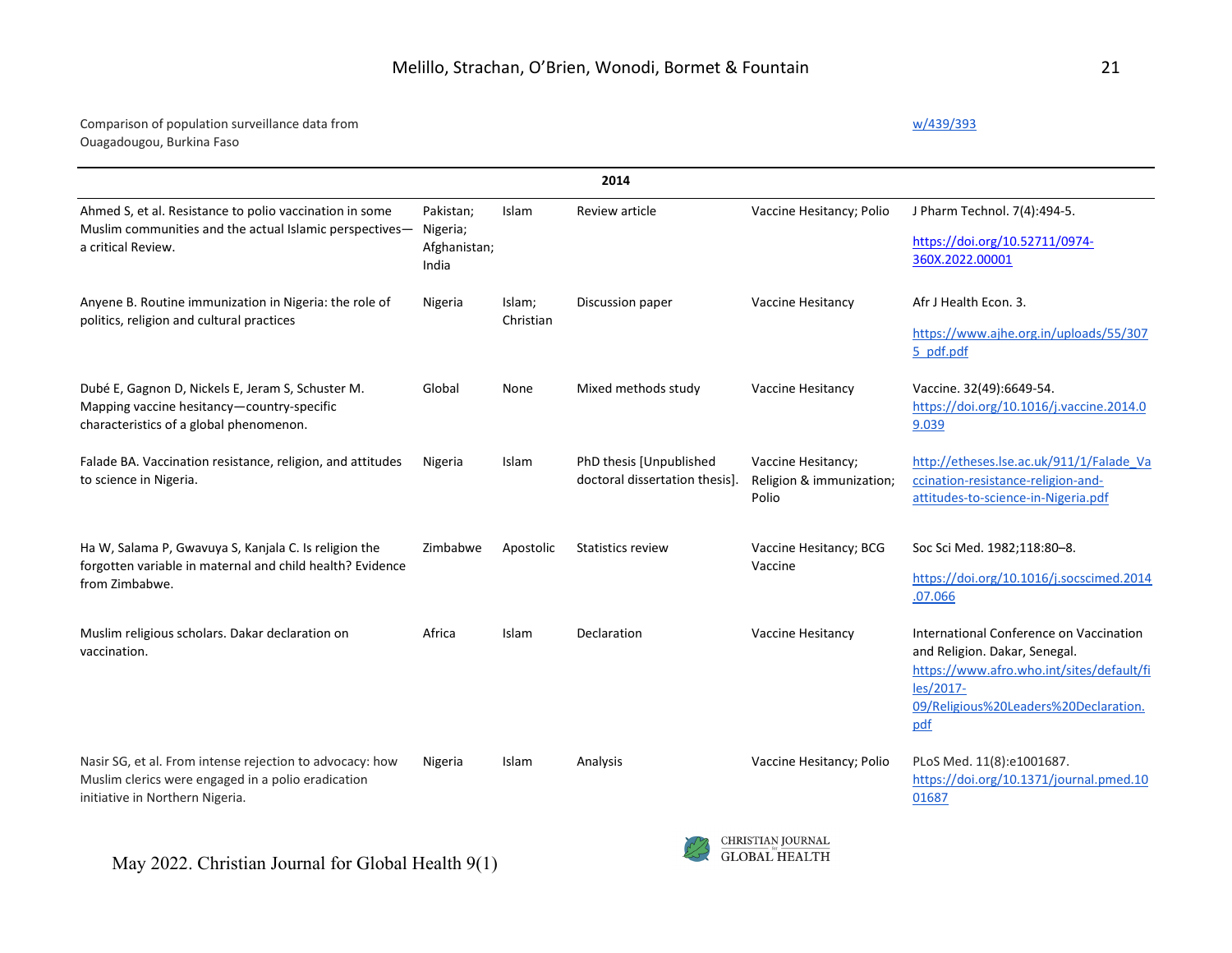| Olivier J. Local faith communities and immunization for<br>community and health systems strengthening.                                                                                       | Global            | Multiple              | Literature review                    | Vaccine Hesitancy;<br>Religion & immunization | Joint Learning Initiative on Faith and Local<br>Communities. https://jliflc.com/wp-<br>content/uploads/2014/09/LOCAL-FAITH-<br>COMMUNITIES-AND-IMMUNIZATION-<br>FOR-COMMUNITY-AND-HEALTH-<br>SYSTEMS.pdf |
|----------------------------------------------------------------------------------------------------------------------------------------------------------------------------------------------|-------------------|-----------------------|--------------------------------------|-----------------------------------------------|----------------------------------------------------------------------------------------------------------------------------------------------------------------------------------------------------------|
| Padela AI, Furber SW, Kholwadia MA, & Moosa E. Dire<br>necessity and transformation: entry-points for modern<br>science in Islamic bioethical assessment of porcine<br>products in vaccines. | Global            | Islam                 | <b>Bioethical commentary</b>         | Vaccine Hesitancy                             | Bioethics. 28(2):59-66.<br>https://doi.org/10.1111/bioe.12016                                                                                                                                            |
| World Health Organization/Sage Working Group on<br>Vaccine Hesitancy. Strategies for addressing vaccine<br>hesitancy- systematic review.                                                     | Global            | None                  | Review article                       | Vaccine Hesitancy;<br>Religion & immunization | https://www.who.int/immunization/sage<br>/meetings/2014/october/3 SAGE WG St<br>rategies addressing vaccine hesitancy 2<br>014.pdf                                                                       |
| World Health Organization/Sage Working Group on<br>Vaccine Hesitancy. Report of the Sage Working Group on<br>vaccine hesitancy                                                               | Global            | None                  | Report                               | Vaccine Hesitancy                             | https://www.who.int/immunization/sage<br>/meetings/2014/october/SAGE working<br>group revised report vaccine hesitancy.<br>pdf?ua=1%20                                                                   |
|                                                                                                                                                                                              |                   |                       | 2015                                 |                                               |                                                                                                                                                                                                          |
| Cobos Muñoz D, Monzón Llamas L, Bosch-Capblanch X.<br>Exposing concerns about vaccination in low- and middle-<br>income countries: a systematic review.                                      | Global -<br>LMICs |                       | Review                               | Vaccine Hesitancy                             | Int J Public Health. 60:767-80.<br>https://doi.org/10.1007/s00038-015-<br>0715-6                                                                                                                         |
| Gavi. Approach to engagement with the faith-based<br>community.                                                                                                                              | Global            | Multiple<br>religions | White paper                          | Religion & immunization                       |                                                                                                                                                                                                          |
| Jarrett C, Wilson R, O'Leary M, Eckersberge E, Larson H.<br>Strategies for addressing vaccine hesitancy-a systematic<br>review.                                                              | Global            | None                  | Review                               | Vaccine Hesitancy                             | Vaccine. 33(34):4180-90.<br>https://doi.org/10.1016/j.vaccine.2015.0<br>4.040                                                                                                                            |
| Khan MU, et al. Knowledge, attitudes and perceptions<br>towards polio immunization among residents of two highly<br>affected regions of Pakistan.                                            | Pakistan          | Islam                 | Descriptive cross-sectional<br>study | Vaccine Hesitancy; Polio                      | BMC Public Health. 15:1100.<br>https://doi.org/10.1186/s12889-015-                                                                                                                                       |

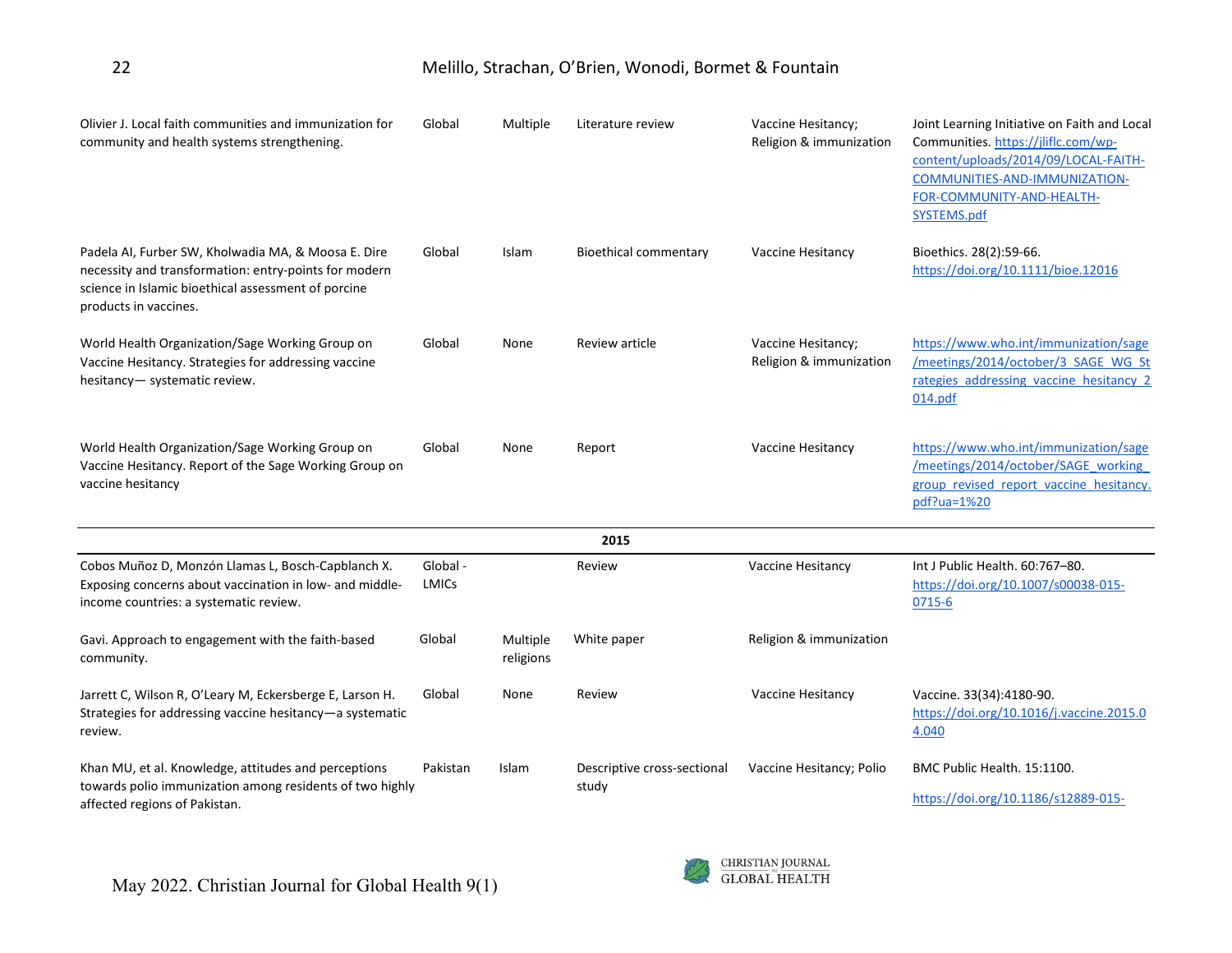Mukungwa T. Factors associated with full immunization Zimbabwe Apostolic Data analysis Religion & immunization Afr Popul Stud. 29(2): 1761–74. coverage amongst children aged 12–23 months in [https://doi.org/10.11564/29-2-745.](https://doi.org/10.11564/29-2-745) Zimbabwe. Global Multiple Report Religion & immunization [http://www.arcworld.org/downloads/UN](http://www.arcworld.org/downloads/UNICEF_engagement.pdf) UNICEF. A global mapping: UNICEF engagement with [ICEF\\_engagement.pdf.](http://www.arcworld.org/downloads/UNICEF_engagement.pdf) religious communities. **2016** Alemu M. Religious leaders' knowledge on immunization Ethiopia Ethiopian Annual meeting and expo of the Oral conference presentation Religion & immunization; American Public Health Association, communication and social mobilization, semi pastoralist, Evangelical [Conference presentation Routine Immunization Ethiopia: Qualitative Study. Oct. 29-Nov. 2. Mekane abstract]. Denver, CO, United States. Yesus [https://apha.confex.com/apha/144am/m](https://apha.confex.com/apha/144am/meetingapp.cgi/Paper/348510) Church/Lut [eetingapp.cgi/Paper/348510](https://apha.confex.com/apha/144am/meetingapp.cgi/Paper/348510)  heran Hussain SF, Boyle P, Patel P, Sullivan R. Eradicating polio in Islam Analysis/Commentary Vaccine Hesitancy; Polio Global Health. 12(1):63. Pakistan: an analysis of the challenges and solutions to this [https://doi.org/10.1186/s12992-016](https://doi.org/10.1186/s12992-016-0195-3) security and health issue. [0195-3.](https://doi.org/10.1186/s12992-016-0195-3)  International Interfaith Peace Corps. Religious Leaders Global Multiple Declaration; Gray Religion & immunization [https://www.afro.who.int/sites/default/fi](https://www.afro.who.int/sites/default/files/2017-09/Religious%20Leaders%20Declaration.pdf) Declaration: reaffirming their commitment to the Dakar religions [les/2017-](https://www.afro.who.int/sites/default/files/2017-09/Religious%20Leaders%20Declaration.pdf) Declaration on the issue of vaccination. [09/Religious%20Leaders%20Declaration.](https://www.afro.who.int/sites/default/files/2017-09/Religious%20Leaders%20Declaration.pdf) [pdf](https://www.afro.who.int/sites/default/files/2017-09/Religious%20Leaders%20Declaration.pdf) Kriss JL, et al., (2016). Vaccine receipt and vaccine card Zimbabwe Apostolic Descriptive analysis Vaccine Hesitancy Pan Afr Med J. 24:47. availability among children of the apostolic faith: analysis (Zimbabwe) [https://doi.org/10.11604/pamj.2016.24.4](https://doi.org/10.11604/pamj.2016.24.47.8663) from the 2010-2011 Zimbabwe demographic and health [7.8663.](https://doi.org/10.11604/pamj.2016.24.47.8663) survey. Larson HJ, et al. The state of vaccine confidence 2016: Multiple Survey Vaccine Hesitancy EBioMedicine. 12:295–301. global insights through a 67-country survey. faiths [https://doi.org/10.1016/j.ebiom.2016.08.](https://doi.org/10.1016/j.ebiom.2016.08.042) [042](https://doi.org/10.1016/j.ebiom.2016.08.042)  McArthur-Lloyd A, McKenzie A, Findley S, Green C, Adamu Islam Literature review Vaccine Hesitancy; Polio Global Health Commun. 2;1:1-10, [https://doi.org/10.1080/23762004.2016.](https://doi.org/10.1080/23762004.2016.1205887)F. Community engagement, routine immunization, and the CHRISTIAN JOURNAL

May 2022. Christian Journal for Global Health 9(1)



[2471-1.](https://doi.org/10.1186/s12889-015-2471-1)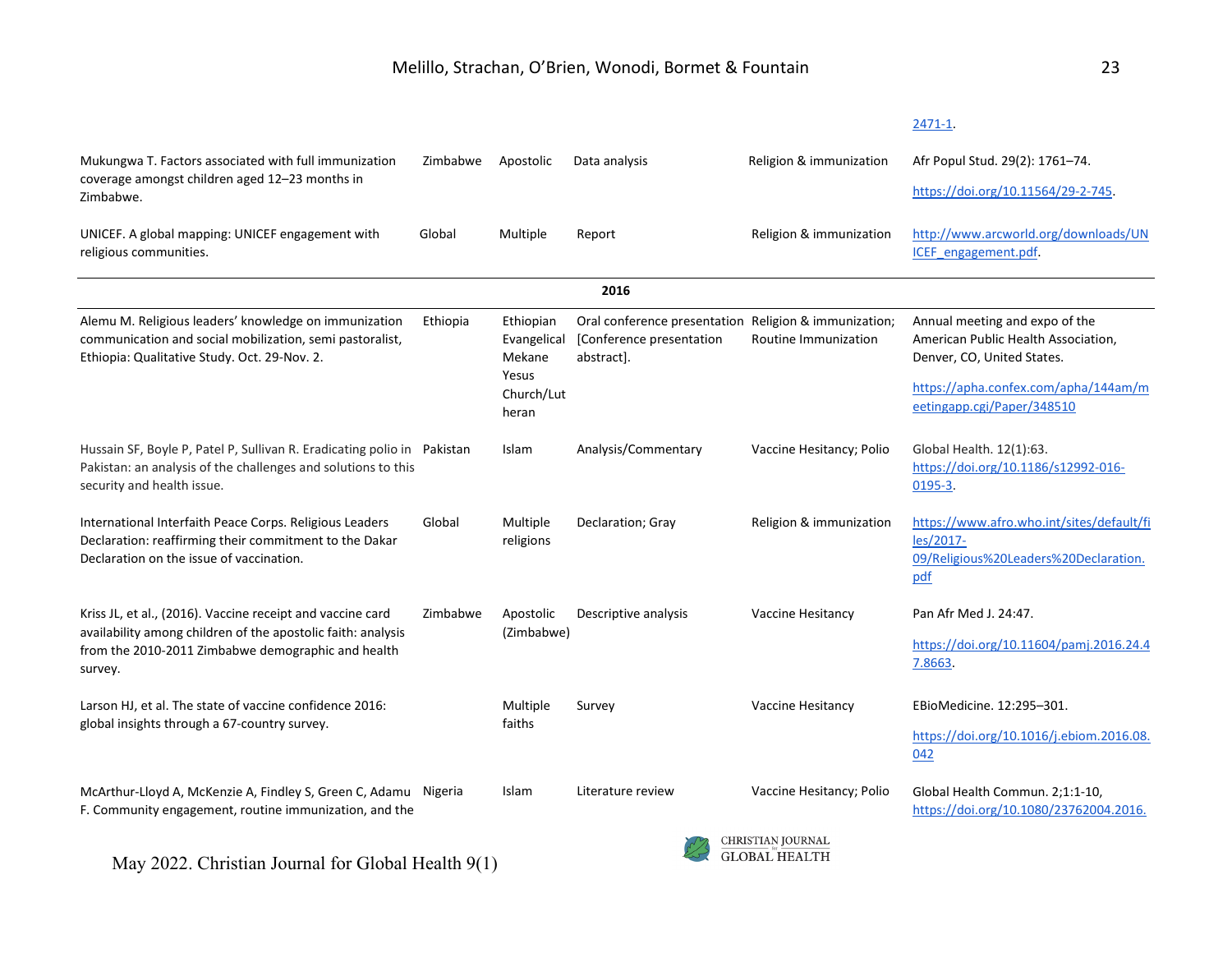| polio legacy in Northern Nigeria.                                                                                                                                                                        |         |           |                                          |                                        | 1205887.                                                                                  |
|----------------------------------------------------------------------------------------------------------------------------------------------------------------------------------------------------------|---------|-----------|------------------------------------------|----------------------------------------|-------------------------------------------------------------------------------------------|
| Nieru I, et al. Did the call for boycott by the Catholic<br>bishops affect the polio vaccination coverage in Kenya in<br>2015?                                                                           | Kenya   | Catholic  | Cross-sectional survey                   | Vaccine Hesitancy; Polio               | Pan Afr Med J. 24:120.<br>https://doi.org/10.11604/pamj.2016.24.1<br>20.8986.             |
| Olivier J. Interventions with local faith communities on<br>immunization in development contexts.                                                                                                        | Global  |           | Discussion paper                         |                                        | Rev Faith Int Aff. 14;3:36-50.<br>https://doi.org/10.1080/15570274.2016.<br>1215843.      |
| Olufowote JO. Identity constructions and inter-<br>organizational collaboration: Islamic faith-based<br>organizations and the polio vaccination stoppage in<br>Northern Nigeria.                         | Nigeria | Islam     | Media analysis                           | Vaccine Hesitancy; Polio               | Communn Q. 64;5:518-35,<br>https://doi.org/10.1080/01463373.2015.<br>1129354.             |
| Pelčić G, Karačić S, et al. Religious exception for<br>vaccination or religious excuses for avoiding vaccination.                                                                                        | Global  |           | Essay                                    | Vaccine Hesitancy                      | Croat Med J. 57(5): 516-21.<br>https://doi.org/10.3325/cmj.2016.57.516                    |
| Vermandere H, et al. Uptake of the human papillomavirus<br>vaccine in Kenya: testing the health belief model through<br>pathway modeling on cohort data.                                                 | Kenya   | Islam     | Longitudinal data analysis               | Religion & immunization;<br><b>HPV</b> | Global Health, 12:72.<br>https://doi.org/10.1186/s12992-016-<br>$0211 - 7.$               |
| Wesevich A, Chipungu J, Mwale M, Bosomprah S, Chilengi<br>R. Health promotion through existing community<br>structures: a case of churches' roles in promoting rotavirus<br>vaccination in rural Zambia. | Zambia  | Christian | Non Controlled cross-<br>sectional study | Rotavirus vaccine                      | J Prim Care Community Health. 7(2):81-7.<br>https://doi.org/10.1177/2150131915622<br>379. |

| 2017                                                                                                                                  |          |           |                          |                                   |                                                                                |  |
|---------------------------------------------------------------------------------------------------------------------------------------|----------|-----------|--------------------------|-----------------------------------|--------------------------------------------------------------------------------|--|
| Ames H, et al. Stakeholder perceptions of communication<br>about vaccination in two regions of Cameroon: a<br>qualitative case study. | Cameroon | Christian | Mixed methods case study | Religion & immunization;<br>Polio | PLoS ONE. 12(8):e0183721.<br>https://doi.org/10.1371/journal.pone.018<br>3721. |  |
| <b>Christian Connections for International Health. Vaccines</b><br>save lives: how faith groups can help.                             | Global   | Multiple  | Brief                    | Religion & immunization           | https://www.ccih.org/wp-<br>content/uploads/2017/09/Faith-Groups-              |  |

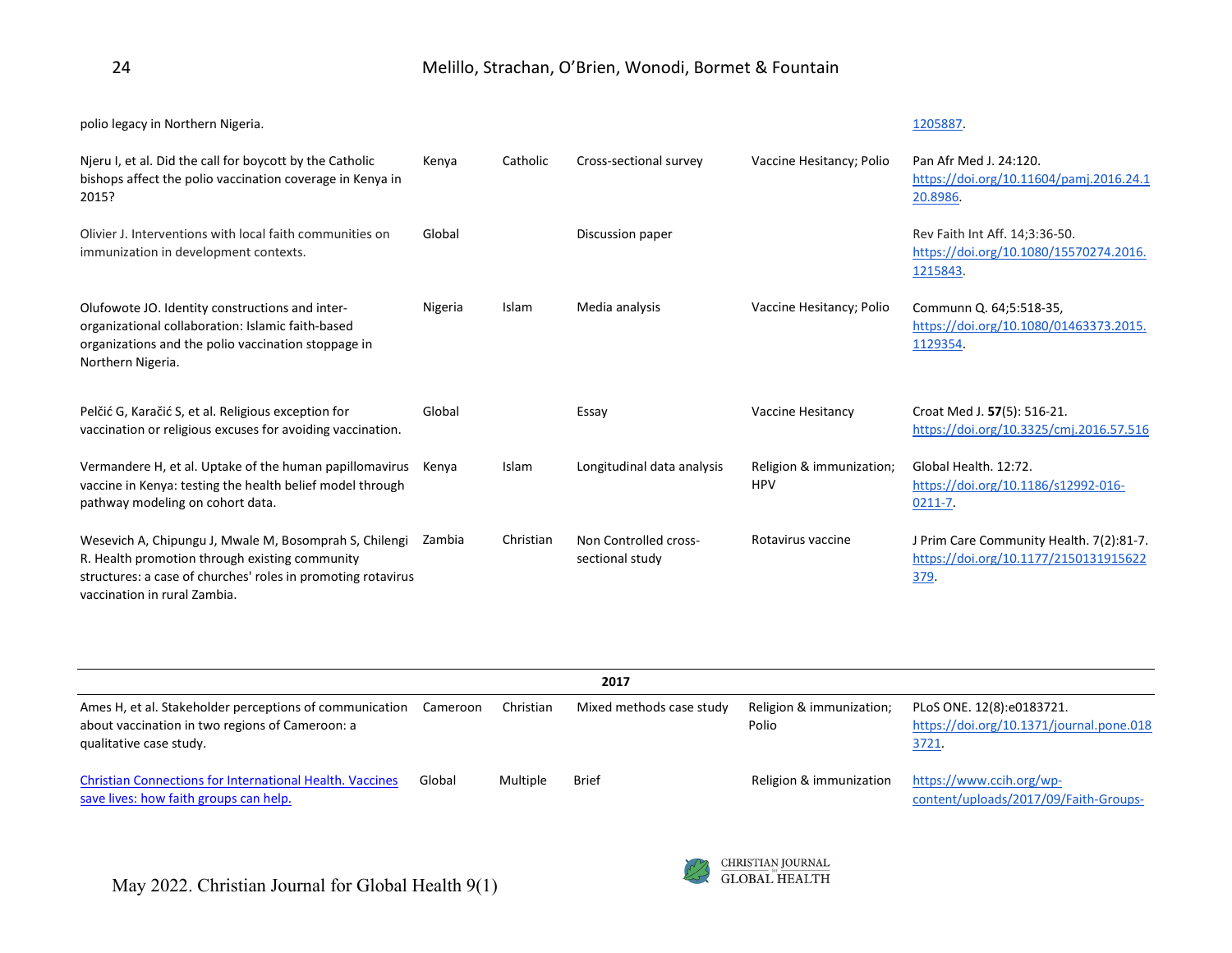# [and-Immunization-1.pdf.](https://www.ccih.org/wp-content/uploads/2017/09/Faith-Groups-and-Immunization-1.pdf.)

| Gerede R, et al. How to increase vaccination acceptance<br>among Apostolic communities: quantitative results from<br>an assessment in three provinces in Zimbabwe.                                                                            | Zimbabwe              | Apostolic                |                                                             | Vaccine hesitancy                                        | J Relig Health. 56(5):1692-1700.<br>https://doi.org/10.1007/s10943-017-<br>0435-8                  |
|-----------------------------------------------------------------------------------------------------------------------------------------------------------------------------------------------------------------------------------------------|-----------------------|--------------------------|-------------------------------------------------------------|----------------------------------------------------------|----------------------------------------------------------------------------------------------------|
| Greenberger C. Religion, Judaism, and the challenge of<br>maintaining an adequately immunized population.                                                                                                                                     | Global                | Judaism;<br>other faiths |                                                             | Vaccine Hesitancy                                        | Nurs Ethics. Sep; 24(6): 653-62.<br>https://doi.org/10.1177/0969733015623<br>096                   |
| Habib MA, Soofi SB, Ali N, et al. Knowledge and<br>perceptions of polio and polio immunization in polio high-<br>risk areas of Pakistan.                                                                                                      | Pakistan              | Islam                    | Mixed methods                                               | Vaccine Hesitancy; Polio                                 | J Public Health Pol. 2017. 38:16-36.<br>https://doi.org/10.1057/s41271-016-<br>0056-6              |
| Habib MA, Soofi S, Cousens S, Anwar S, Haque NU, Ahmed Pakistan<br>I, et al. Community engagement and integrated health and<br>polio immunisation campaigns in conflict-affected areas of<br>Pakistan: a cluster randomised controlled trial. |                       | Islam                    | Cluster randomized trial                                    | Vaccine Hesitancy; Polio                                 | Lancet Glob Health. 5(6):e593-e603.<br>https://doi.org/10.1016/S2214-<br>109X(17)30184-5           |
| Khan MU, et al. Muslim scholars' knowledge, attitudes and Pakistan<br>perceived barriers towards polio immunization in Pakistan.                                                                                                              |                       | Islam                    | <b>Observational - Descriptive</b><br>cross-sectional study | Vaccine hesitancy; Polio                                 | J Relig Health. 56(2):635-48.<br>https://doi.org/10.1007/s10943-016-<br>0308-6                     |
| Machekanyanga Z, et al. Qualitative assessment of<br>vaccination hesitancy among members of the Apostolic<br>Church of Zimbabwe: a case study.                                                                                                | Zimbabwe              | Apostolic<br>(Zimbabwe)  | Case Study                                                  | Vaccine hesitancy                                        | J Relig Health. 56(5):1683-91.<br>https://doi.org/10.1007/s10943-017-<br>0428-7                    |
| Marti M, de Cola M, MacDonald NE, Dumolard L, Duclos P. Global<br>Assessments of global drivers of vaccine hesitancy in 2014-<br>Looking beyond safety concerns.                                                                              |                       | Multiple<br>religions    | Survey analysis/data review                                 | Vaccine Hesitancy                                        | PLoS One. 12(3):e0172310.<br>https://doi.org/10.1371/journal.pone.017<br>2310                      |
| Nasir JA, Imran M, Zaidi SAA, Rehman NU. Knowledge and Pakistan<br>perception about polio vaccination approval among<br>religious leaders.                                                                                                    |                       | Islam                    | Cross-sectional study                                       | Vaccine Hesitancy; Polio                                 | J Postgrad Med Inst. 31(1): 61-6.<br>https://jpmi.org.pk/index.php/jpmi/articl<br>e/view/1798/1786 |
| Nnadi C, et al. Approaches to vaccination among<br>populations in areas of conflict.                                                                                                                                                          | Nigeria,<br>Pakistan, | None                     | Discussion paper                                            | Religion & immunization;<br><b>Humanitarian Settings</b> | J Infect Dis. 216(suppl 1):S368-72.<br>https://doi.org/10.1093/infdis/jix175                       |

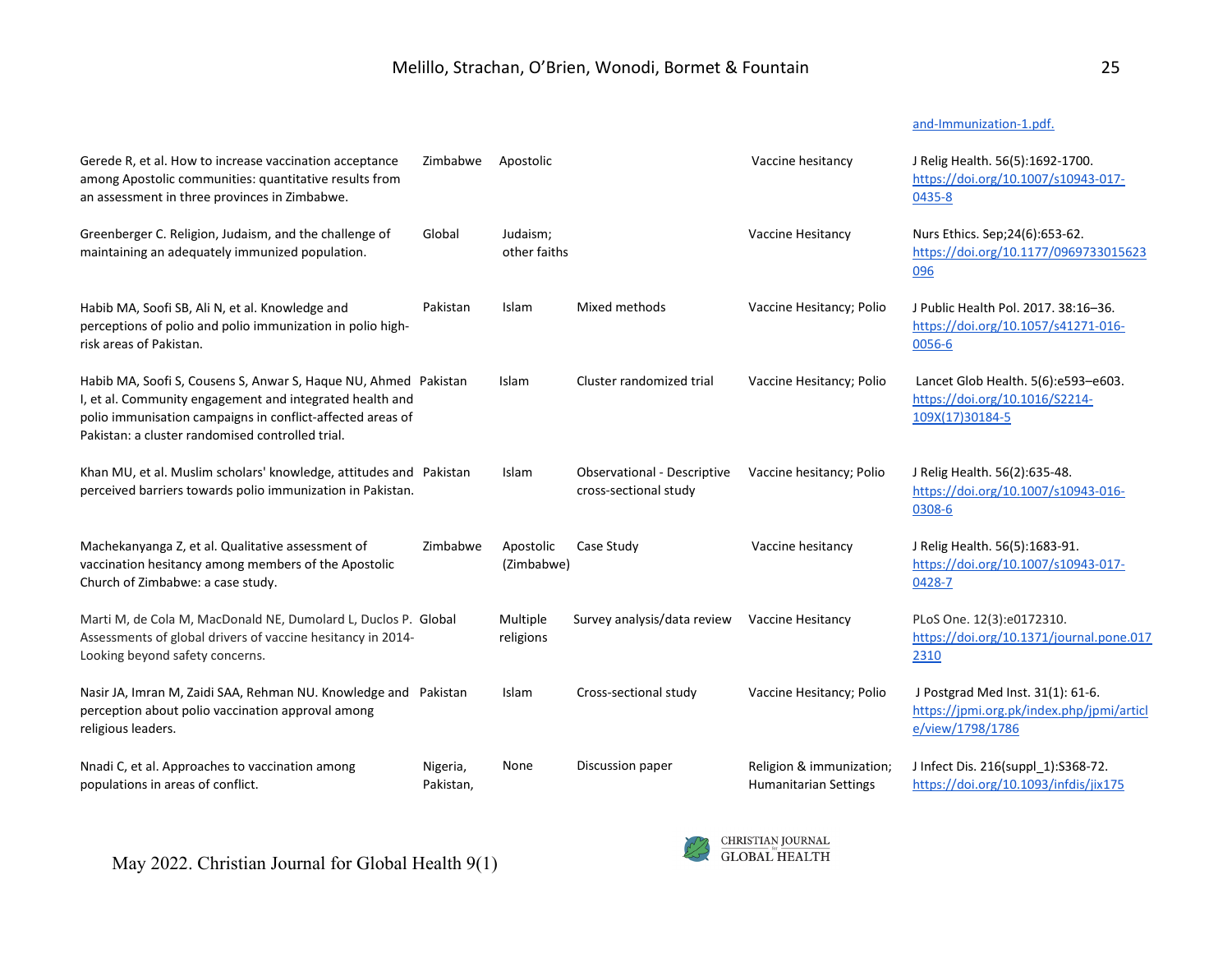|                                                                                                                                                                                                                      | Somalia                                                     |                                    |                                                 |                                                                      |                                                                                                               |
|----------------------------------------------------------------------------------------------------------------------------------------------------------------------------------------------------------------------|-------------------------------------------------------------|------------------------------------|-------------------------------------------------|----------------------------------------------------------------------|---------------------------------------------------------------------------------------------------------------|
| Olorunsaiye CZ, Langhamer MS, Wallace AS, Watkins ML.<br>Missed opportunities and barriers for vaccination: a<br>descriptive analysis of private and public health facilities in Senegal;<br>four African countries. | Kenya;<br>Tanzania;<br>Malawi                               |                                    | Survey and data analysis                        | Vaccine Hesitancy; Religion Pan Afr Med J. 27(3):6<br>& immunization | https://doi.org/10.11604/pamj.supp.201<br>7.27.3.12083                                                        |
| Taylor S, et al. Understanding vaccine hesitancy in polio<br>eradication in northern Nigeria.                                                                                                                        | Nigeria                                                     | Islam                              | Purposive sampling survey                       | Vaccine Hesitancy; Polio                                             | Vaccine. 35(47):6438-43.<br>https://doi.org/10.1016/j.vaccine.2017.0<br>9.075                                 |
| Turiho AK, et al. Perceptions of human papillomavirus<br>vaccination of adolescent schoolgirls in Western Uganda<br>and their implications for acceptability of HPV vaccination:<br>a qualitative study.             | Uganda                                                      |                                    | Qualitative study - FGDs                        | Vaccine Hesitancy; HPV                                               | <b>BMC Res Notes, 10:431.</b><br>https://doi.org/10.1186/s13104-017-<br>2749-8                                |
| World Health Organization. Global vaccine action plan<br>monitoring, evaluation and accountability: Secretariat<br>Annual Report.                                                                                    | Global                                                      | None                               | Report                                          | Religion & immunization                                              | https://www.who.int/immunization/glob<br>al vaccine action plan/web gvap secret<br>ariat report 2017.pdf?ua=1 |
|                                                                                                                                                                                                                      |                                                             |                                    | 2018                                            |                                                                      |                                                                                                               |
| Abakar MF, et al. Vaccine hesitancy among mobile<br>pastoralists in Chad: a qualitative study                                                                                                                        | Chad                                                        | Islam                              | Qualitative study                               |                                                                      | Int J Equity Health. 17(1):167.<br>https://doi.org/10.1186/s12939-018-<br>0873-2                              |
| Ahmed A, et al. Outbreak of vaccine-preventable diseases<br>in Muslim majority countries.                                                                                                                            | Pakistan,<br>Malaysia,<br>Nigeria,<br>Afghanistan,<br>Egypt | Islam                              | Review                                          | Vaccine Hesitancy                                                    | J Infect Public Health. 11(2):153-5.<br>https://doi.org/10.1016/j.jiph.2017.09.00<br>$\overline{Z}$           |
| Akseer N, et al. Status and drivers of maternal, newborn,<br>child and adolescent health in the Islamic world: a<br>comparative analysis.                                                                            | Global                                                      | <b>Islam</b>                       | Country-level ecological<br>study               | Religion & immunization                                              | The Lancet. 391(10129): 1493-512.<br>https://doi.org/10.1016/S0140-<br>6736(18)30183-1                        |
| Asress A, Bezabih L. Assess role of religious leaders and<br>caretakers' knowledge to child immunization.                                                                                                            | Ethiopia                                                    | Ethiopian<br>Evangelical<br>Mekane | Poster presentation<br>[Conference presentation | Religion & immunization;<br>Routine Immunization                     | Annual meeting and expo of the<br>American Public Health Association, San<br>Diego, CA, United States.        |

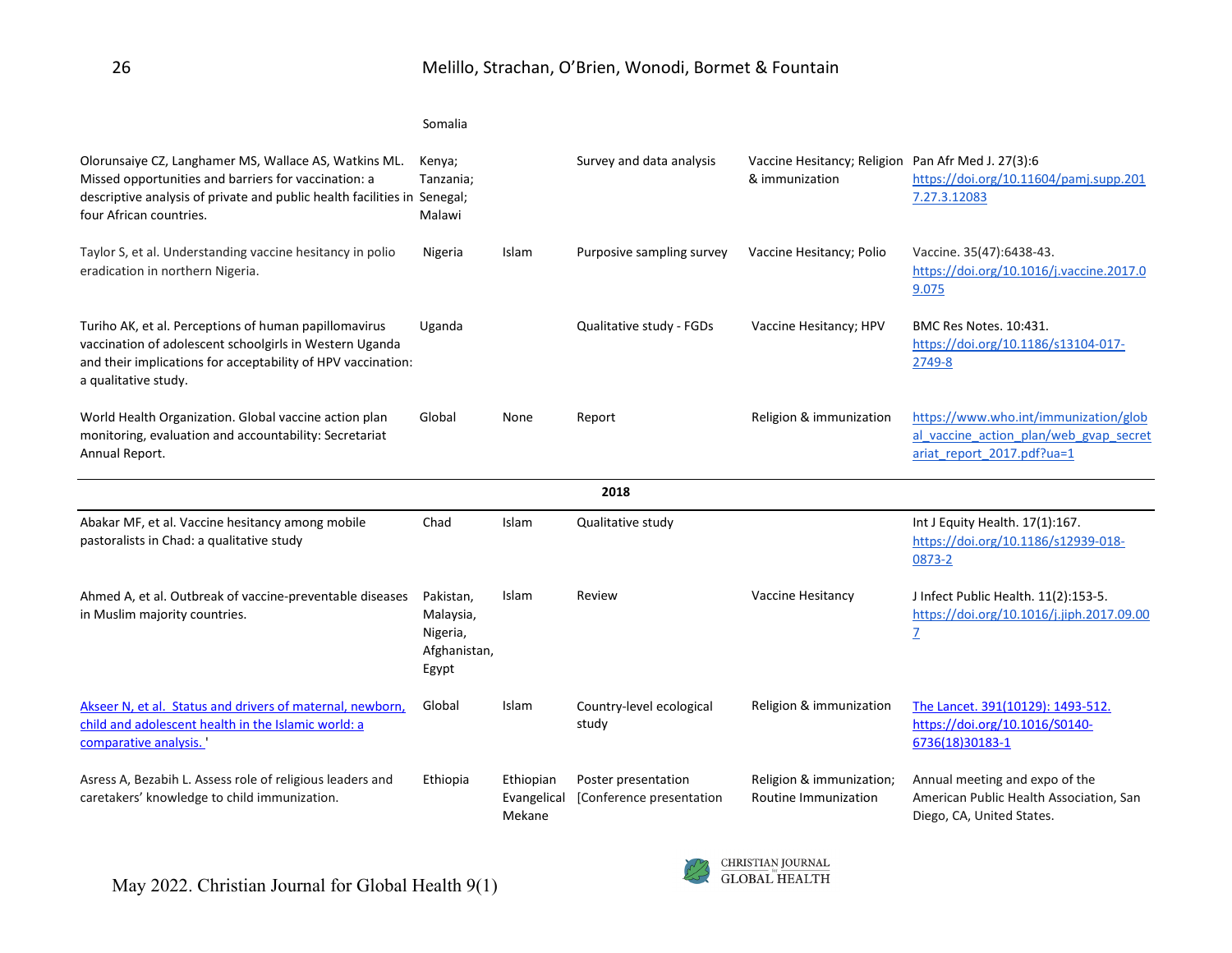# Melillo, Strachan, O'Brien, Wonodi, Bormet & Fountain 27

|                                                                                                                                                                                                                         |                                          | Yesus<br>Church/Lut<br>heran | abstract]              |                                                     | https://apha.confex.com/apha/2018/me<br>etingapp.cgi/Paper/412223                                                                                     |
|-------------------------------------------------------------------------------------------------------------------------------------------------------------------------------------------------------------------------|------------------------------------------|------------------------------|------------------------|-----------------------------------------------------|-------------------------------------------------------------------------------------------------------------------------------------------------------|
| Cooper S, Betsch C, Sambala E, Mchiza N, Wiysonge C.<br>(2018). Vaccine hesitancy-a potential threat to the<br>achievements of vaccination programmes in Africa.                                                        | Sub-Saharan None<br>Africa               |                              |                        | Vaccine hesitancy                                   | Hum Vaccin Immunother. 14;10:2355-7.<br>https://doi.org/10.1080/21645515.2018.<br>1460987                                                             |
| Gallup/Wellcome Global Monitor. How does the world feel Global<br>about science and health?                                                                                                                             |                                          | None                         | Report                 |                                                     | https://static1.squarespace.com/static/5<br>d4d746d648a4e0001186e38/t/5da9a9ee<br>57ce312451325890/1571400178293/well<br>come-global-monitor-2018.pdf |
| Grandahl M, et al. Correction: parents' knowledge, beliefs, Thailand<br>and acceptance of the HPV vaccination in relation to their<br>socio-demographics and religious beliefs: a cross-sectional<br>study in Thailand. |                                          | <b>Buddhism</b>              | Cross-sectional study  | Vaccine hesitancy; HPV                              | PloS One. 13(4):e0196437.<br>https://doi.org/10.1371/journal.pone.019<br>6437                                                                         |
| Hamdi S. The impact of teachings on sexuality in Islam on<br>HPV vaccine acceptability in the Middle East and North<br>Africa region.                                                                                   | Middle East Islam<br>and North<br>Africa |                              | Review                 | Vaccine hesitancy; HPV                              | J Epidemiol Glob Health. 7{1}:S17-22,<br>https://doi.org/10.1016/j.jegh.2018.02.0<br>03                                                               |
| Lane S, MacDonald NE, Marti M, Dumolard L. Vaccine<br>hesitancy around the globe: analysis of three years of<br>WHO/UNICEF Joint Reporting Form data-2015-2017.                                                         | Global                                   | None                         | Data analysis          | Vaccine hesitancy                                   | Vaccine. 36(26):3861-7.<br>https://doi.org/10.1016/j.vaccine.2018.0<br>3.063                                                                          |
| Peckham R. Polio, terror and the immunological<br>worldview.                                                                                                                                                            | Afghanistan; Islam<br>Pakistan           |                              | Discussion paper       | Vaccine Hesitancy; Polio                            | Global Public Health. 13;2:189-210.<br>https://doi.org/10.1080/17441692.2016.<br>1211164                                                              |
| Pugliese-Garcia M, et al. Factors influencing vaccine<br>acceptance and hesitancy in three informal settlements in<br>Lusaka, Zambia.                                                                                   | Zambia                                   | Christian                    |                        | Vaccine Hesitancy; Cholera Vaccine. 36(37):5617-24. | https://doi.org/10.1016/j.vaccine.2018.0<br>7.042                                                                                                     |
| Tefera YA, Wagner AL, Mekonen EB, Carlson BF, Boulton<br>ML. Predictors and barriers to full vaccination among<br>children in Ethiopia.                                                                                 | Ethiopia                                 | Islam;<br>Protestant         | Cross-sectional survey | Vaccine Hesitancy                                   | Vaccines (Basel). 6(2):22.<br>https://doi.org/10.3390/vaccines6020022                                                                                 |

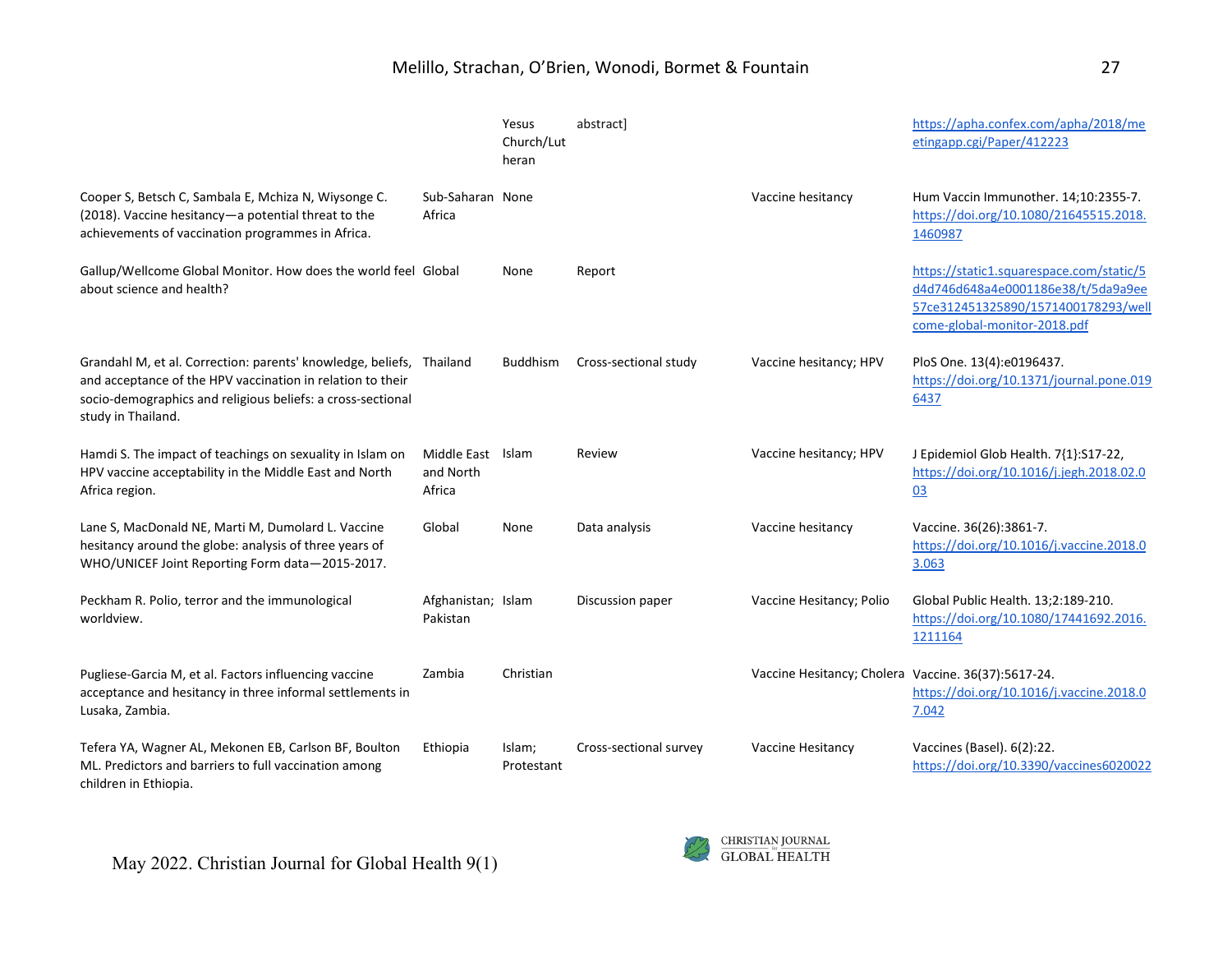| World Health Organization. Global vaccine action plan<br>monitoring, evaluation and accountability: Secretariat<br>Annual Report 2018.                                                     | Global                   | None                     | Report                                              | Religion & immunization                                    | https://www.who.int/immunization/glob<br>al vaccine action plan/web gvap secret<br>ariat report 2018.pdf                             |
|--------------------------------------------------------------------------------------------------------------------------------------------------------------------------------------------|--------------------------|--------------------------|-----------------------------------------------------|------------------------------------------------------------|--------------------------------------------------------------------------------------------------------------------------------------|
|                                                                                                                                                                                            |                          |                          | 2019                                                |                                                            |                                                                                                                                      |
| Abubakar A, Dalhat M, Mohammed A, et al. Outbreak of<br>suspected pertussis in Kaltungo, Gombe State, Northern<br>Nigeria, 2015: the role of sub-optimum routine<br>immunization coverage. | Nigeria                  | Islam                    | Matched case control                                | Vaccine Hesitancy;<br>Pertussis/routine<br>immunization    | Pan Afr Med J. 32(1):9.<br>https://doi.org/10.11604/pamj.supp.201<br>9.32.1.13352                                                    |
| Balbir Singh HK, et al. Assessment of knowledge and<br>attitude among postnatal mothers towards childhood<br>vaccination in Malaysia.                                                      | Malaysia                 | Islam                    | Cross-sectional survey                              | Vaccine Hesitancy;<br><b>Childhood Vaccination</b>         | Hum Vaccin Immunother. 15(11):2544-<br>51.<br>https://doi.org/10.1080/21645515.2019.<br>1612666                                      |
| Catholic Relief Services. Civil society organization<br>platforms contribute to national immunization programs.<br>Promising practices 2012-2018.                                          | Global                   | Multiple<br>faiths       | Report                                              | Vaccine Hesitancy;<br>Religion & immunization              | https://www.crs.org/sites/default/files/t<br>ools-<br>research/promising practices a4 final r<br>ev071119 online.pdf                 |
| Evans D, et al. Trust in vaccines and medicines in Uganda.                                                                                                                                 | Uganda                   | Catholic                 | Protestant; Cross-sectional survey                  | Vaccine Hesitancy                                          | Vaccine. 37(40): 6008-15.<br>https://doi.org/10.1016/j.vaccine.2019.0<br>7.022                                                       |
| Jalloh MF, et al. Rapid behavioral assessment of barriers<br>and opportunities to improve vaccination coverage among<br>displaced Rohingyas in Bangladesh, January 2018.                   | Bangladesh               | Islam                    | Qualitative assessment                              | Vaccine hesitancy                                          | Vaccine. 37(6):833-38.<br>https://doi.org/10.1016/j.vaccine.2018.1<br>2.042                                                          |
| Malande OO, et al. Barriers to effective uptake and<br>provision of immunization in a rural district in Uganda.                                                                            | Uganda                   | Traditional<br>religions | Cross-sectional mixed<br>methods                    | Religion & immunization                                    | PLoS ONE. 14(2): e0212270.<br>https://doi.org/10.1371/journal.pone.021<br>2270                                                       |
| Morry C. Reflections on polio lessons from conflicted<br>affected environments.                                                                                                            | Global -<br><b>LMICs</b> | None                     | Report                                              | Humanitarian<br>environments; Religion<br>and Immunization | USAID/MCSP project.<br>https://www.mcsprogram.org/resource/r<br>eflections-on-polio-lessons-from-conflict-<br>affected-environments/ |
| Padmawati RS, et al. Religious and community leaders'<br>acceptance of rotavirus vaccine introduction in                                                                                   | Indonesia                | Islam                    | Qualitative - semi-structured<br>in-depth interview | Vaccine hesitancy;<br>Rotavirus; New Vaccine               | BMC Public Health. 19(1):368.<br>https://doi.org/10.1186/s12889-019-                                                                 |

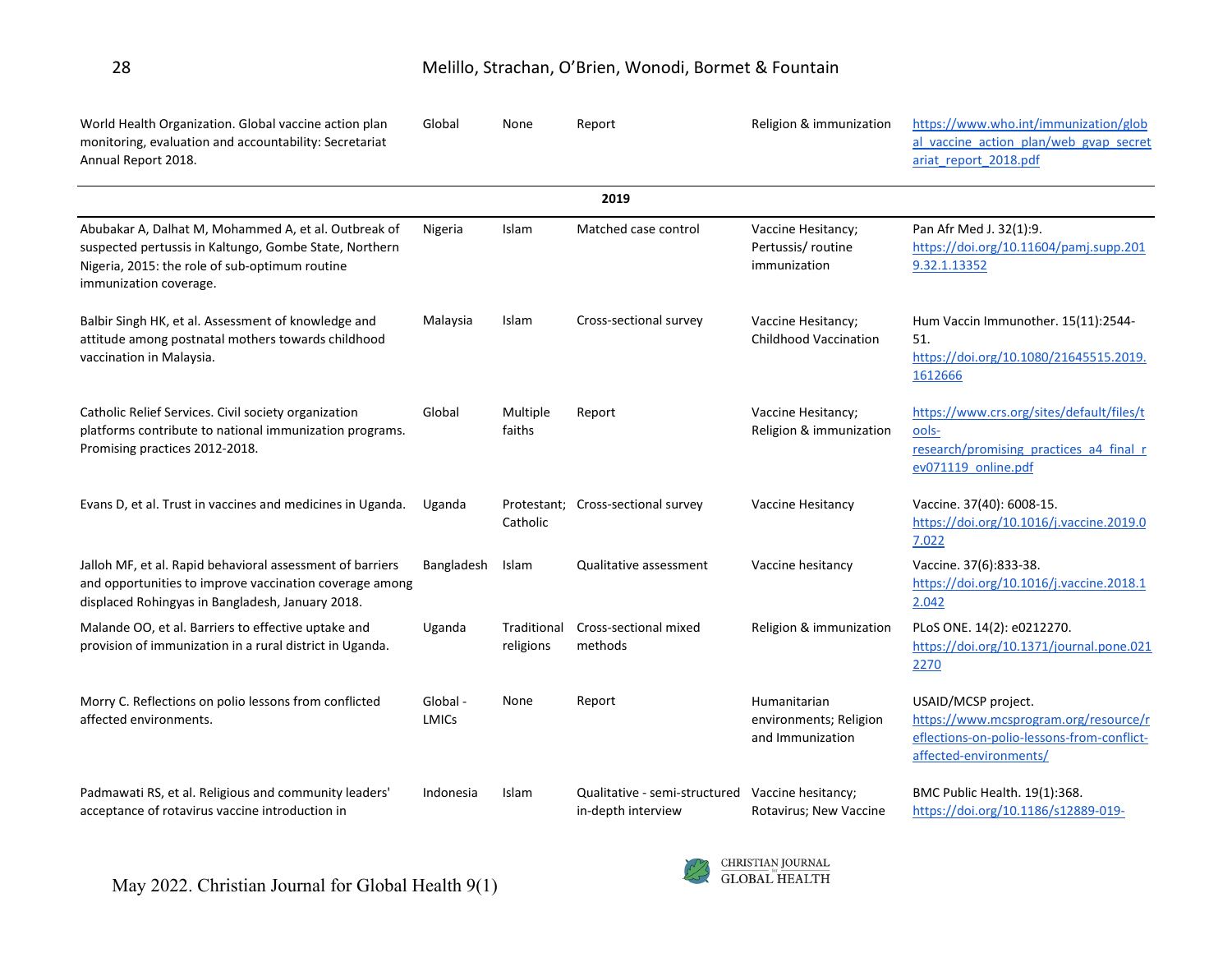| Yogyakarta, Indonesia: a qualitative study.                                                                                                                                                                     |                                  |              |                                             | acceptance                           | 6706-4                                                                                                                                   |
|-----------------------------------------------------------------------------------------------------------------------------------------------------------------------------------------------------------------|----------------------------------|--------------|---------------------------------------------|--------------------------------------|------------------------------------------------------------------------------------------------------------------------------------------|
| Sabahelzain MM, et al. Towards a further understanding of Sudan<br>measles vaccine hesitancy in Khartoum state, Sudan: a<br>qualitative study.                                                                  |                                  | Islam        | Qualitative semi-structured<br>interviews   | Vaccine Hesitancy;<br><b>Measles</b> | PLoS One. 14(6):e0213882.<br>https://doi.org/10.1371/journal.pone.021<br>3882                                                            |
| Syiroj ATR, Pardosi JF, Heywood AE. Exploring parents'<br>reasons for incomplete childhood immunisation in<br>Indonesia.                                                                                        | Indonesia                        | <b>Islam</b> | Qualitative semi-structured<br>interviews   | Vaccine hesitancy                    | Vaccine. 37(43):6486-93.<br>https://doi.org/10.1016/j.vaccine.2019.0<br>8.081                                                            |
|                                                                                                                                                                                                                 |                                  |              | 2020                                        |                                      |                                                                                                                                          |
| Agrawal A, Kolhapure S, Di Pasquale A, Rai J, Mathur A.<br>Vaccine hesitancy as a challenge or vaccine confidence as<br>an opportunity for childhood immunisation in India.                                     | India                            | Islam        | Literature review                           | Vaccine Hesitancy; Polio             | Infect Dis Ther. 9(3):421-32.<br>https://doi.org/10.1007/s40121-020-<br>00302-9                                                          |
| Ansari MT, et al. Knowledge, attitude, perception of<br>Muslim parents towards vaccination in Malaysia.                                                                                                         | Malaysia                         | Islam        | Observational                               | Vaccine Hesitancy                    | Hum Vaccin Immunothers. 1-6. Advance<br>online publication.<br>https://doi.org/10.1080/21645515.2020.<br>1800325.                        |
| Barmania S, Reiss MJ. Health promotion perspectives on<br>the COVID-19 pandemic: The importance of religion.                                                                                                    | Global                           | Multiple     | Analysis/commentary                         | Vaccine Hesitancy;<br>COVID19        | Global Health Promot.<br>1757975920972992. Advance online<br>publication.<br>https://doi.org/10.1177/1757975920972<br>992                |
| Bangura JB, et al. Barriers to childhood immunization in<br>sub-saharan Africa: a systematic review.                                                                                                            | Sub-Saharan None<br>Africa       |              | Review                                      | Religion & immunization              | BMC Public Health, 20:1108.<br>https://doi.org/10.1186/s12889-020-<br>09169-4                                                            |
| Berkeley Center for Religion, Peace & World Affairs/Joint<br>Learning Initiative on Faith & Local Communities/World<br>Faiths Development Dialogue. Religious responses and<br>engagement on COVID-19 vaccines. | Global                           | Multiple     | Brief/event report                          | Religion & immunization;<br>COVID-19 | https://berkleycenter.georgetown.edu/e<br>vents/end-of-year-consultation-religious-<br>responses-and-engagement-on-covid-19-<br>vaccines |
| Costa JC, Weber AM, Darmstadt GL, Abdalla S, Victora CG.<br>Religious affiliation and immunization coverage in 15                                                                                               | Sub-Saharan Christian,<br>Africa | Islam        | Systematic multi-country<br>survey analysis | Religion & Immunization;<br>Folk     | Vaccine. 38(5):1160-9.<br>https://doi.org/10.1016/j.vaccine.2019.1                                                                       |

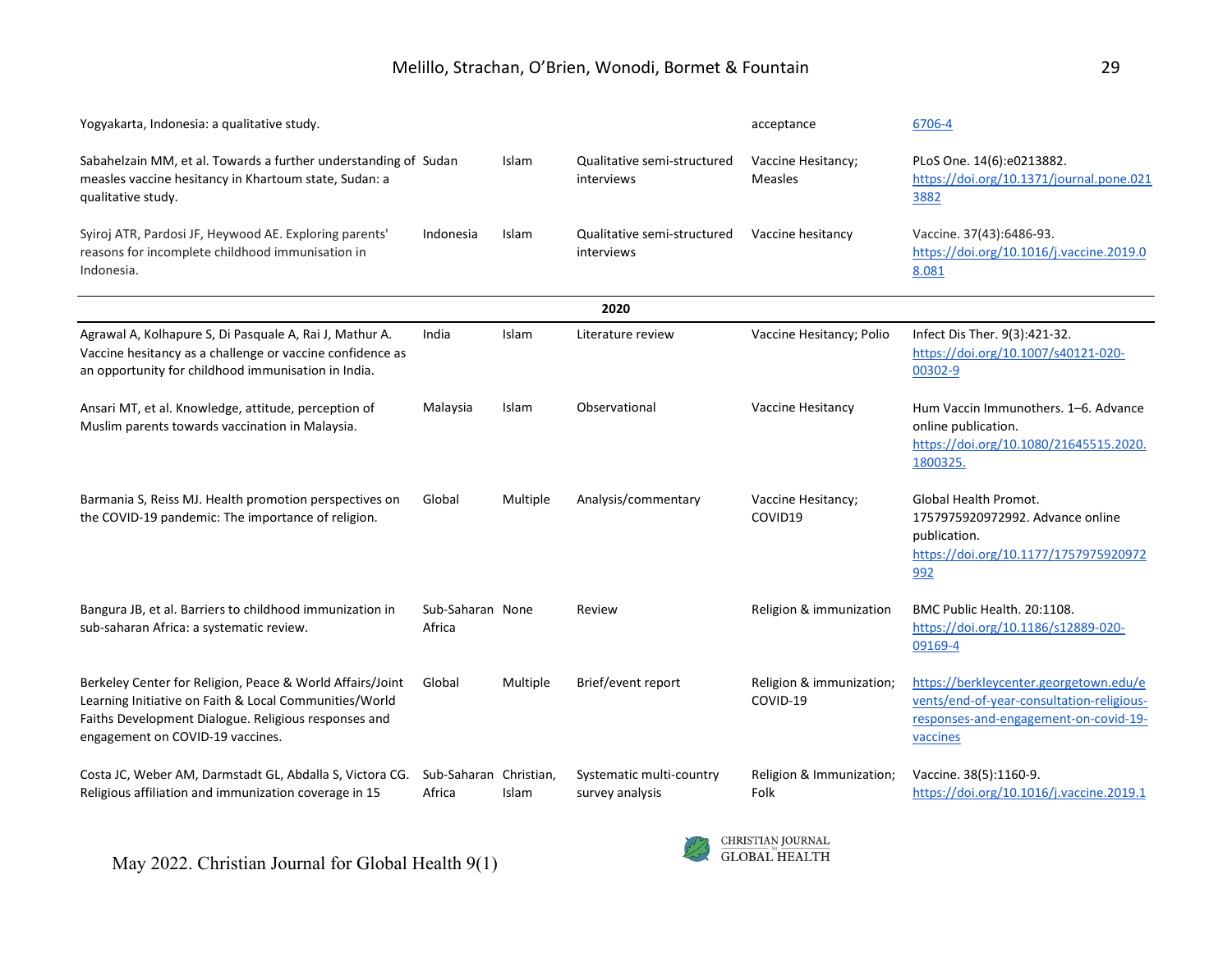| countries in Sub-Saharan Africa.                                                                                                                                                                                          |                                |                               |                                           |                                                     | 1.024                                                                                                                                    |
|---------------------------------------------------------------------------------------------------------------------------------------------------------------------------------------------------------------------------|--------------------------------|-------------------------------|-------------------------------------------|-----------------------------------------------------|------------------------------------------------------------------------------------------------------------------------------------------|
| de Figueiredo A, Simas C, Karafillakis E, Paterson P, Larson<br>HJ. Mapping global trends in vaccine confidence and<br>investigating barriers to vaccine uptake: a large-scale<br>retrospective temporal modelling study. | Global                         | Multiple<br>(mainly<br>Islam) |                                           |                                                     | Lancet. 396:898-908.<br>https://doi.org/10.1016/S0140-<br>6736(20)31558-0                                                                |
| Guzman-Holst A, DeAntonio R, Prado-Cohrs D, Juliao P.<br>Barriers to vaccination in Latin America: a systematic<br>literature review.                                                                                     | Latin<br>America,<br>Caribbean |                               | Literature Review                         | Vaccine Hesitancy;<br><b>Religions and Vaccines</b> | Vaccine. 38(3):470-81.<br>https://doi.org/10.1016/j.vaccine.2019.1<br>0.088                                                              |
| International Vaccine Access Center. Vaccine hesitancy in<br>South Asia.                                                                                                                                                  | South Asia                     | None                          | <b>Brief</b>                              | Vaccine hesitancy                                   | https://www.jhsph.edu/ivac/wp-<br>content/uploads/2020/12/SAVI-Vaccine-<br>Hesitancy-in-South-Asia-White-Paper.pdf.                      |
| Jamal D, Zaidi S, Husain S, Orr DW, Riaz A, Farrukhi AA,<br>Najmi R. Low vaccination in rural Sindh, Pakistan: a case of<br>refusal, ignorance or access?                                                                 | Pakistan                       | Islam                         |                                           | Vaccine hesitancy                                   | Vaccine. 38(30):4747-54.<br>https://doi.org/10.1016/j.vaccine.2020.0<br>5.018.                                                           |
| Jalloh MF, Wilhelm E, Abad N, Prybylski D. Mobilize to<br>vaccinate: lessons learned from social mobilization for<br>immunization in low and middle-income countries.                                                     | Global<br><b>LMICs</b>         | None                          | Commentary                                |                                                     | Religion and immunization Hum Vaccin Immunother. 16(5):1208-14.<br>https://doi.org/10.1080/21645515.2019.<br>1661206.                    |
| Kalok A, et al. Vaccine hesitancy towards childhood<br>immunisation amongst urban pregnant mothers in<br>Malaysia.                                                                                                        | Malaysia                       | <b>Islam</b>                  | Cross-sectional survey                    | Vaccine hesitancy                                   | Vaccine. 38(9):2183-9.<br>https://doi.org/10.1016/j.vaccine.2020.0<br>1.043                                                              |
| Makoka M. Health promoting churches: reflections on<br>health and healing for churches on commemorative World<br>Health Days.                                                                                             | Global                         | Christian                     | White paper/guidebook;<br>Gray            | Religion and<br>health/immunization                 | <b>World Council of Churches.</b><br>https://www.oikoumene.org/sites/defaul<br>t/files/2020-10/English-Health-<br>PromotingChurches.pdf. |
| Mupere E, et al. Family Health Days program contributions Uganda<br>in vaccination of unreached and under-immunized children<br>during routine vaccinations in Uganda.                                                    |                                | Christian,<br>Islam           | Cross-sectional descriptive<br>analysis   | Religion and Immunization                           | PLoS ONE. 15(1):e0218239.<br>https://doi.org/10.1371/journal.pone.021<br>8239                                                            |
| Owoaje E, et al. Conflict, community, and collaboration:<br>shared implementation barriers and strategies in two polio Nigeria                                                                                            | Afghanistan; Islam             |                               | Gray literature review +<br>online survey | Vaccine Hesitancy; Polio                            | BMC Public Health. 20(4):1178.<br>https://doi.org/10.1186/s12889-020-                                                                    |

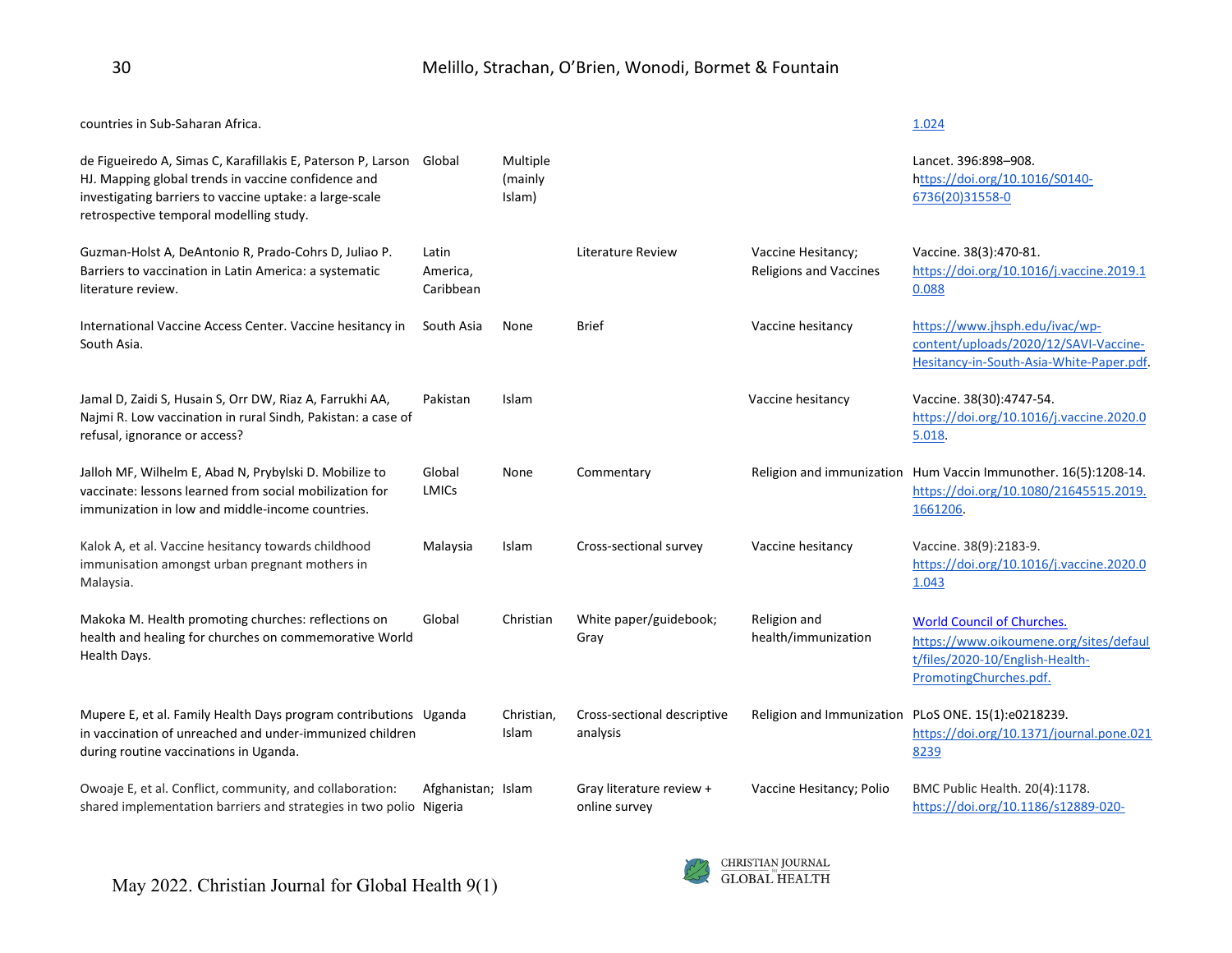endemic countries. [09235-x](https://doi.org/10.1186/s12889-020-09235-x)

| Oyo-Ita, et al. Impacts of engaging communities through<br>traditional and religious leaders on vaccination coverage in<br>Cross River State, Nigeria.                                             | Nigeria | Islam;<br>Christian   | Program evaluation [3ie<br><b>Grantee Final Report]</b> | Religion & Immunization;<br>Routine Immunization | New Delhi: International Initiative for<br>Impact Evaluation (3ie).<br>https://www.3ieimpact.org/sites/default/<br>files/2020-07/TW10.1073-Nigeria-TRL.pdf                          |
|----------------------------------------------------------------------------------------------------------------------------------------------------------------------------------------------------|---------|-----------------------|---------------------------------------------------------|--------------------------------------------------|-------------------------------------------------------------------------------------------------------------------------------------------------------------------------------------|
| Wong LP, Wong PF, AbuBakar S. Vaccine hesitancy and the Malaysia<br>resurgence of vaccine preventable diseases: the way<br>forward for Malaysia, a Southeast Asian country.                        |         | Islam                 | Qualitative semi-structured<br>interviews               | Vaccine Hesitancy                                | Hum Vaccin Immunother. 16(7):1511-20.<br>https://doi.org/10.1080/21645515.2019.<br>1706935.                                                                                         |
| Wong LP, et al. Multidimensional social and cultural norms Asia<br>influencing HPV vaccine hesitancy in Asia.                                                                                      |         | Multiple<br>religions | Review                                                  | <b>HPV</b>                                       | Hum Vaccin Immunother. 16(7):1611-22.<br>https://doi.org/10.1080/21645515.2020.<br>1756670.                                                                                         |
| World Council of Churches/World Jewish Congress.<br>Invitation to reflection and engagement on ethical issues<br>related to COVID-19 vaccine distribution.                                         | Global  | Multiple              | White paper; Gray                                       | Religion and COVID-19<br>Immunization            | https://www.oikoumene.org/sites/defaul<br>t/files/2020-12/20 12%20COVID-<br>19%20vaccination%20rollout%20ethical%<br>20issues WCC%20and%20WJC%20%20joi<br>nt%20statement FINAL.pdf. |
|                                                                                                                                                                                                    |         |                       | 2021                                                    |                                                  |                                                                                                                                                                                     |
| Berkley Center for Religion, Peace & World Affairs, Joint<br>Learning Initiative on Faith and Local Communities, World<br>Faiths Development Dialogue. Faith and COVID-19:<br>Resource repository. | Global  | Multiple              | Collection of links/Resource<br>document                | Vaccine Hesitancy; COVID-<br>19                  | https://docs.google.com/document/d/1F<br>LxwvN6ICTxWWYOwRiv9sBLgf7v0vstsSzV<br>7 o 1-B8/edit.                                                                                       |
| Boulton ML, Wagner AL. Advancing global vaccination<br>equity.                                                                                                                                     | Global  | None                  | Editorial                                               | Vaccine Hesitancy                                | Religion and Immunization; Am J Prev Med. 60(1S1):S1-S3.<br>https://doi.org/10.1016/j.amepre.2020.1<br>0.004.                                                                       |
| Harapan H, Shields N, Kachoria AG, Shotwell A, Wagner AL. Indonesia<br>religion and measles vaccination in Indonesia, 1991-2017.                                                                   |         | Islam                 |                                                         |                                                  | Vaccine Hesitancy; Measles Am J Prev Med. 60(1S1):S44-52.<br>https://doi.org/10.1016/j.amepre.2020.0<br>7.029.                                                                      |
| Kucheba F, Mweemba O, Matenga T, Zulu J M. (2021).<br>Acceptability of the human papillomavirus vaccine in<br>schools in Lusaka in Zambia: role of community and formal<br>health system factors.  | Zambia  | Christian             | Qualitative case study                                  | Vaccine Hesitancy; HPV                           | Glob Public Health. 16(3): 378-89.<br>https://doi.org/10.1080/17441692.2020.<br>1810734                                                                                             |